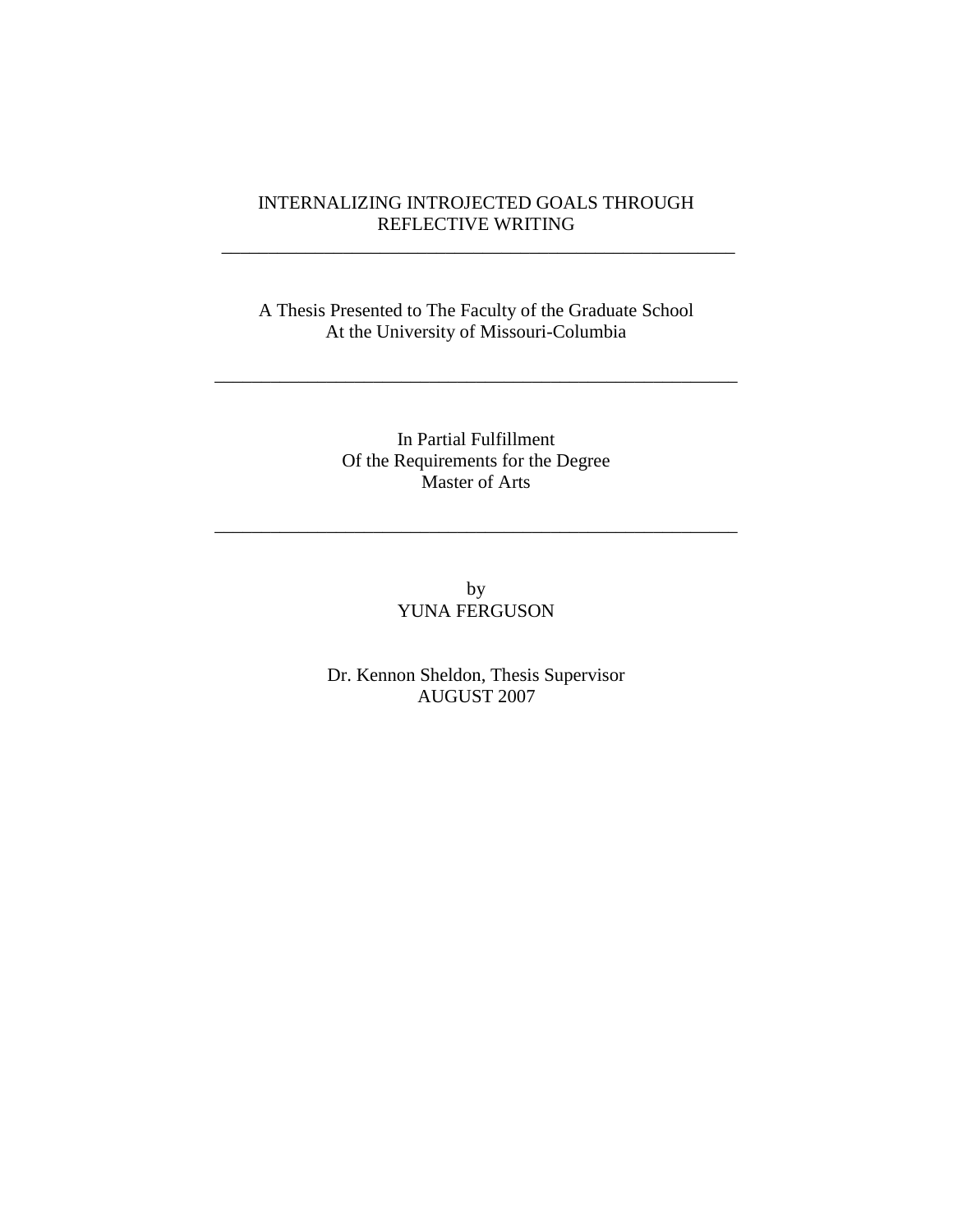The undersigned, appointed by the dean of the Graduate School, have examined the thesis entitled

INTERNALIZING INTROJECTED GOALS THROUGH REFLECTIVE WRITING

presented by Yuna Ferguson,

a candidate for the degree of master of arts,

and hereby certify that, in their opinion, it is worthy of acceptance.

\_\_\_\_\_\_\_\_\_\_\_\_\_\_\_\_\_\_\_\_\_\_\_\_\_\_\_\_\_\_\_\_\_\_\_\_\_\_\_ Professor Ken Sheldon

\_\_\_\_\_\_\_\_\_\_\_\_\_\_\_\_\_\_\_\_\_\_\_\_\_\_\_\_\_\_\_\_\_\_\_\_\_\_\_ Professor Laura King

\_\_\_\_\_\_\_\_\_\_\_\_\_\_\_\_\_\_\_\_\_\_\_\_\_\_\_\_\_\_\_\_\_\_\_\_\_\_\_ Professor Todd Schachtman

\_\_\_\_\_\_\_\_\_\_\_\_\_\_\_\_\_\_\_\_\_\_\_\_\_\_\_\_\_\_\_\_\_\_\_\_\_\_\_ Professor Dan Turban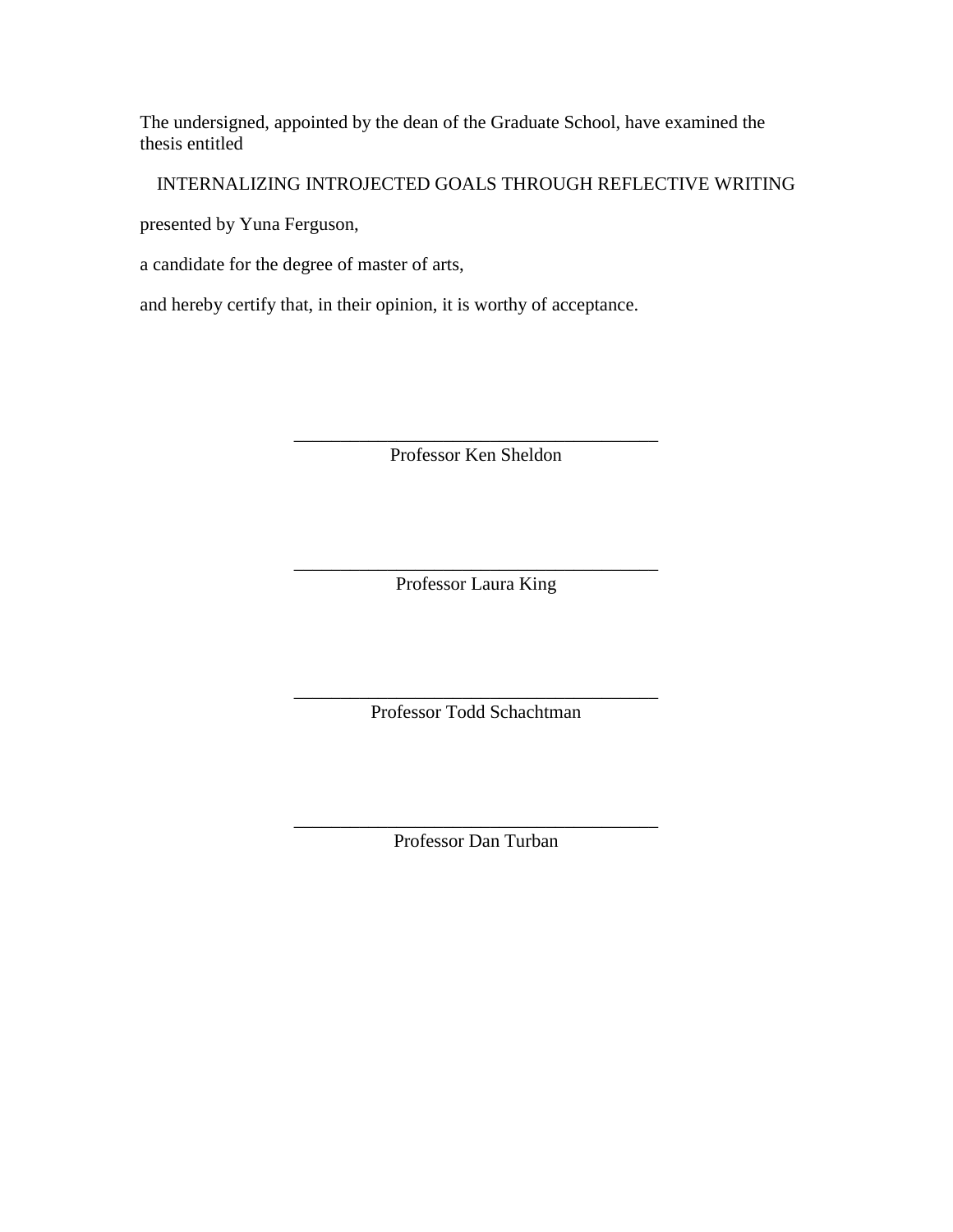## ACKNOWLEDGEMENTS

 I would like to thank Dr. Ken Sheldon, as well as my thesis committee members, Dr. Laura King, Dr. Todd Schachtman, and Dr. Dan Turban for their helpful suggestions during the project development phase. I would also like to thank my graduate peers for their help in interpreting the data.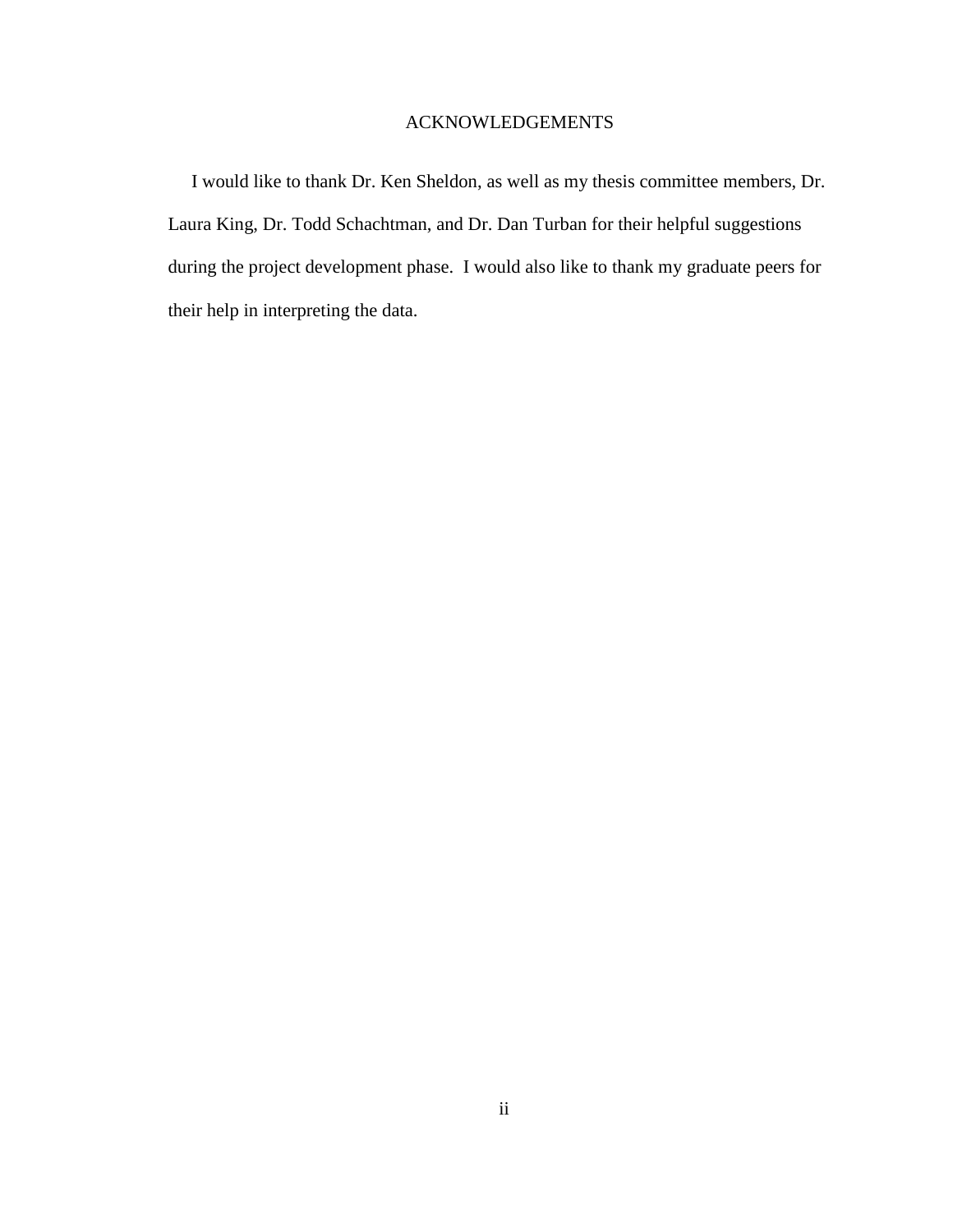# TABLE OF CONTENTS

| Chapter     |                                                                                           |     |
|-------------|-------------------------------------------------------------------------------------------|-----|
|             |                                                                                           |     |
|             | The Intervention: Adapting the Expressive Writing Paradigm                                |     |
|             | Testing the Intervention: The Three Writing Conditions                                    |     |
|             | <b>Possible Moderators and Mediators</b>                                                  |     |
|             | <b>Other Relevant Variables</b>                                                           |     |
| $2_{\cdot}$ |                                                                                           |     |
|             |                                                                                           |     |
|             | Participants                                                                              |     |
|             | Procedure                                                                                 |     |
|             | <b>Measures</b>                                                                           |     |
|             |                                                                                           |     |
|             | <b>Preliminary Data Analyses</b>                                                          |     |
|             | <b>Primary Data Analyses</b>                                                              |     |
|             | The Unexpected Importance of Academic Aptitude                                            |     |
|             | <b>ACT</b> Score as a Moderator                                                           |     |
| 5.          |                                                                                           | .29 |
|             | Other Research Findings that are Consistent with the Action Identification<br>Perspective |     |
|             | Why Does the Goal Implementation Condition Not Fit with the Current Findings?<br>iii      |     |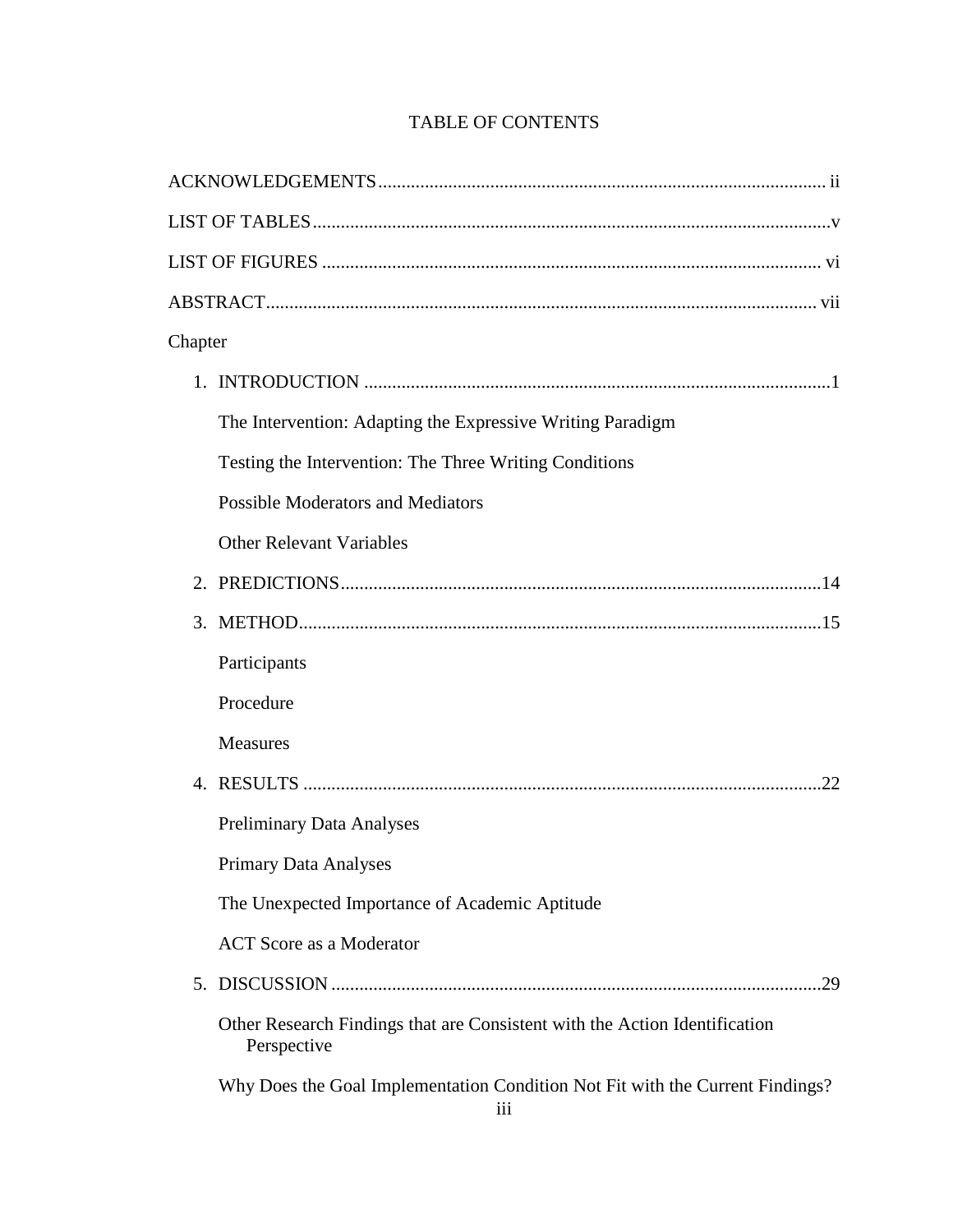| <b>APPENDIX</b> |  |
|-----------------|--|
|                 |  |
|                 |  |
|                 |  |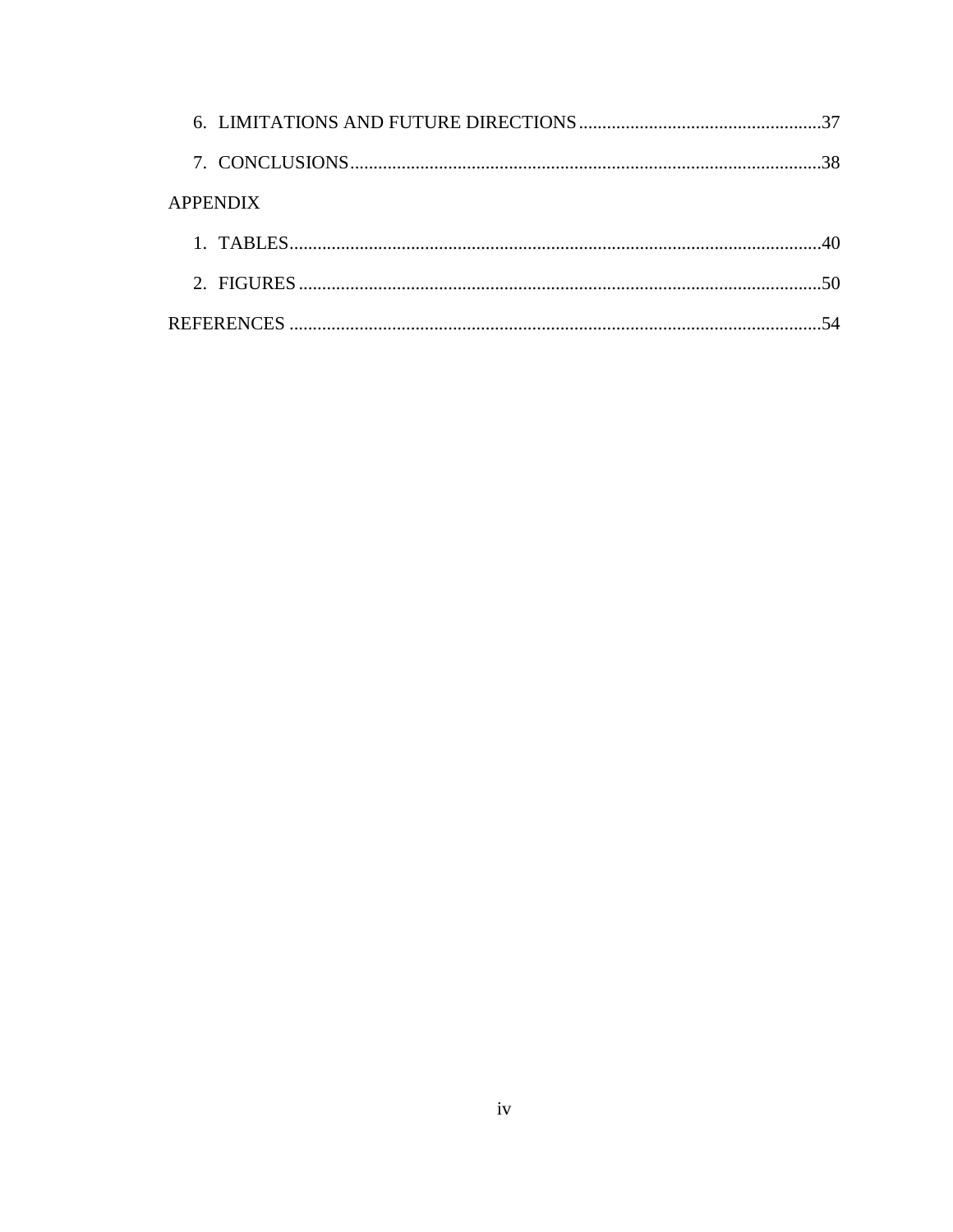# LIST OF TABLES

| Table | Page                                                                              |
|-------|-----------------------------------------------------------------------------------|
|       | 1. Mean difference tests for variables regarding the hypotheses using T1 data1    |
|       |                                                                                   |
|       |                                                                                   |
|       | 4. Statistics associated with testing group differences in dependent variables 10 |
|       |                                                                                   |
|       |                                                                                   |
|       |                                                                                   |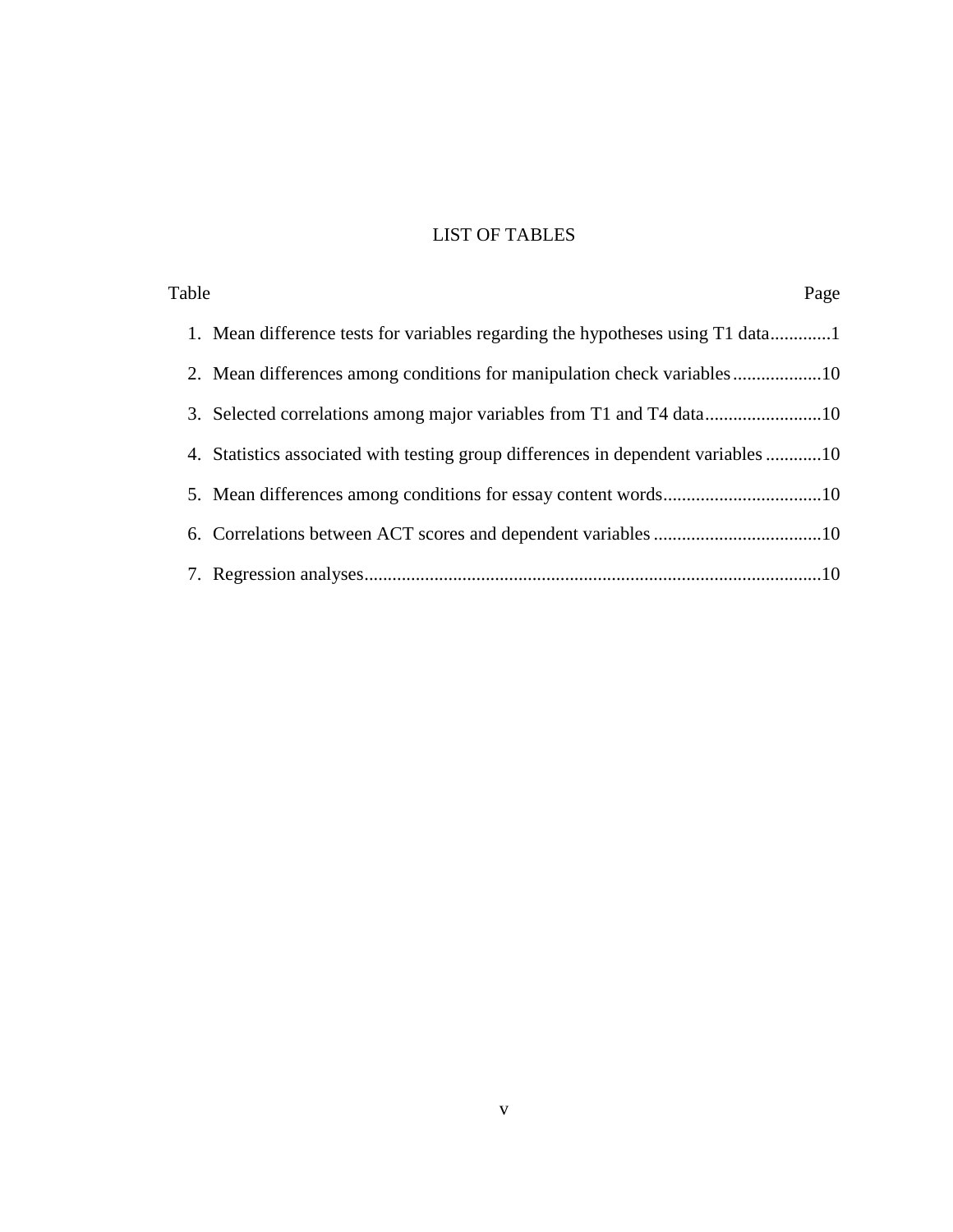# LIST OF FIGURES

| Figure | Page                                                                       |  |
|--------|----------------------------------------------------------------------------|--|
|        | 8. A graphical plot of the interaction between ACT and condition for PLOC1 |  |
|        | 9. A graphical plot of the interaction between ACT and condition           |  |
|        | 10. A graphical plot of the interaction between ACT and condition          |  |
|        | 11. A graphical plot of the interaction between ACT and condition          |  |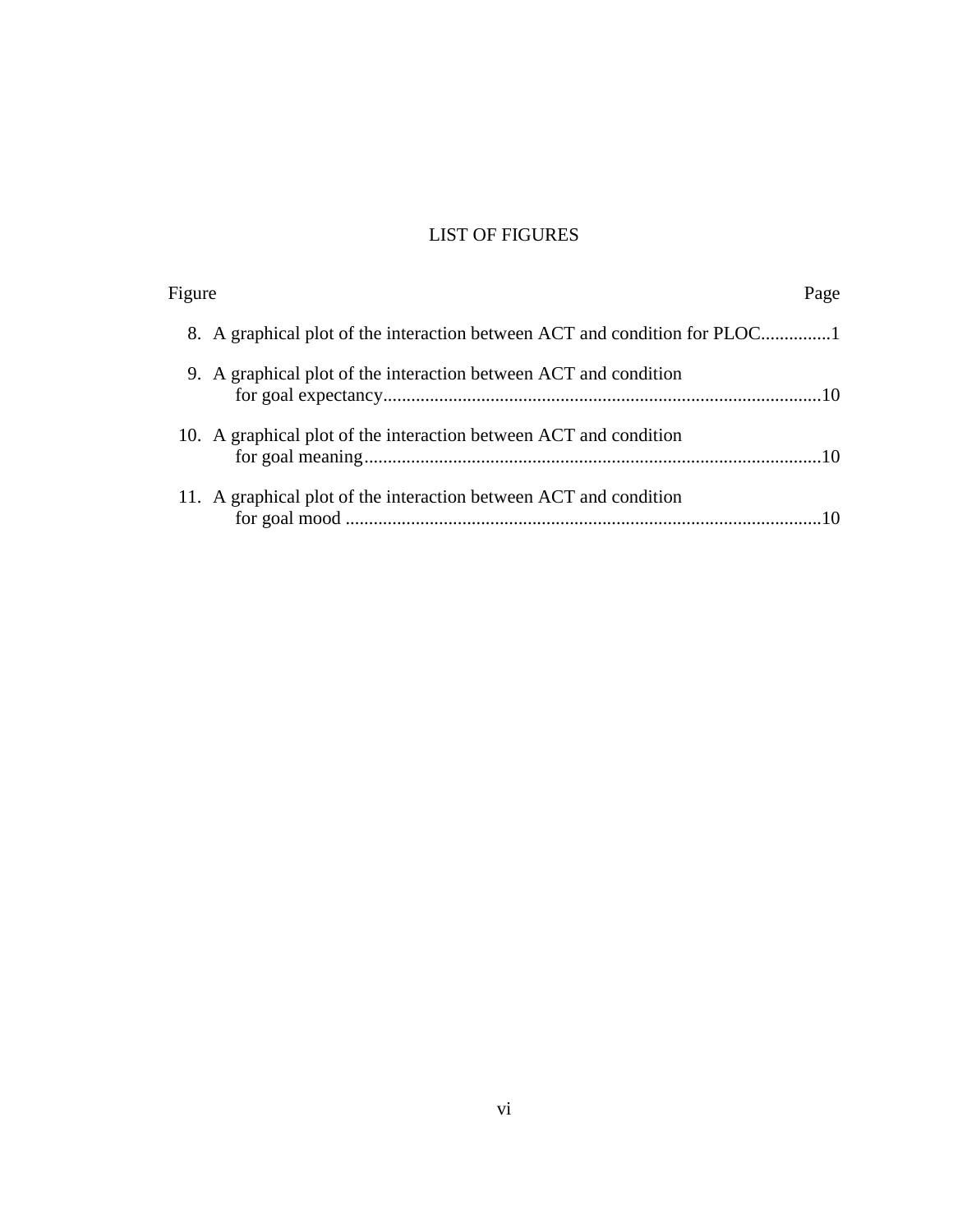# INTERNALIZING INTROJECTED GOALS THROUGH REFLECTIVE WRITING

Yuna Ferguson

Dr. Ken Sheldon, Thesis Supervisor

## ABSTRACT

 How do individuals internalize goals that are self-set? Research on this topic is rather limited, and this study examined whether writing exercises that encourage self-reflection about an academic goal would increase internalization towards the goal, as compared to writing about a control topic (daily plans). Participants ( $n = 104$ ) were assigned to write about one of the topics once a week for three weeks, but results show no main effect differences between the two writing conditions in increase in internalization or other goal outcomes. Further analyses revealed that the self-reflective writing may be beneficial to individuals with higher ACT scores. The importance of the match between goal level and skill level is discussed.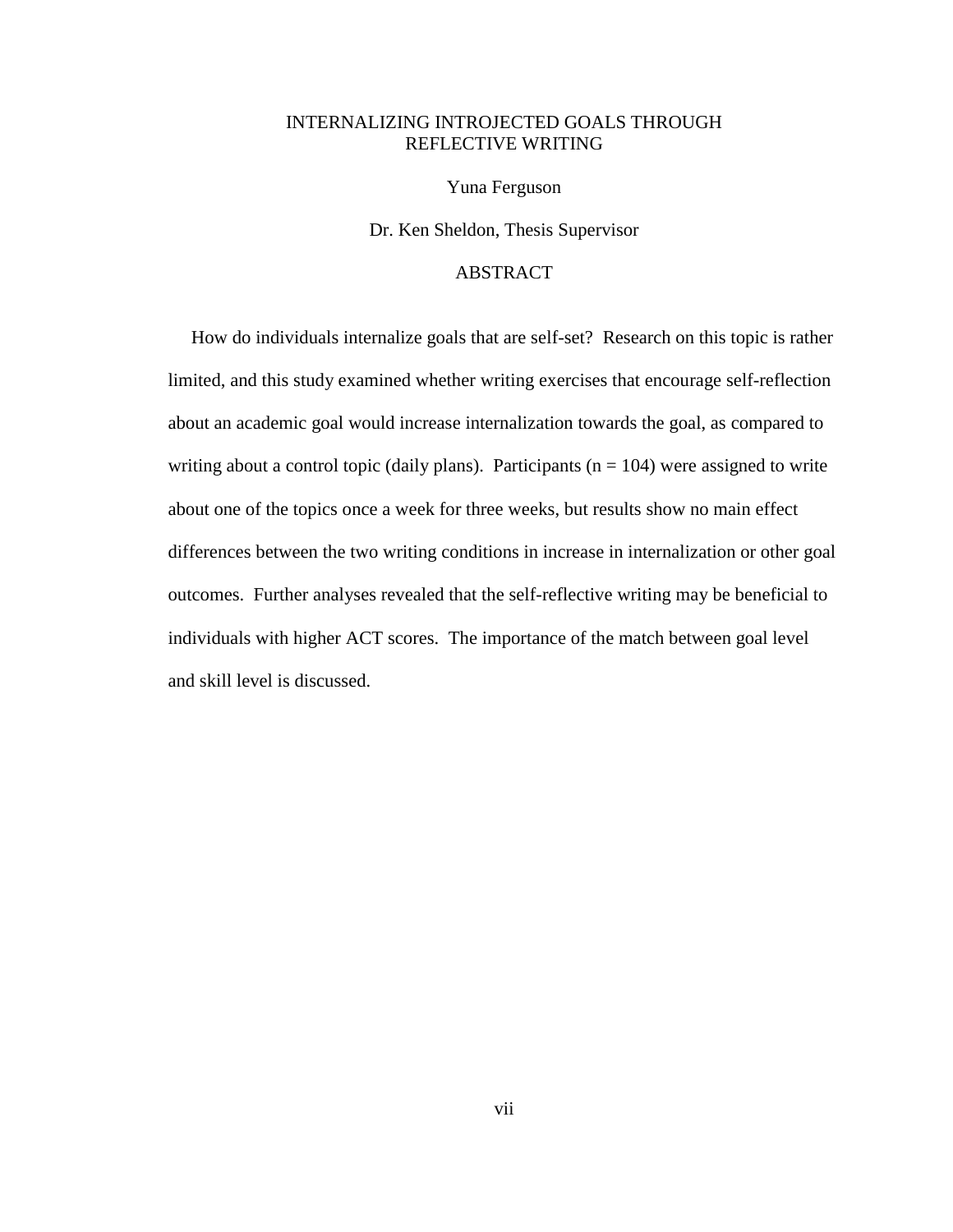#### Internalizing introjected goals through reflective writing

 Humans are goal-driven. Almost any conscious behavior can be described in terms of goals. For example, many of us start out each workday with set goals for taking care of our hygiene, going to work on time, accomplishing work tasks, eating food, and so forth. Without specific goals to guide our actions throughout the day, we are less likely to be motivated towards these behaviors (Locke  $& Latham$ , 1990). In addition to generating motivation, goals also influence our psychological well-being (Emmons, 1986). Successful pursuit of personal goals can lead to a variety of psychological benefits, such as greater positive affect and life satisfaction (Emmons, 1986). Because goals guide our behavior and have implications for our psychological functioning, much research has focused on aspects of goal pursuit, such as implementation intentions (Gollwitzer, 1999), level of goal focus (Emmons, 1992; Vallacher & Wegner, 1987), goal specificity (Locke, Shaw, Saari, & Latham, 1981), and goal ambivalence or conflict (Emmons, 1986; Emmons & King, 1988) that predict goal success and other positive outcomes.

 In addition to goal attributes and strategies for successful goal pursuit, the quality or type of motivation that individuals expend towards their goals is also thought to be critical, according to self-determination theory (SDT; Ryan& Deci, 2000). Selfdetermination theory distinguishes between autonomous motivation, which is characterized by a feeling of choice and a personal endorsement of the given activity, and controlled motivation, which is characterized by internal or external pressure towards the activity (Ryan & Deci, 2000). For example, a student is autonomously motivated in pursuing academic excellence when she has a desire to learn and become an educated

1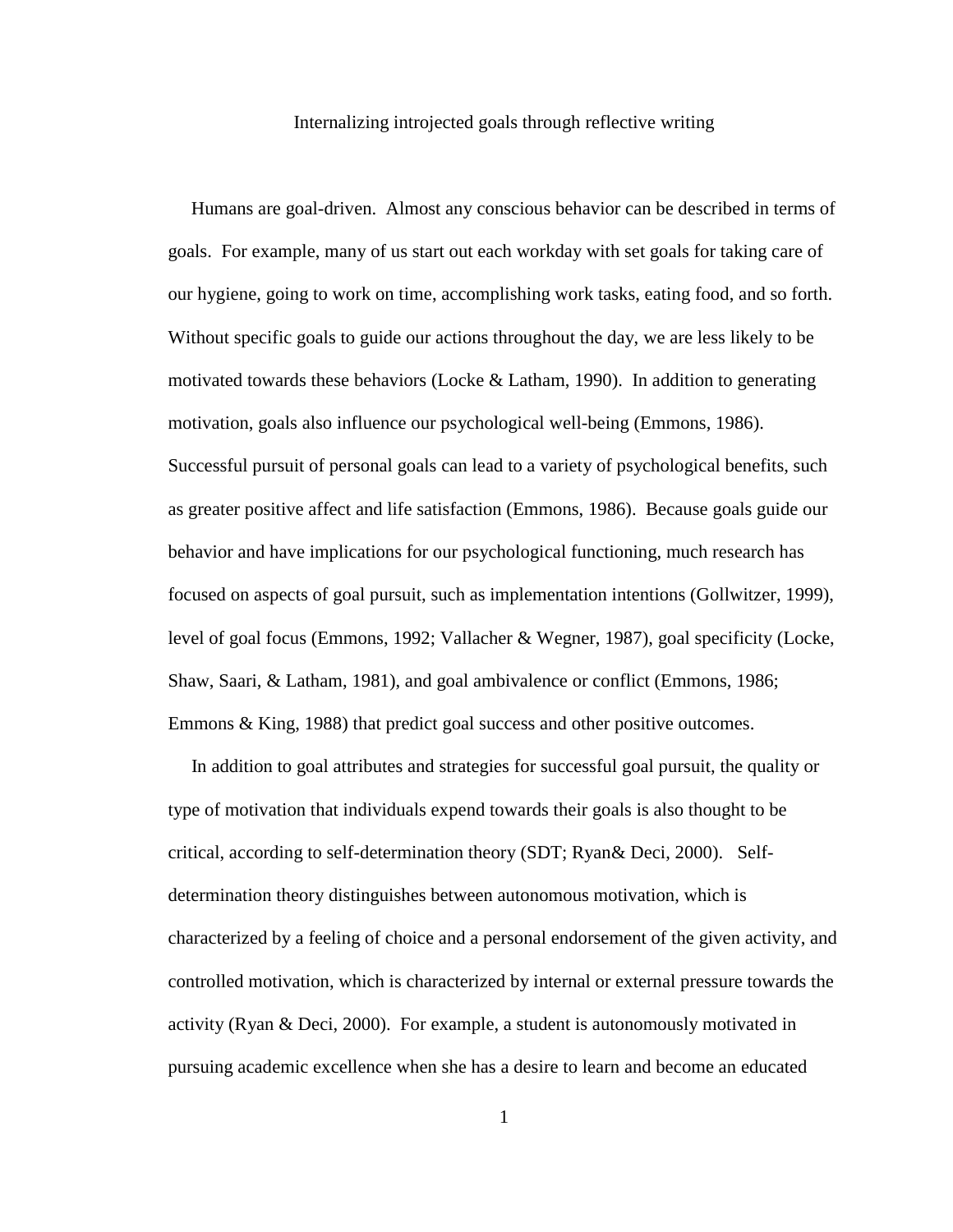person. On the other hand, a student who has controlled motivation might attend classes and complete homework only to get good grades and to avoid feeling like a failure.

 Self-determination theory (Ryan & Deci, 2000) proposes that to advance from controlled to autonomous motivation, individuals must internalize the particular task, behavior, or goal. Internalization is defined by SDT as the process of incorporating previously external beliefs or externally motivated behaviors into one's own endorsed set of beliefs and behaviors (Ryan, 1995). Internalization lies along a continuum and varies with controlled and autonomous motivation (Ryan, 1995; Ryan & Deci, 2000; 2002). At one end of the internalization continuum is external regulation, which characterizes motivation that is solely responding to external demands and rewards. Introjected motivation involves more internalization than external motivation and is marked by selfpressured control, ego-involvement, and an internal reward and punishment system. When the individual sees the positive attributes of goals or tasks and begins to be motivated by the tasks' importance or personal relevance, identified motivation is at work. The individual may still perceive the tasks as difficult, but he is encouraged by the value of the goal rather than compelled by guilt or threats to self-esteem. Beyond these three subtypes of extrinsic motivation is intrinsic motivation, which does not require internalization. Rather, intrinsic motivation occurs as a result of inherent interest, enjoyment, and satisfaction derived from the target behavior.

 Research to date supports SDT's view that autonomous, or more internalized motivation is linked to a variety of benefits. With autonomous, rather than controlled, motivation, individuals are more likely to persist in their efforts, succeed in their activities, and as a result, experience greater subjective well-being (Ryan & Deci, 2000).

2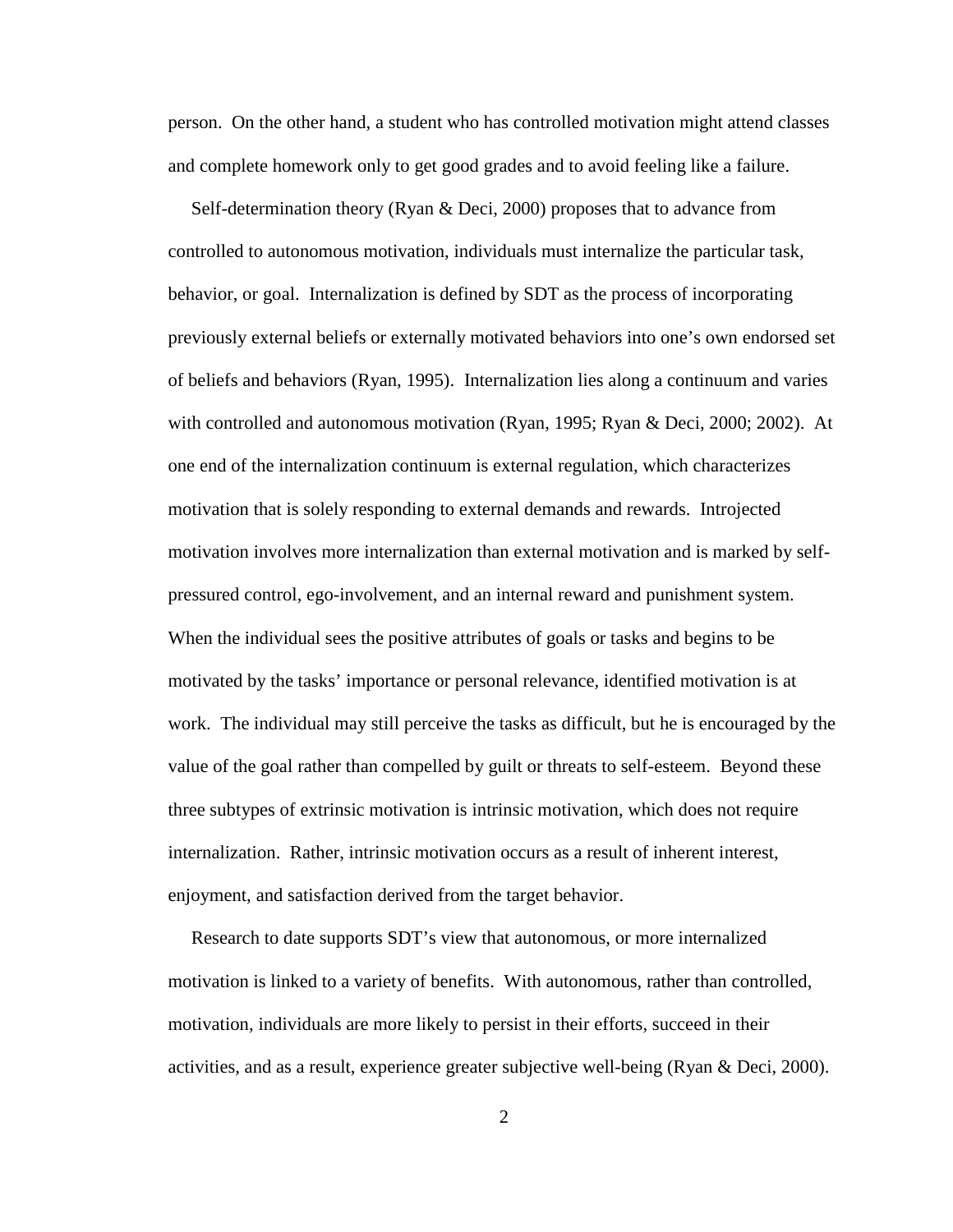Consistent findings have been reported in other domains, such as the school setting (Grolnick & Ryan, 1987; 1989), regarding health behaviors (Williams, 2002), and the workplace (Deci, Connell, & Ryan, 1989). In the area of personal goals, positive outcomes have also been reported for those who approach their goals with autonomous motivation. Those who are autonomously motivated report greater effort, progress, and subjective well-being (Sheldon & Elliot, 1998; Sheldon & Elliot, 1999).

 Taking these perspectives on goals and motivation, the current study investigated the problem of personal goals that are difficult to work toward. Obviously, not all goals are easy to pursue—regular exercise and strict diet goals are notorious examples of difficult goals. We often have to deal with goals that are not naturally fun, such as completing tax returns, cleaning the house, and even going to work. Many of these goals are practical or otherwise important, and simply discarding these goals may not be an option. Although individuals often resort to controlled motivation, such as guilt or self-pressures to accomplish these tasks, SDT argues that more autonomous forms of motivation, such as identified motivation, will result in greater goal success and other psychological benefits (Sheldon & Elliot, 1998; 1999). As mentioned above, individuals who pursue their goals for autonomous, rather than controlled reasons are more likely to persist in the face of obstacles (Sheldon & Elliot, 1999). Given the importance of autonomous motivation to goal attainment, it follows that research should focus on factors that encourage autonomous motivation in individuals. To this endeavor, SDT has mainly focused on environmental support of individuals' autonomy. An impressive array of studies demonstrates the significance of important figures in one's social atmosphere, such as parents, teachers, significant others, and so on, on individuals' experience of autonomy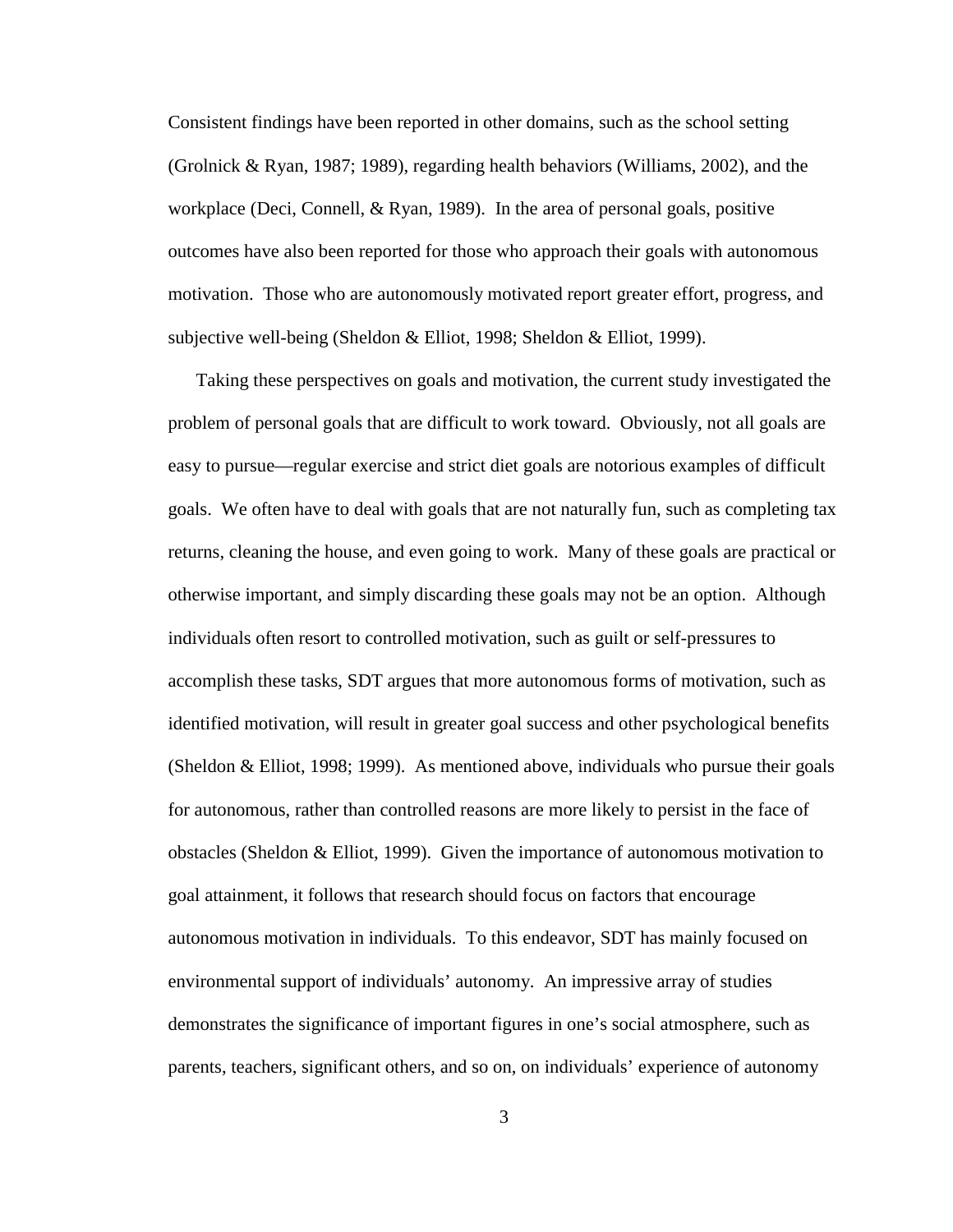(Deci, Driver, Hotchkiss, Robbins, & Wilson, 1993; Deci, Eghrari, & Leone, 1994; Koestner, Ryan, Bernieri, & Holt, 1984; Grolnick, & Ryan,1989; Reeve, Jang, Hardré, & Omura, 2002; Vansteenkiste, Simons, Lens, Sheldon, & Deci, 2004).

 A common theme that runs through these studies is that autonomy support is integral to increasing individuals' autonomous motivation towards any type of behavior. According to SDT, autonomy support is crucial in individuals' psychologically healthy development. Autonomy support is what allows individuals to internalize a multitude of behaviors that are originally uninteresting or undesirable (Ryan, 1995).

Developmentally, many behaviors that are now familiar to us, such as taking care of personal hygiene or obeying traffic laws, once began as societal expectations that some authority, such as parents or law enforcement, prescribed to us. Although many behaviors that we engage in everyday probably began as societal prescriptions, we also engage in behaviors that we ourselves have chosen. As much as we obey laws, we also formulate personal endeavors, such as meeting new friends, learning about new hobbies, recycling, and so forth that we spend much of our energy accomplishing.

 So what about goals that are initiated by individuals themselves, i.e., personal goals? How do individuals increase internalization for goals that are self-set? For these goals, autonomy support is less relevant, because these goals are not necessarily prescribed by some authority. If autonomy support is not available to foster individuals' feelings of autonomy towards these behaviors, what method can individuals use to increase their autonomous motivation towards their difficult-to-pursue goals, assuming that these are important goals that cannot be easily discarded? According to SDT, the difference between an autonomously motivated activity and a control-motivated activity is the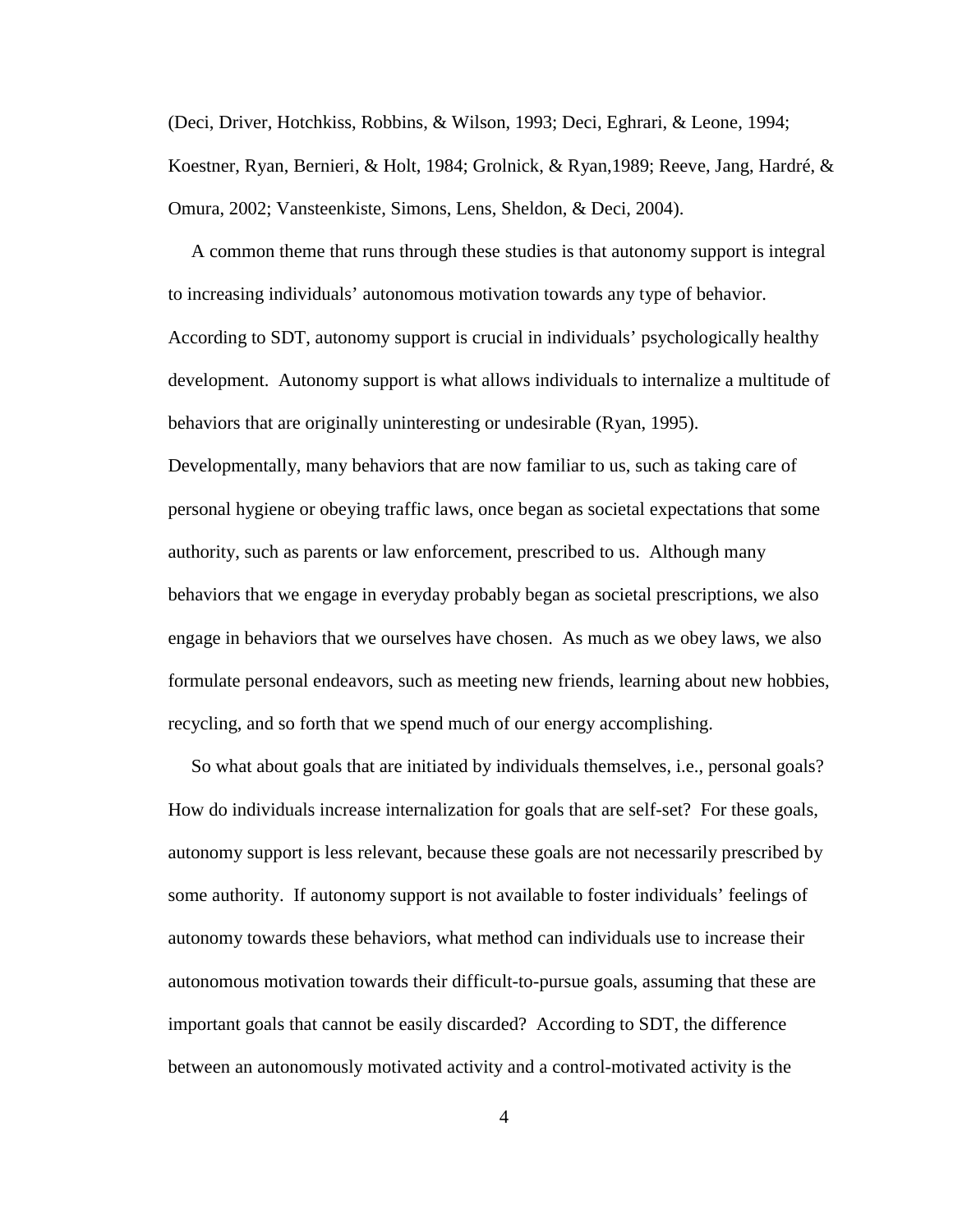individual's perception of it (Ryan & Deci, 2000). If autonomous motivation hinges on individuals' perception of their goal or behavior, it follows that change in perception should lead to change in internalization of the goal or behavior. Thus, in the current study, I examined whether participants' perceptions about their goals can be changed by encouraging them to think more deeply about their goals. Particularly, the main purpose of this study was to increase internalization of participants' goals by having them generate reasons why their difficult goal is meaningful and valuable. One way to foster a more autonomous reframing of goals or tasks is by emphasizing these goals' importance and relevance to one's core values and life goals. Research shows that when individuals understand the importance of a goal, even when the goal is inherently unappealing, they approach the goal with more effort and engagement (Assor, Kaplan, & Roth, 2002; Reeve, Jang, Hardré, & Omura, 2002).

 A couple of studies support the logic of an intervention in which participants are encouraged to produce more autonomous reasons for a difficult personal goal. Sheldon, Kasser, Smith, and Share (2002) examined an intervention geared to increase individuals' success on their personal goals. In the study, participants focused on important but difficult to implement personal goals. In the experimental condition, participants were asked to use specific strategies to increase their internalization of their goals, such as thinking about the meaningfulness of the goals and the goals' links to the "big picture" of what was ultimately important to the participants. Results showed that individuals who began the study with greater personality integration and coherence benefited the most from the intervention by making progress on their goals. The idea of "owning" one's goals was also examined in a study in which participants were asked to generate a list of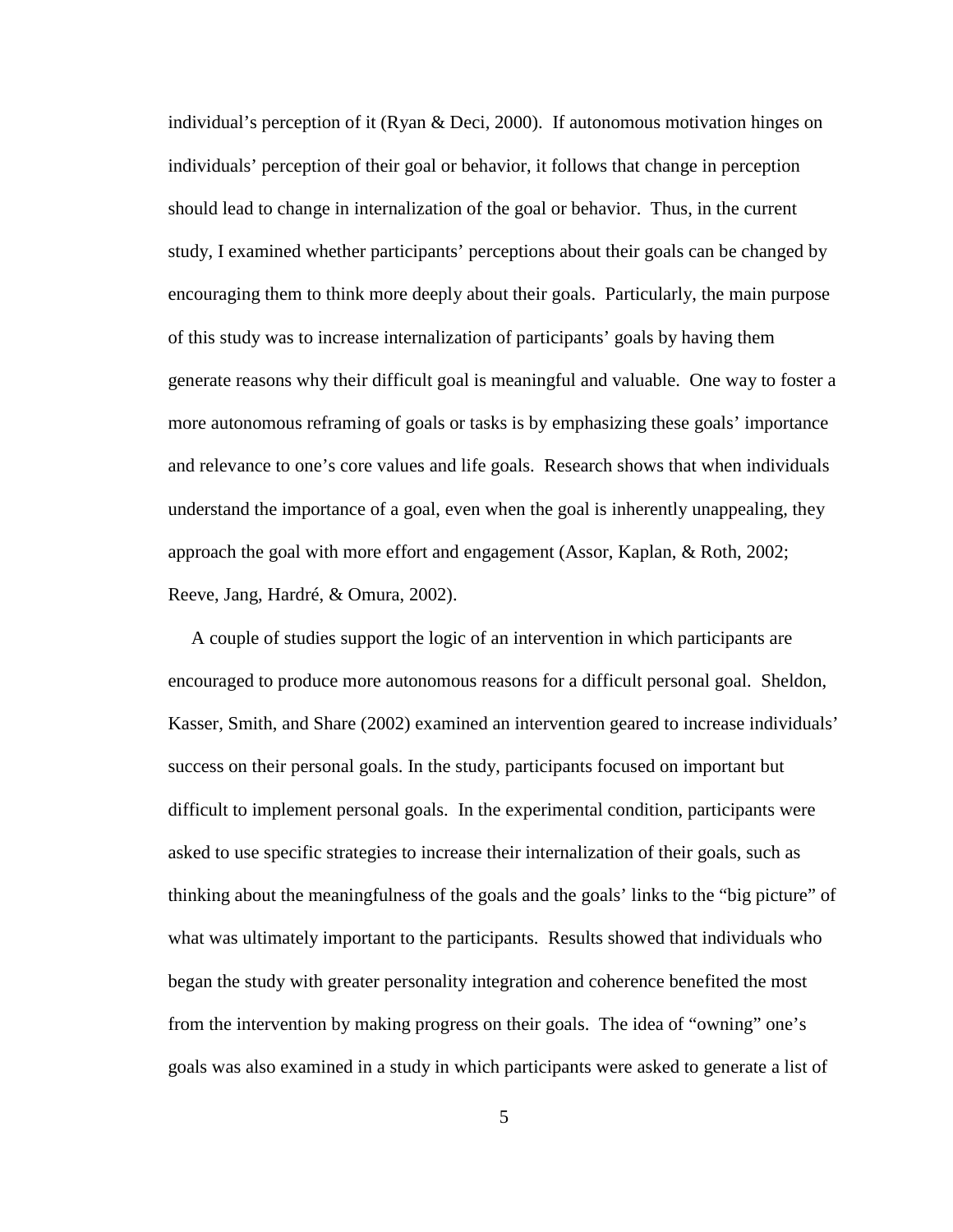reasons why they would *want* to perform obligations that are typically characterized by feelings that they *should* or *ought* to fulfill these obligations (Berg, Janoff-Bulman, & Cotter, 2001), similar to behavior that is performed with introjected motivation. Findings revealed that the extent to which individuals spontaneously provided more autonomous reasons for "should" goals predicted well-being measures such as life satisfaction. More importantly, this study highlights the possibility that individuals are able to generate autonomous reasons for typically undesirable obligations. This is crucial, because internalizing a goal first requires the ability to generate autonomous reasons for typically undesirable tasks. Furthermore, coming up with autonomous reasons in this study did not require autonomy support from another person.

 In addition to encouraging individuals to "own" their goals, the proposed process supposes that providing rationales for one's goals by considering the importance and the value of the goals fosters internalization. Past SDT research suggests that understanding the rationale behind a task or behavior is one of the components of experiencing autonomy (Deci, Eghrari, Patrick, & Leone, 1994; Assor, Kaplan & Roth, 2002). For example, in a study of school children, Assor et al. (2002) showed that teachers who explained the relevance of school activities were also more likely to report positive feelings towards schoolwork as well as greater behavioral and cognitive engagement with their work. In fact, explaining relevance of schoolwork, rather than providing choice or being sensitive, uniquely predicted behavioral and cognitive engagement with schoolwork, supporting the authors' hypothesis that "choice is good, but relevance is excellent" (2002; title, p.261).

6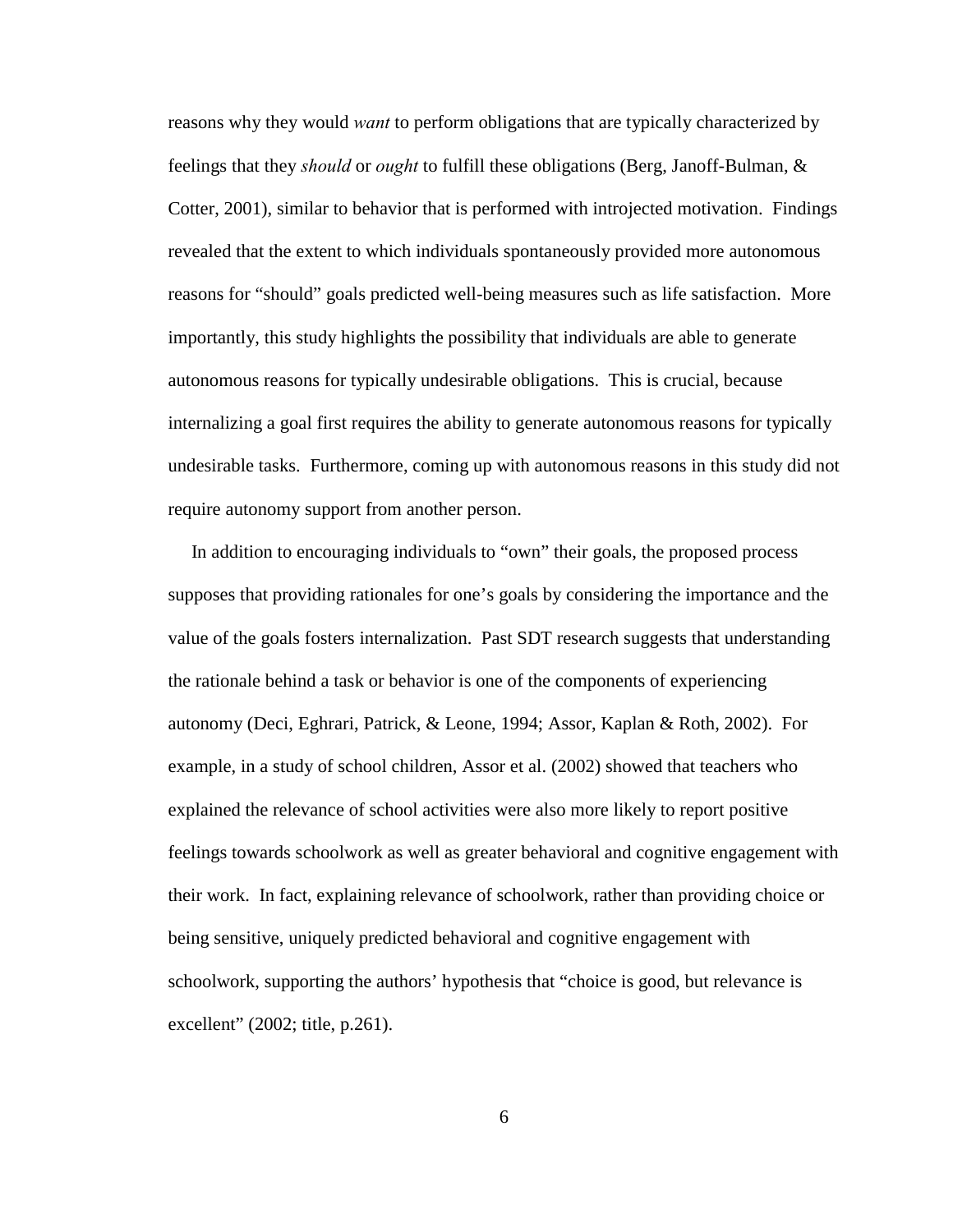#### *The Intervention: Adapting the Expressive Writing Paradigm*

 In conceptualizing an intervention for this study to test the idea that a reflection of the goal's importance and value would lead to greater internalization, I focused on three important aspects that would facilitate internalizing goals while being practical, given the limitations of the study. First, the intervention had to be shorter and more manageable compared to an intervention such as the one Sheldon et al. (2002) used. In Sheldon et al.'s study, participants met with counselors in a focus group as well as individually. I aimed to implement an intervention that didn't require participants to meet with goal counselors and is less time-consuming. Second, the intervention had to encourage students to *really think about their goals.* If changes in perceptions lead to changes in internalization, the intervention should require participants to reflect deeply about their goals. The third aspect of the intervention is closely tied to the second aspect. While participants thought about their goals, the intervention had to allow participants to integrate their thoughts about the goals in a coherent, meaningful way. Through selforganizing thoughts about their goals, the participants could arrive at discovering the importance, self-relevance, and value of their goals.

 An experimental manipulation that captured these aspects of the ideal intervention is the expressive writing paradigm (Pennebaker, 1997). In this paradigm, individuals write about a personally important topic (i.e., traumatic experiences, best possible self, intensely positive experiences; Burton & King, 2004; King, 2001; Lumley & Provenzano, 2003; Pennebaker, 1997; Smyth, 1998; Stone, Smyth, Kaell, & Hurewitz, 2000) repeatedly over a period of time, typically for 15-20 minutes at a time. Studies of expressive writing have found that positive outcomes, such as greater physical health, as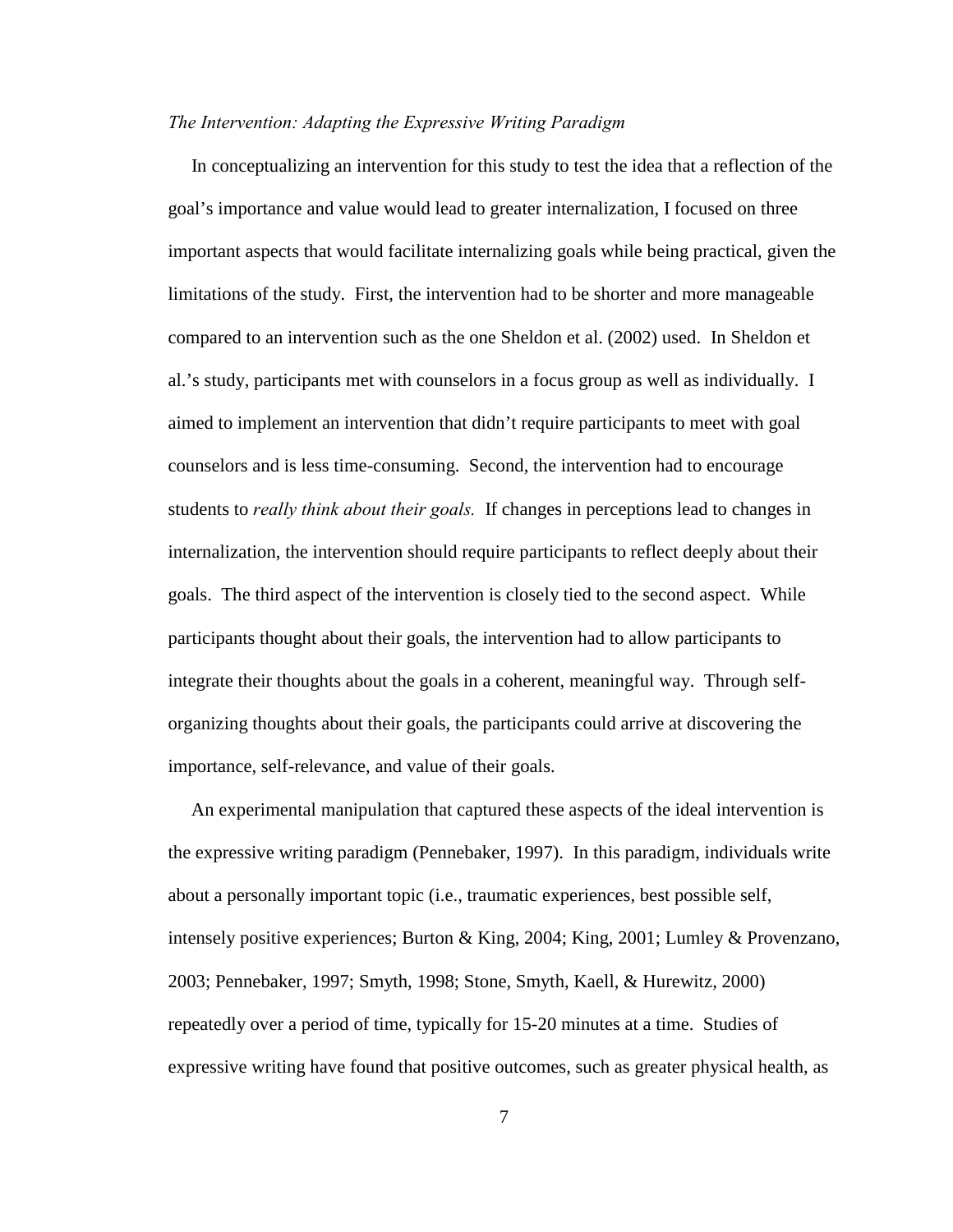well as greater psychological well-being, have been associated with writing about these topics. Reduced distress, for example, is one such outcome of expressive writing (Smyth, 1998). In addition to health benefits, higher GPA has also been shown to result from writing about stressful events among college students (Lumley & Provenzano, 2003).

 Pennebaker (1997) speculates that writing changes an individual's cognition about the essay topic. Furthermore, these changes are thought to result from constructing coherent narratives about oneself. Writing in a narrative format rather than writing in a fragmented style may be necessary for benefits (Smyth, True, & Souto, 2001). A previously fragmented and disorganized memory about a traumatic experience may become more coherent and less disorganized. Writing about a personal topic may be a way to self-organize and gain insights about the self, possibly in many other domains where self-organization is important, such as goal setting (King, 2001). These aspects of expressive writing provide an excellent opportunity for individuals to self-organize and integrate thoughts about their difficult goals as well as about the traditional expressive writing topics. Having goals that are concordant with one's self and values is a hallmark of more autonomous behavior regarding the goal (Ryan & Deci, 2000; Sheldon, 2002). Thinking about why one exercises or goes to church is way to sort out priorities and rediscover the value of keeping up with goals that are often marked by inner conflict.

 Besides promoting self-organization, the writing exercise is a promising method to study internalization for a practical reason, as well. Constructive *reflection,* or thinking deeply about the importance and relevance goals or tasks, can foster internalization, but such reflection may be difficult in a lab setting. Writing is a concrete way to keep participants focused on their reflection, because it requires some degree of concentration

8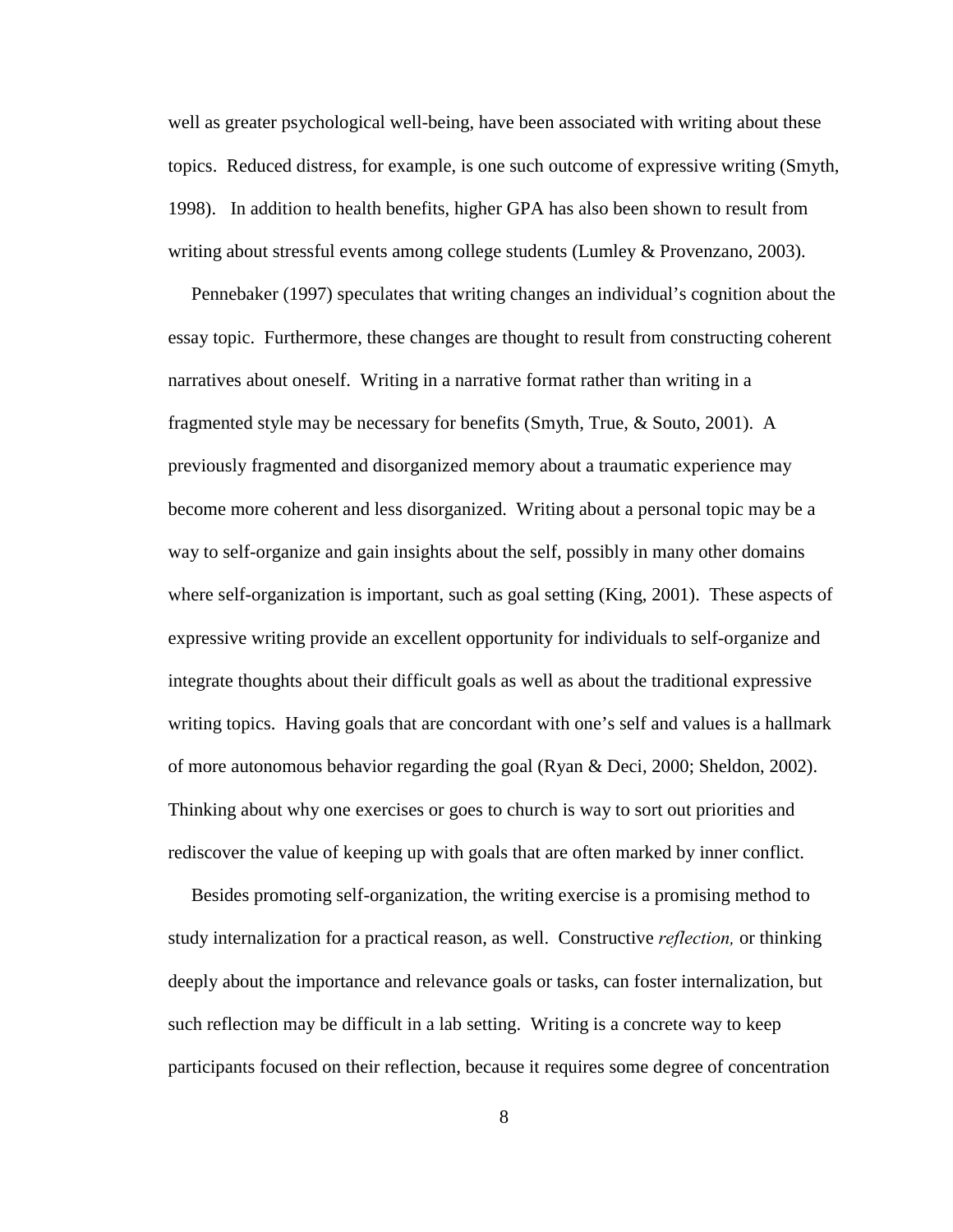on a given topic and also gives a final "product" or a record of the content of what the participant thought about. Writing is a "thoughtful" activity, and because it requires focused concentration, using writing exercises seems to be a promising way to investigate the possibility of internalization without direct autonomy-support.

#### *Testing the Intervention: The Three Writing Conditions*

 To test the idea that reflecting on the relevance and importance of difficult, selfpressured goals leads to the internalization of those goals, three writing conditions were compared. The first condition tested the relationship between self-reflective writing and internalization. The remaining two conditions, the daily plans condition and the goal implementation condition, served as controls and to rule out possible confounds associated with the first condition.

 The experimental condition, the values/meaning reflection condition, asked participants to write about why they are pursuing a self-pressured goal, particularly focusing on how the goal is beneficial for the participants in the long run. Participants were asked to reflect on how their difficult goals express their core values, and how they are connected to greater life-goals. Literature on goals (Carver & Scheier, 1990; King, 1998; King, Richards, & Stemmerich, 1998) suggest that to some extent, the meaning and value of mundane, everyday goals or tasks increased when examined in the context of larger, broader goals that are connected to these lower-level goals.

 The daily plans condition asked participants to write about a neutral topic, such as their plans for the following day, thereby controlling for writing or thinking about goals in general. This is a common control topic that has been used in studies of expressive writing (King & Miner, 2000; Pennebaker, 1989). In this condition, participants were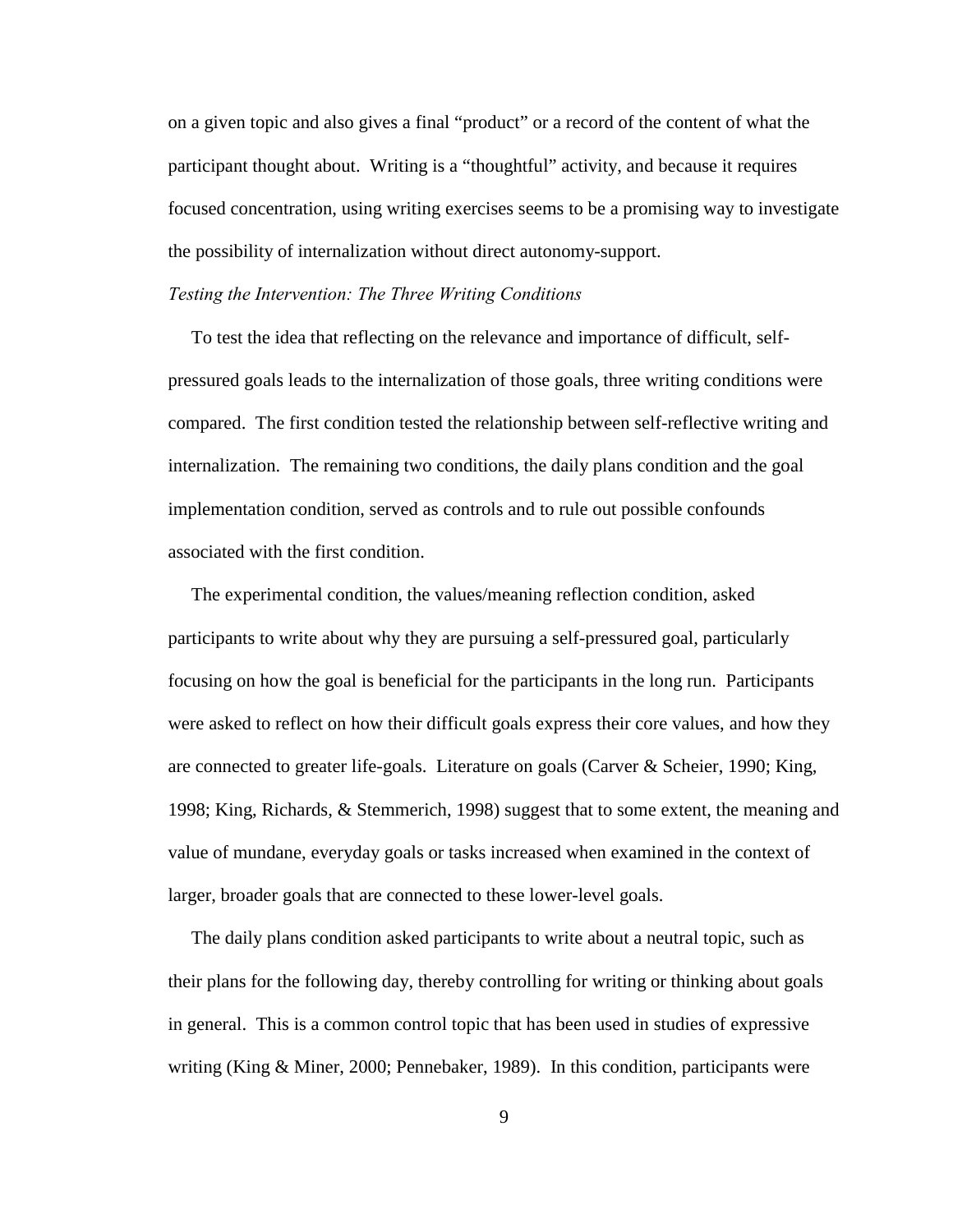instructed to only write about their plans; thus excluding the possibility that they wrote extensively about their goals. Thus, participants in this condition were not expected to change their thoughts about their goal or their perceived reasons for being motivated towards the goal throughout the study.

 The goal implementation condition contrasted the experimental condition by having participants think constructively about their goal in a way that is not expected to foster internalization. This condition tested the possibility that internalization occurs with any constructive thoughts about the goal, rather than specific thoughts on the goal's importance, meaning, and value. In this condition, participants were asked to think about the "how," rather than the "why" of their goal by focusing on implementation intentions of the goal. Gollwitzer's (1999) studies on implementation intentions show that when individuals form action plans of their goal by thinking of situations where they might pursue the goal, individuals' success rate is greater compared to simply having an intention to pursue the goal. Implementation intentions work by increasing action initiation towards goal pursuit when the situation cues are appropriate (Gollwitzer  $\&$ Brandstaetter, 1997). Given the right cues from the environment, individuals will automatically act. This kind of a process is fundamentally different from the values/meaning reflection condition, which is inherently based on thinking about what the goal means to the individual. In sum, the goal implementation condition as a control to the experimental condition allows a test of values/meaning reflection as the appropriate proactive type of thinking involved in internalization.

 *Assigned academic goal.* All participants were asked to pursue the academic goal of "keeping up with schoolwork." This goal was chosen, because a) it is a goal that is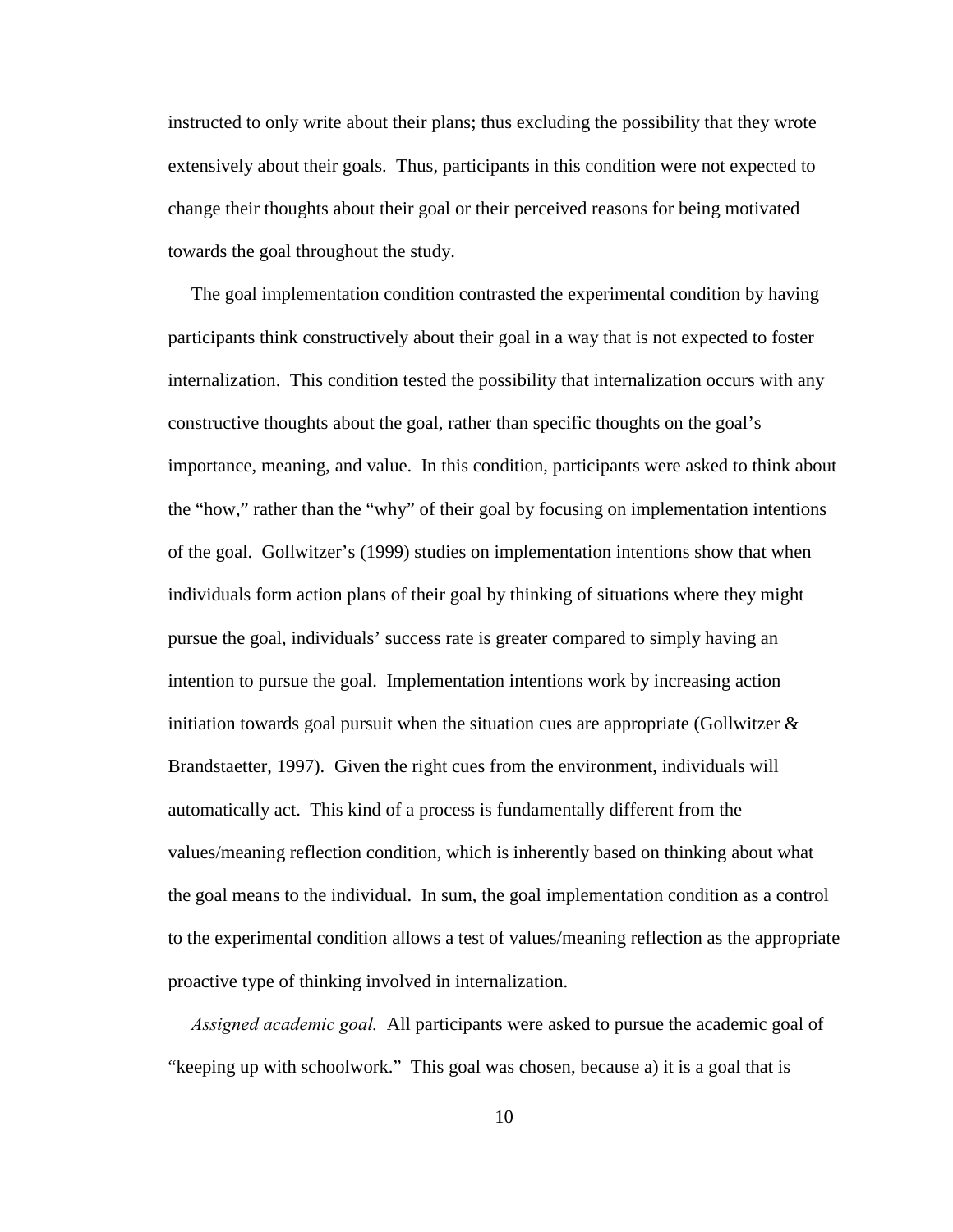relevant to all participants, who are college students, and b) controlled motivation is thought to be more common with academic goals, compared to other personal goals, as implied by the abundance of research on motivating students to perform in schools (e.g. d'Ailly, 2003; Ryan & Grolnick, 1986; Skinner & Belmont, 1993; Vallerand, Fortier, & Guay, 1997). Moreover, pilot data confirmed that students report significantly lower internalization of academic goals than relationship or self-growth goals (Ferguson, 2005; unpublished data), suggesting the possibility that it could be further internalized.

 Furthermore, "keeping up with schoolwork" is a concrete *program-level goal* that is appropriate for the relatively short-term nature of this study*.* Program goals are "do" goals that keep up principle goals (Carver, 2003; Carver & Scheier, 1990). Principle goals represent broad, personal striving goals, such as "be kind to others," and are not specific enough for the current study. Rather, goals that are manageable and clear, such as program level goals, are better suited for the current study.

#### *Possible Moderators and Mediators*

 As demonstrated in Sheldon et al. (2002), certain individual traits, such as a person's general level of personality integration, affects the benefits associated with interventions. Possibly, interventions are only effective to the extent that individuals are "ready" for them. For this reason, in the current study, the influence of three moderators and two mediators on internalization will be tested in this study. The three moderators include individual differences in functioning autonomously (trait self-determination), general test anxiety, and trait perfectionism. The two mediators include ratings of meaningfulness of and engagement in the writing exercises.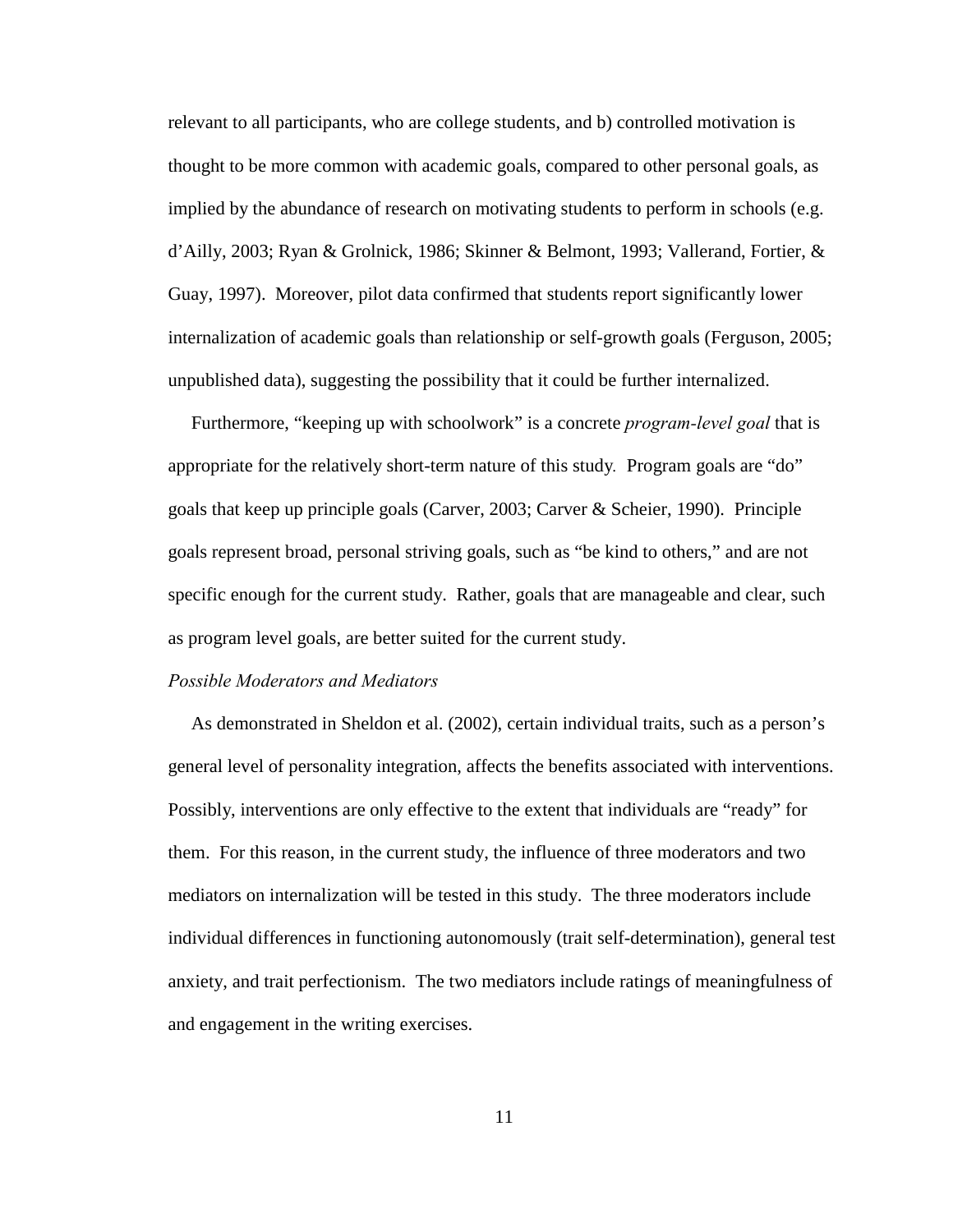Trait self-determination, which represents individuals' autonomous orientation, was chosen because it could influence the process of internalization. As mentioned earlier, those with greater personality integration were more responsive to the resources provided the intervention to pursue their goals in the study conducted by Sheldon et al. (2002). The current study predicts that those who are higher in autonomy orientation are more likely to internalize their academic goal, particularly those in the self-reflection condition.

 The second moderator, perfectionism, is thought to influence how individuals internalize and accomplish goals, because individuals who strive towards perfectionism are more likely to be achievement oriented in general and to take the intervention more seriously. Two dimensions of perfectionism in particular, Personal Standards and Organization, are thought to be associated with positive achievement striving (Frost, Marten, Lahart, & Rosenblate, 1990). Personal Standards involves setting very high standards for oneself and using these high standards to self-evaluate. Organization involves preference for order in general. Both Personal Standards and Organization are correlated with conscientiousness (Cox, Enns, & Clara, 2002), suggesting that these two dimensions may be important in achievement settings. Although individuals who have high expectations of themselves and are purposeful and organized might be better suited to achieve academic goals, only those who are offered constructive ways to pursue goals by being placed in the self-reflection condition and goal implementation condition may benefit. Participants who are high in these two perfectionism dimensions were predicted to take advantage of writing topics of these two conditions. They are more likely to take the study and the intervention seriously than those who are low in these dimensions. Also, these participants in the goal implementation condition are not predicted to

12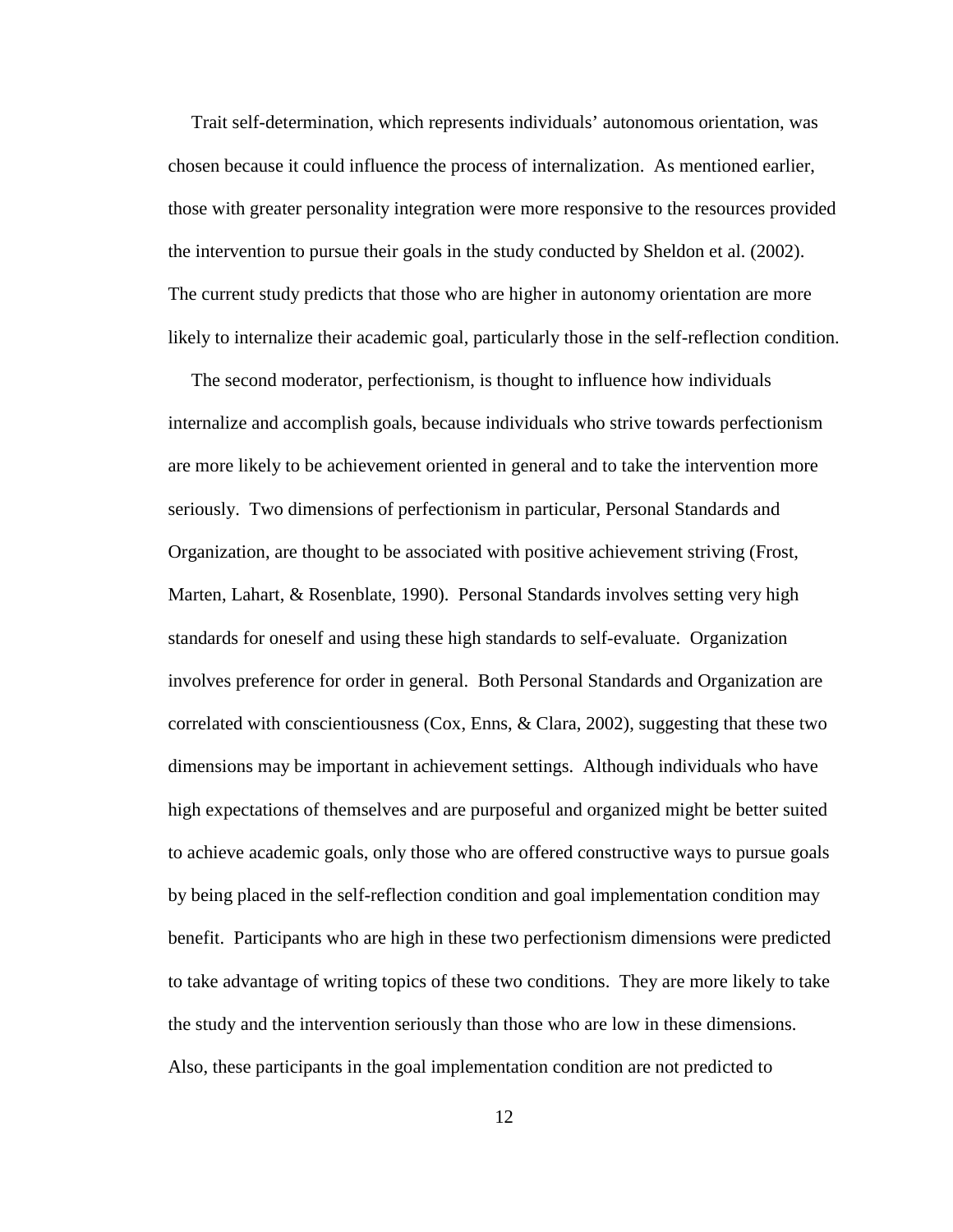internalize their goal, although it is possible that these participants may report greater success in their goal.

 The two mediators that I wish to investigate are the meaningfulness of the writing exercise and participants' engagement in the writing exercise. First, *engagement* in the writing exercise must occur for participants to truly explore their thoughts about the goal. Second, akin to engagement, perceived *meaningfulness* of the writing task should be important in how participants incorporate the writing task into their lives. An exercise that is not meaningful should not change how individuals think about the writing topic. The idea that engagement and meaningfulness of writing tasks would mediate between writing and benefits is not new. These factors are thought to be important for benefits resulting from expressive writing (King, 2001); thus, in the current study, they are expected to be positively related to internalization.

#### *Other Relevant Variables*

 In addition to these mediators, I examined the content of the essays. Pennebaker, Mayne, and Francis (1997) found that the use of certain types of words is associated with greater physical health. High use of positive words and moderate use of negative words, for example were found to increase health. Other types of words that are relevant to this study are causal, insight, and optimistic words. Because the relationships between these types of words and internalization have not been examined in any previous study, exploratory analyses examined whether the content of the goal essays mediate the relationship between the writing conditions and internalization. No specific hypotheses about content and internalization were made in this study.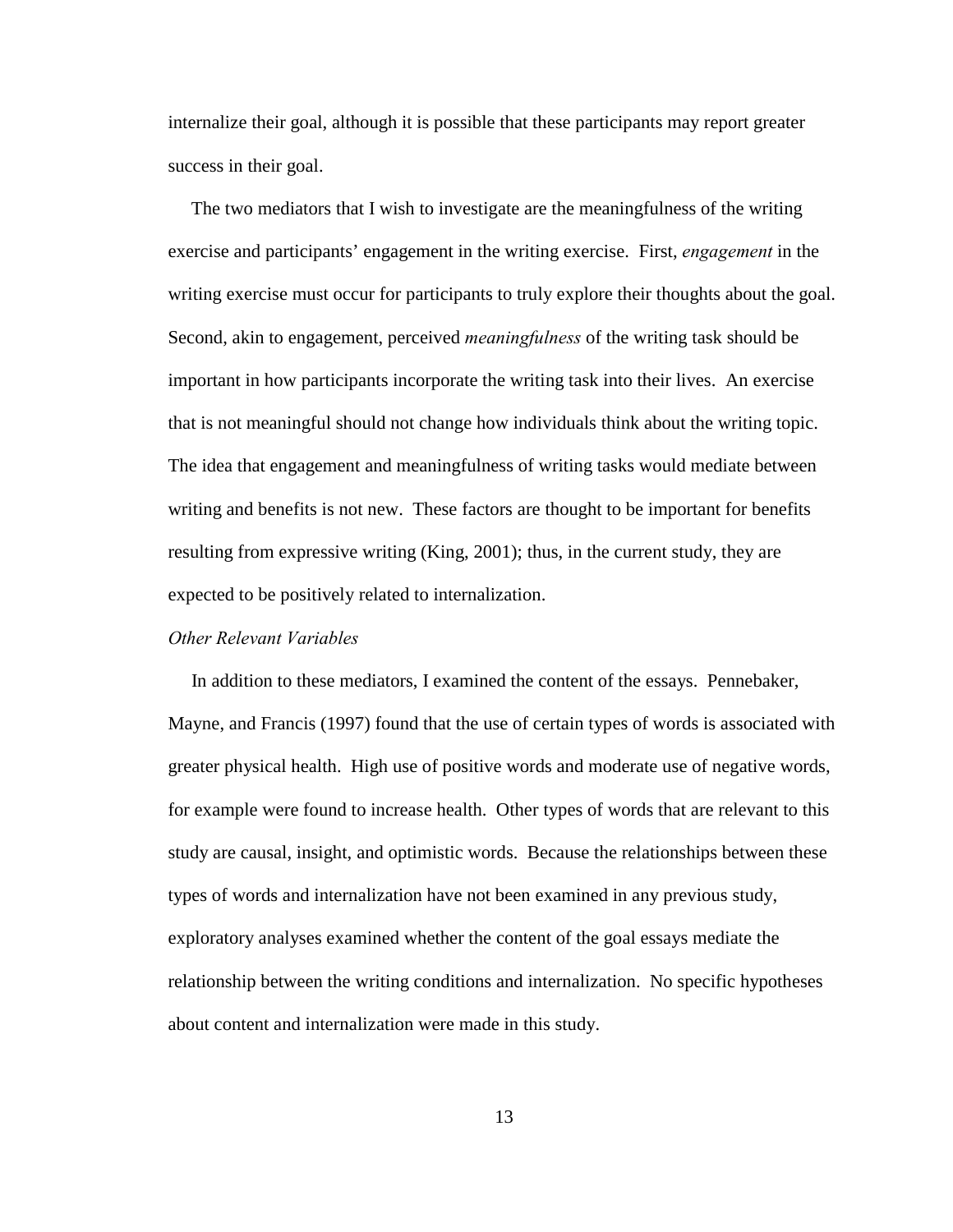Another variable relevant to this study is general test anxiety. In this study, improvement in grades is one important indicator of success and progress of the introjected goal. One variable that is pertinent to this indicator is test anxiety, which has been shown to predict lower grades among students (McIlroy, Bunting, & Adamson, 2000). Goal-rating variables such as progress and success provide other indications that focused reflection is helpful in pursuing goals in general. For students with high test anxiety, this relationship may not be detected, if their lower performance in grades is due to anxiety. Thus, test anxiety was measured so that this factor can be controlled for in the data analyses. Along with essay content, no specific hypotheses were made regarding test anxiety.

#### Predictions

 The main hypothesis predicted that students asked to self-reflect by writing about the relevance, importance, value, and meaning of the goal, will show a greater level of internalization and autonomous regulation towards the goal, compared to students who write about implementation strategies or about daily plans. Participants in the selfreflection condition were also predicted to report greater levels of positive outcomes regarding goal progress, mood associated with goal, meaningfulness of the goal, and expectation of attaining the goal (i.e., goal expectancy). There were no specific hypothesis comparing the goal implementation condition to the daily plans condition regarding internalization; however, I expected that participants in the goal implementations condition might report more positive outcomes, such as goal progress, compared to the control condition.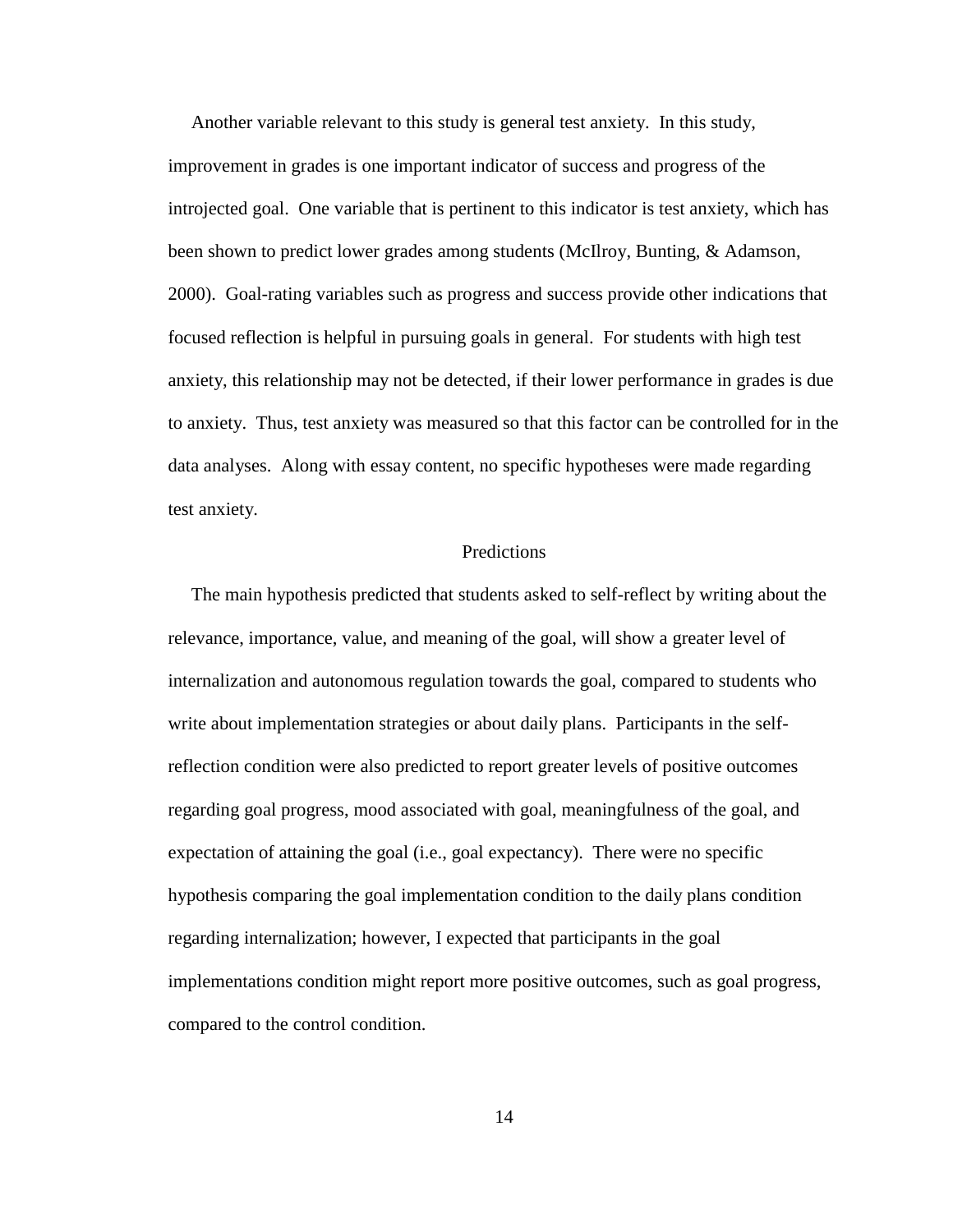In addition to the main hypotheses, I also predicted that some factors would interact with condition in predicting internalization of the goal and other goal ratings. First, selfdetermination level was predicted to interact with condition such that those high in selfdetermination will be especially likely to internalize goals when they were also in the self-reflection condition. This is a further test of the finding that those who are more prepared to benefit from interventions are more likely to further internalize their goals (Sheldon et al., 2002). Second, dimensions of perfectionism, specifically Personal Standards and Organization, were also predicted to interact with condition. Those high in both dimensions of perfectionism will be more likely to be successful in their goal pursuit when they are also in the self-reflection and goal implementation conditions, not the daily plans condition. Also, those high in the dimensions are more likely to internalize their goals if they are also in the self-reflection condition. The last hypotheses predicted that the meaningfulness of the writing exercise and the degree of engagement in the exercise will mediate the relationship between condition and internalization of the self-pressured goal. Specifically, those in the self-reflection condition will find their writing exercise to be more meaningful and more engaging than those in the control conditions. Meaningfulness and engagement, in turn, will both be positively related to internalization of the self-pressured goal.

## Method

#### *Participants*

 A total of 110 students from the University of Missouri-Columbia participated in the study. Out of these, data from 104 (74 female, 30 male) students who completed all parts of the study were examined. Of these students, 6.7 percent identified themselves as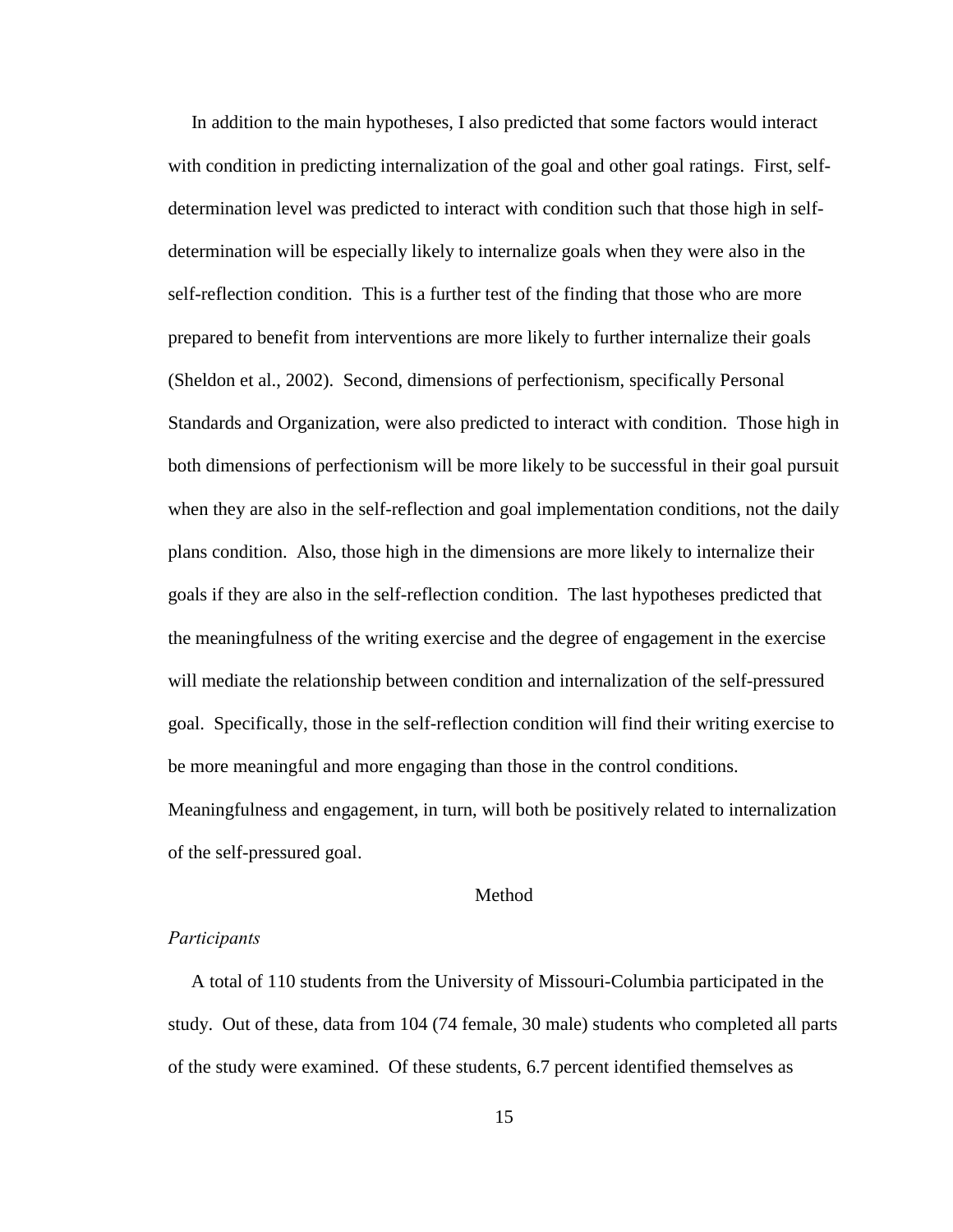Black, 6.7 percent as Asian, 1.0 percent as Hispanic, 79.8 percent as White, and 5.8 percent as "Other." Seventy-eight students in the sample were recruited through a campus-wide email and were offered \$20 gift certificates to the university bookstore. The remaining 26 students were recruited from the introductory psychology course participant pool and received course credit for participation. The mean age of the participants is 19.82 (*SD* = 2.92).

#### *Procedure*

This study was longitudinal, with four time points  $(T1 - T4)$  of data collection, over a period of seven to eight weeks. At T1, participants completed some baseline measures of well-being, mood, and trait self-determination. They were then introduced to their goal for the semester, "keeping up with schoolwork," and their initial level of autonomous regulation towards this goal was measured. The participants then wrote for 15 minutes on one of three topics: self-reflection of the goal, goal implementation strategies, or plans for the following day. Lastly, mood was measured again, along with some manipulation check items. For two weeks after this initial survey (T2 and T3), participants repeated the 15-minute writing exercise on the same topic, along with the same mood items before and after the writing. Four or five weeks later (T4), participants' level of autonomous motivation towards "keeping up with schoolwork" was measured, as well as well-being, mood, and progress and attainment ratings of goals.

#### *Measures*

 *Baseline measures.* These measures include the Positive and Negative Affective Scale (PANAS; Watson, Tellegren & Clark, 1988), the Satisfaction with Life Scale (SWLS; Diener, Emmons, Larsen, & Griffith, 1985), and the 4-item Subjective Happiness Scale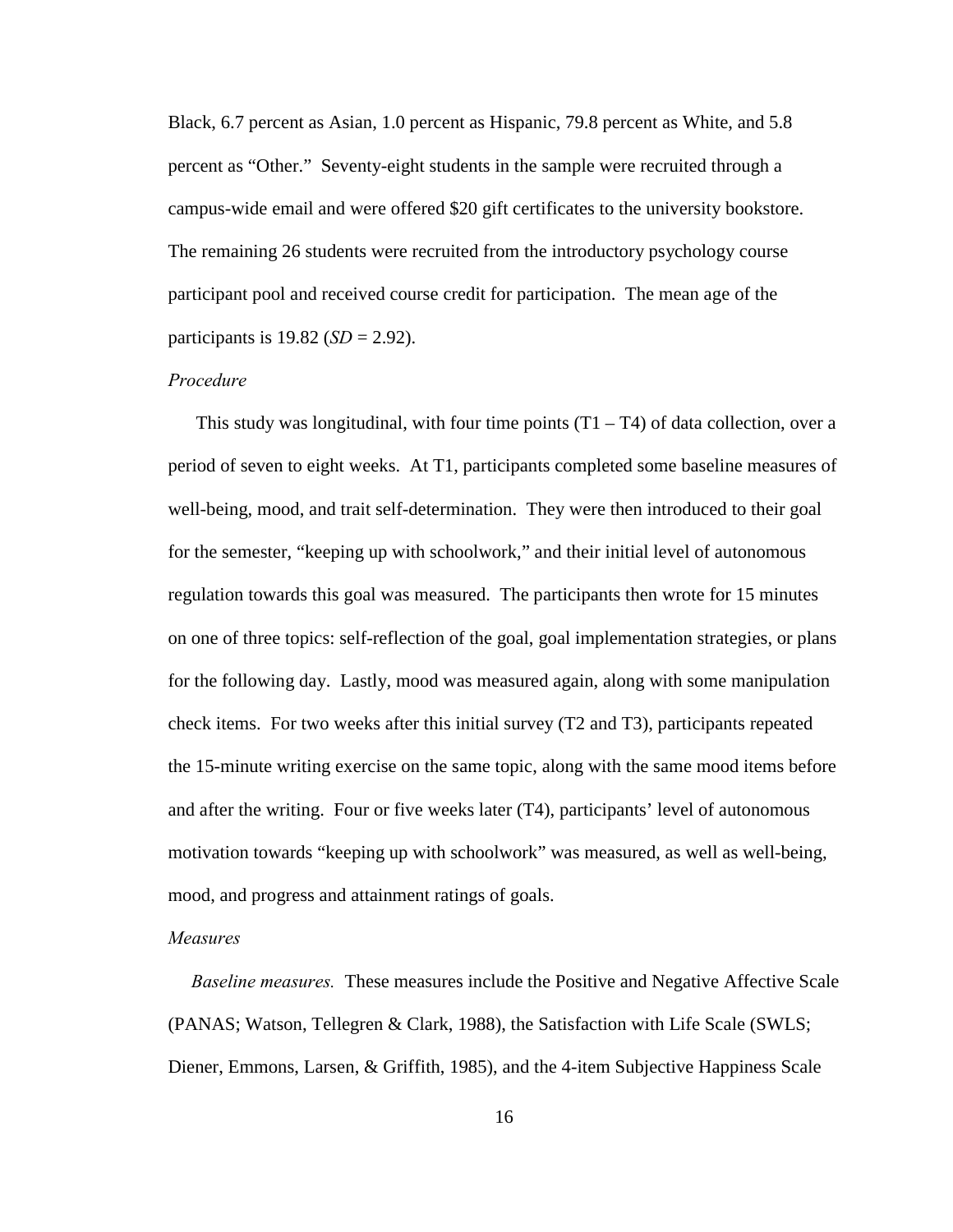(Lyubomirsky & Lepper, 1999) that assesses dispositional happiness. For all of these measures, participants were asked to reflect back on their past month for their ratings, which were all on a 5-point Likert scale format (1=Strongly disagree to 5=Strongly agree).

 *The writing exercises.* To encourage engagement in the study, participants in all three conditions were told that the writing exercises are designed to help them pursue their academic goal throughout the study period. Participants were asked to write for 15 minutes about their goal, once a week for 3 consecutive weeks. The instructions of the writing exercises were adapted from the traditional expressive writing paradigm instructions (Pennebaker, 1997). All participants were asked to focus on writing continuously for 15 minutes. Below are the writing prompts for each condition. Only parts of the instructions that are distinctive about each condition are presented. Self-reflection condition:

 For today and once each week for the next two weeks, I would like you to write about your thoughts and feelings about your goal of keeping up with your class work. Doing your class work and other related coursework is not always enjoyable or meaningful, and often you must pressure yourself to do so.

 Even though class work can be difficult to keep up with, completing it is important. Explore possible benefits of completing your class work on time. Try focusing on how keeping up with your class work may be linked to broader life goals and personal values you may have.

17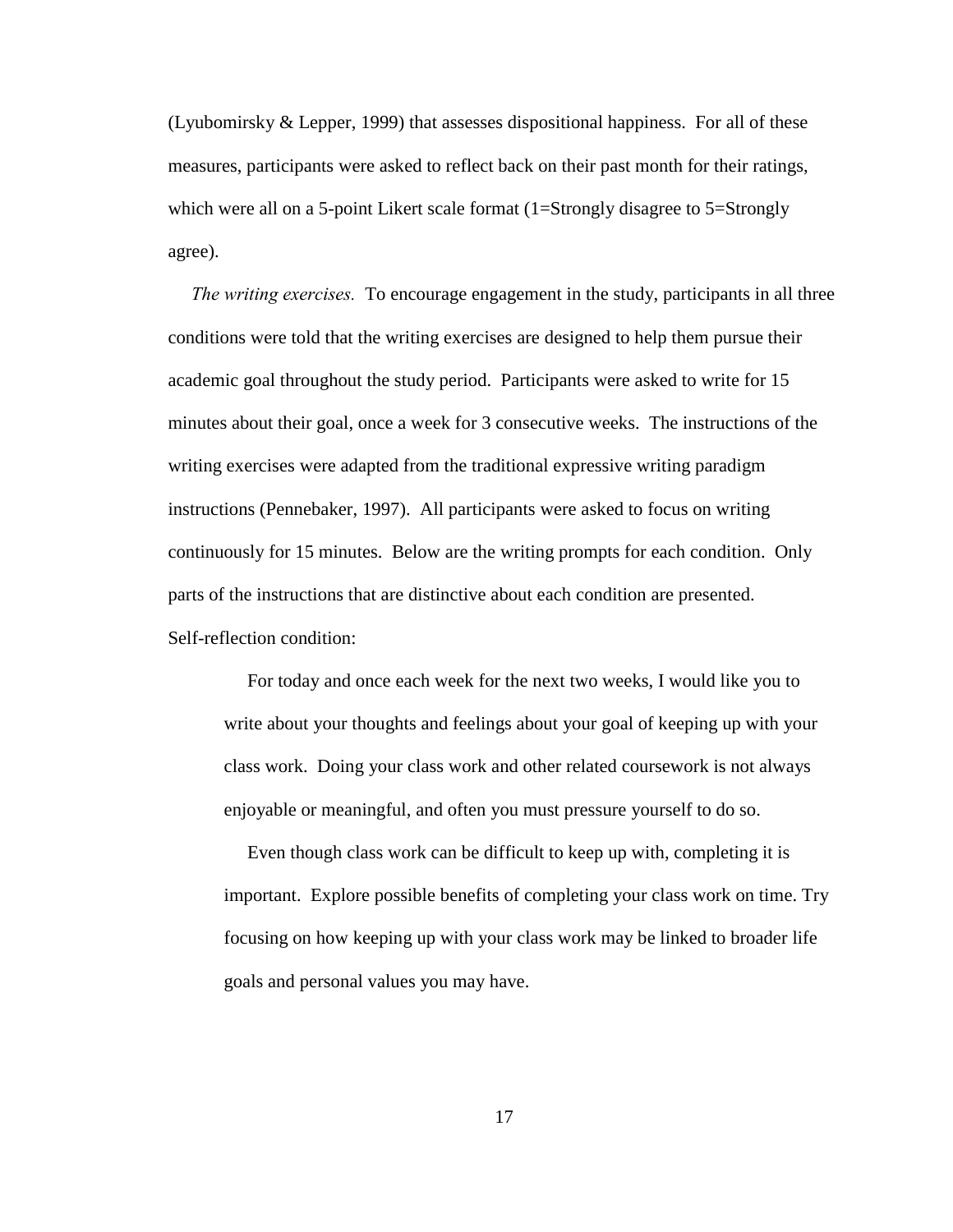Daily plan (control) condition:

For today and once each week for the next two weeks, I would like you to write about your plans for the following day. For example, today, you are asked to write about your plans tomorrow. In your writing exercise next week, you will be asked to write about your plans for the following day, and so on.

 In your writing today, try to focus objectively on your plans, rather than focusing on any thoughts or feelings about tomorrow. Please be as detailed as you can.

Goal implementation condition:

For today and once each week for the next two weeks, I would like you to write about your goal of keeping up with your class work. Doing your homework, taking exams, writing lengthy papers and other related coursework is not always enjoyable or meaningful, and often you must pressure yourself to do so.

 Even though class work can be difficult to keep up with, completing it is important. In this writing exercise, discuss how, when, and where you will be pursuing your goal of keeping up with your class work.

 Focus on 3 aspects of pursuing your goal. First, how, or in what way, will you try to keep up with class work? Second, when or how often will you be doing something keep up with class work? Third, where will you be keeping up with class work?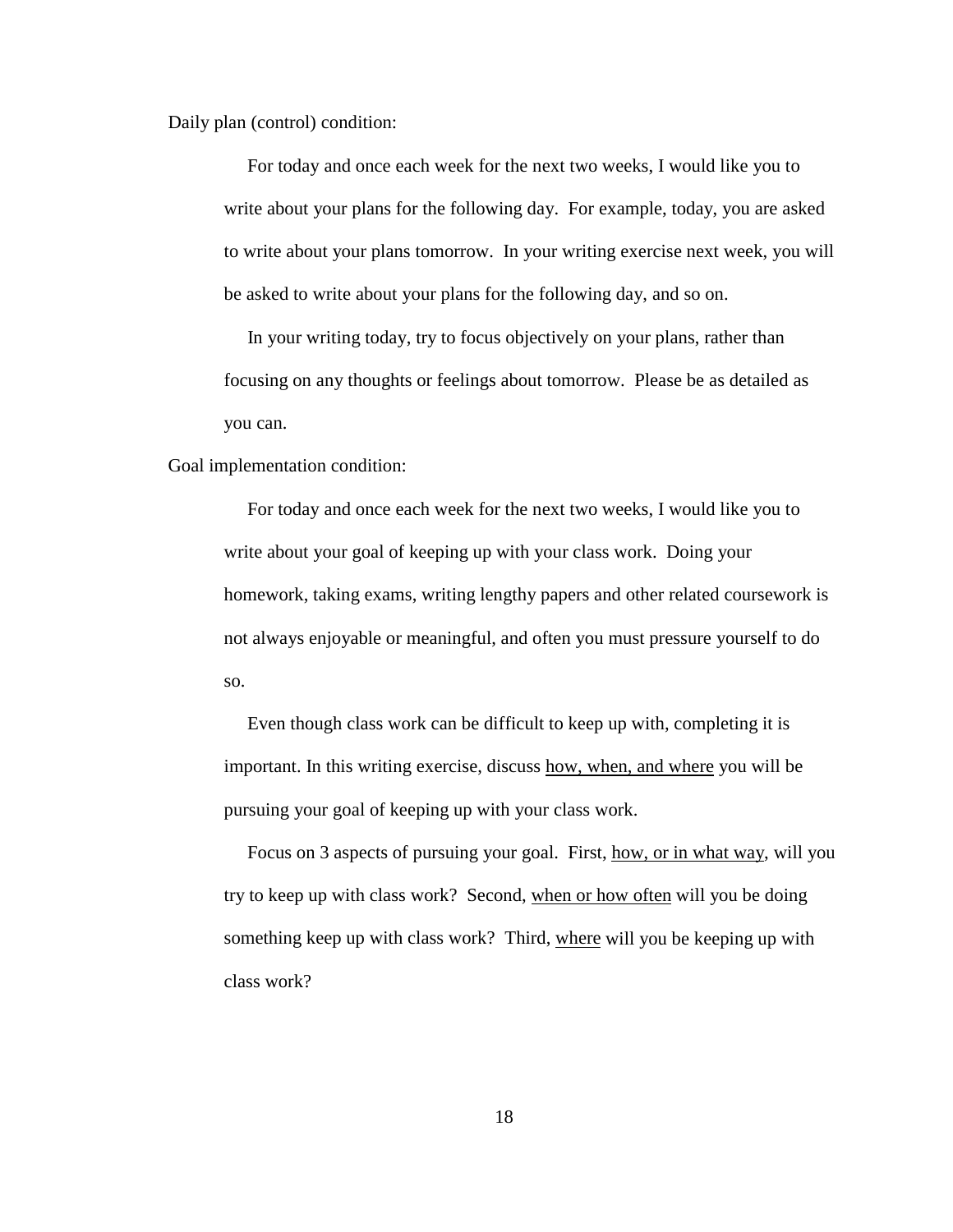For the next two weeks, you may write the same things you have written today, or you may explore new ways you could approach your goal of keeping up with your homework.

 *Manipulation checks.* Several questions followed each writing exercise which probed the extent to which participants followed directions and wrote about the assigned topics (e.g., "To what extent did you write about plans for the following day?"). Participants were also asked to rate whether the writing was meaningful and engaging. All of the ratings were on a 5-point rating scale ("Strongly disagree" to "Strongly agree").

 *Trait self-determination level.* To determine the extent to which participants are naturally inclined to seek out ways to promote one's autonomy in any situation, or the extent to which individuals interpret factors in their environments as controlling, the General Causality Orientation Scale (GCOS; Deci & Ryan, 1985; see Appendix 1) and the Self-Determination Scale (SDS; Sheldon, Ryan & Reis, 1996; see Appendix 2) were administered. The GCOS presents 12 vignettes describing situations at work, with friends and with children, and asks how the participant might respond to each situation. Three responses, each reflecting a different level of autonomy and control, are given with each vignette, and participants rate how likely they would respond in that manner. The GCOS is scored by averaging the ratings on a 5-point scale  $(1 =$  Strongly disagree to  $5 =$ Strongly agree) for the three types of orientations: autonomy orientation, control orientation, and impersonal orientation. Instead of providing vignettes, the SDS asks participants to report how they generally feel and behave by choosing from two opposing statements. For example, participants would be presented with the following statements: "A. I always feel like I choose the things I do" and "B. I sometimes feel that it's not really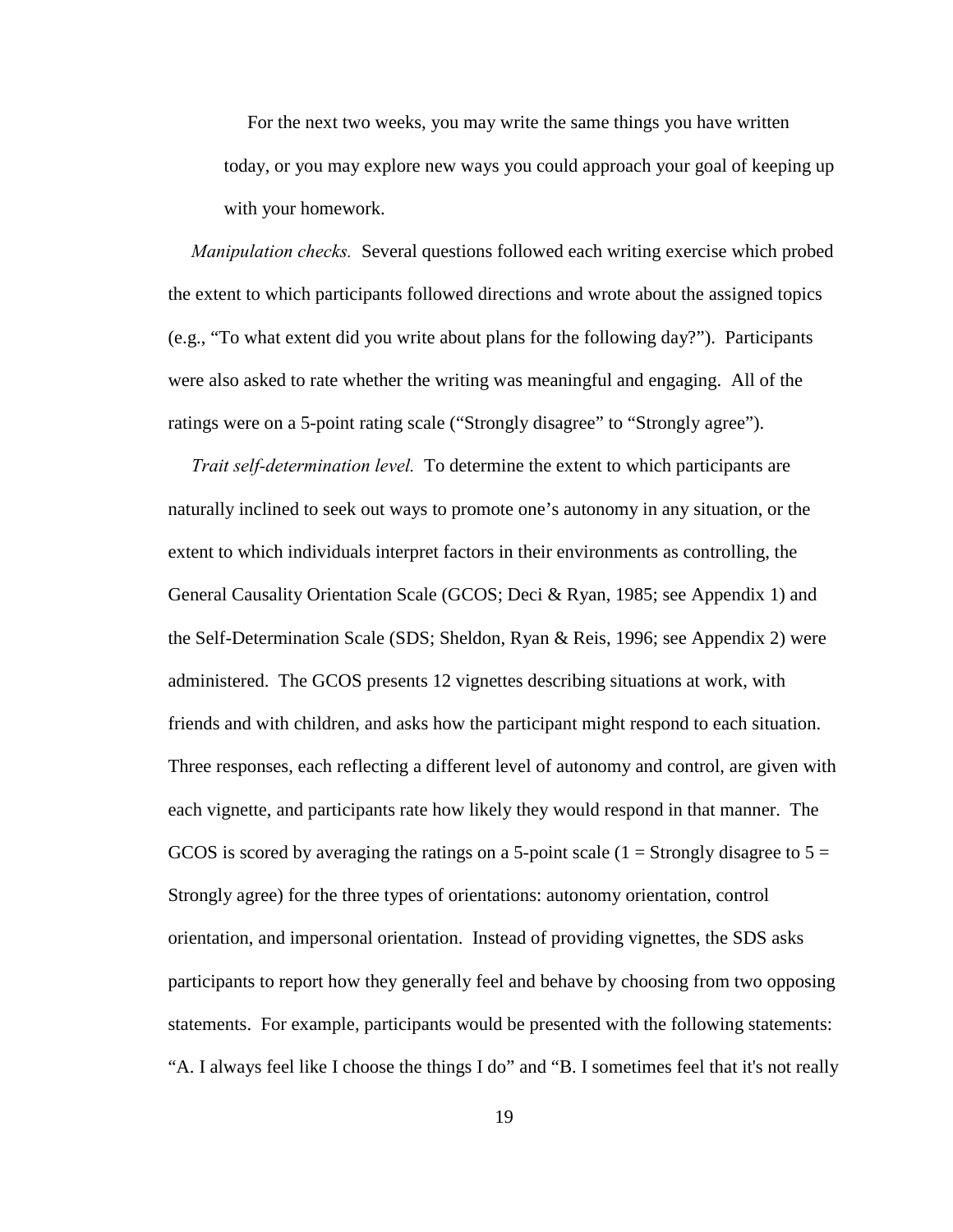me choosing the things I do." Given these statements, participants then indicate where they lie between the two statements, ranging from "only statement A feels true" or "only statement B feels true." The SDS is also scored by averaging the ratings on a 5-point scale (1 = Strongly disagree to  $5 =$  Strongly agree) across the items to reflect the degree to which a person feels more autonomous than controlled in situations.

 *Perfectionism dimensions.* A brief version of Frost et al.'s (1990; Cox et al, 2002) Multidimensional Perfectionism Scale (MPS) were used to measure Personal Standards and Organization (see Appendix 3). The brief MPS measures 5 dimensions: Concern over Mistakes, Doubts about Actions, Personal Standards, Parental Perceptions, and Organization. Because only Personal Standards and Organization are proposed to be relevant to the study, items tapping other dimensions were not used. The MPS includes sets of statements that participants will rate their agreement with, using a scale. Example Personal Standards items include, "It is important to me that I be thoroughly competent in everything I do" and "I expect higher performance in my daily tasks than most people." Example Organization items include, "I am a neat person" and "I am an organized person." Separate scores for Personal Standards and Organization were calculated by averaging the ratings on a 5-point scale  $(1 = \text{Strongly disagree to } 5 = \text{Strongly agree})$  for items in each dimension.

 *Internalization of the goal.* Two measures assessed internalization. First, the perceived locus of causality (PLOC; Ryan & Connell, 1989) assessed participant's reasons for pursuing the academic goal. The PLOC measure lists statements representing external, introjected, identified, and intrinsic regulation, and participants rated how true each statement is of their approach to the goal. Ratings for external and introjected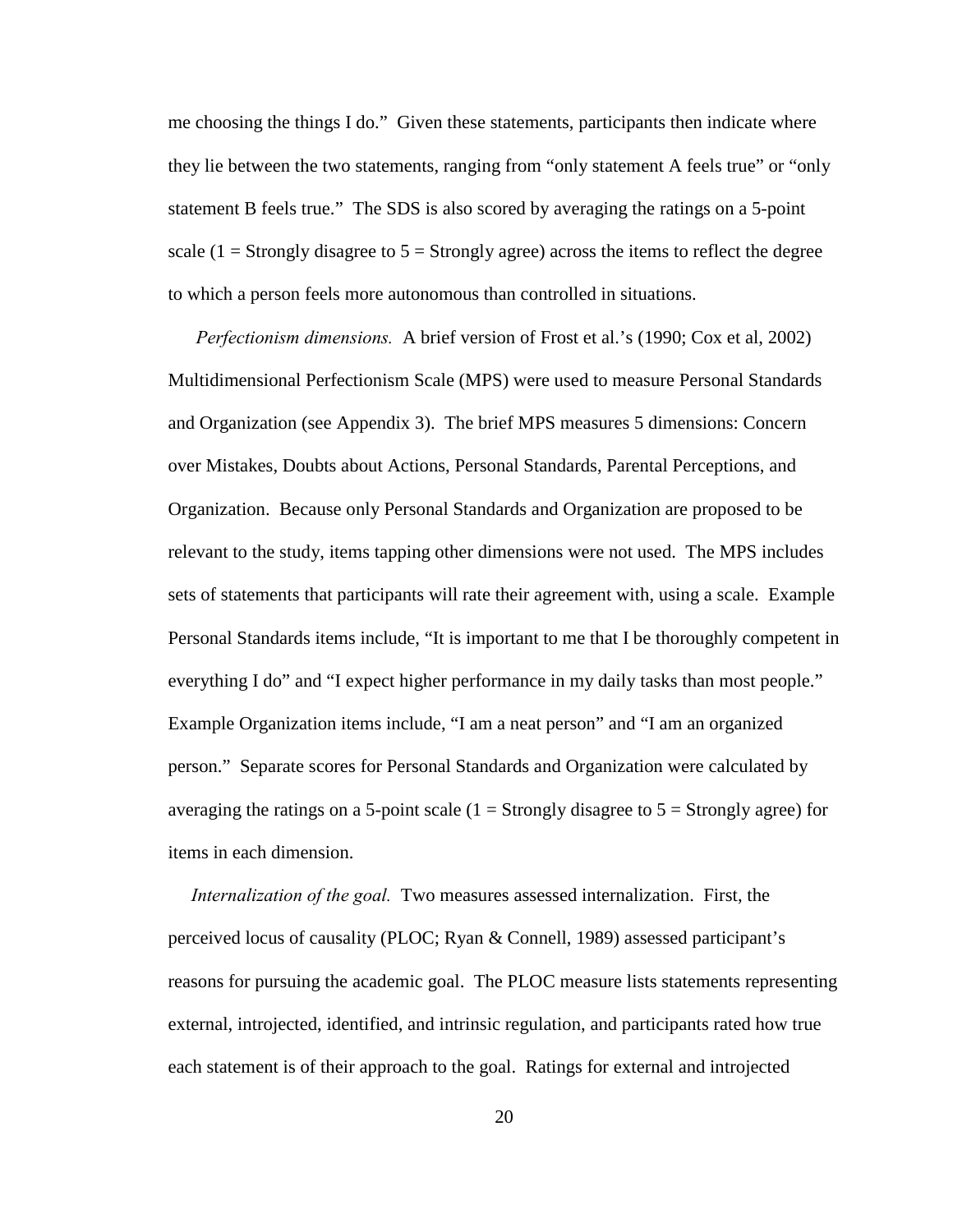regulation can then be subtracted from ratings for introjected and identified to obtain a score of internalization of the goal. The second measure is a more extensive assessment of perceived locus of causality. The Academic Self-Regulation Questionnaire (SRQ-A; Ryan & Connell, 1989; see Appendix 4) is an extended version of the PLOC measure, and asks four questions regarding the academic domain, such as, "Why do I do my homework?" and "Why do I try to do well in school?" followed by items of various reasons that represent the motivation dimensions. The SRQ-A was scored by averaging participants' ratings on a 5-point scale  $(1 = \text{Strongly disagree to } 5 = \text{Strongly agree})$  of these items. Similar to the PLOC measure above, an overall internalization score will be calculated by subtracting mean ratings for introjected and external motivation from identified and intrinsic motivation. Internalization will be measured at T1 and T4 of the study.

 *Test anxiety.* Hong and Karstensson's (2002) brief measure of test anxiety will be used. Participants will be asked to rate statements such as, "I am concerned about what would happen if I did poorly on a test" and "I feel very panicky when I take tests" on a scale ranging from "not at all" to "very much so." Test anxiety means for participants will be calculated by averaging the all of the ratings on a 5-point scale  $(1 = \text{Strongly disagree to } 5 = \text{Strongly}$ agree).

 *Other dependent measures.* At T1 and T4, participants will be asked to rate the goal's current progress (goal progress), how likely the goal will be attained (goal expectancy), how meaningful the goal is (goal meaning), mood associated with the goal (goal mood), and how important the goal is (goal importance). All ratings were made on a 5-point scale (1 = Strongly disagree to  $5 =$  Strongly agree).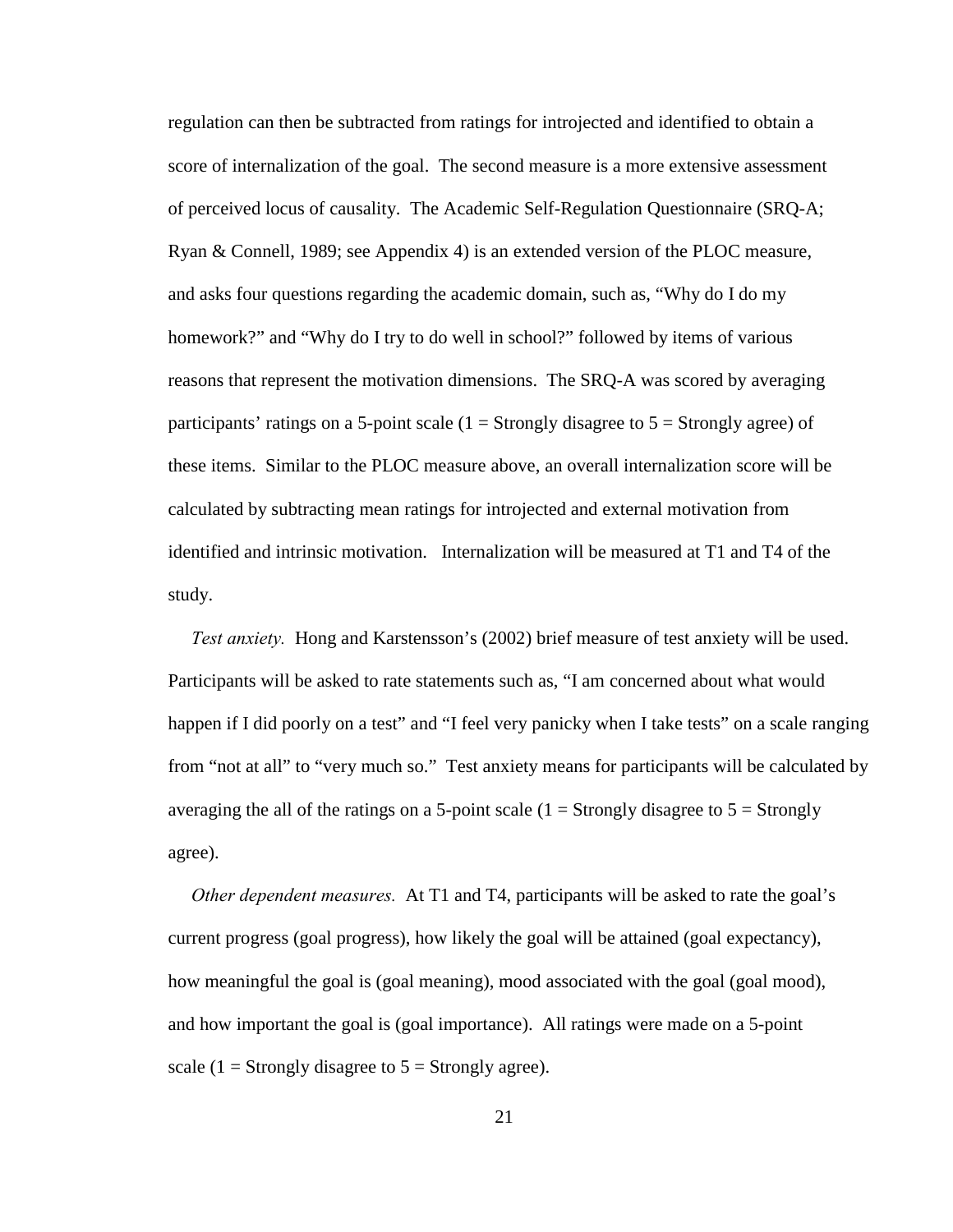#### Results

## *Preliminary Data Analyses*

 Before examining findings regarding the hypotheses, I first examined possible preexisting mean differences between participants in the three conditions. A series of one-way ANOVAs were conducted on variables involved in the hypotheses in this study. As would be expected, there were no significant differences among the three groups on these variables, except for goal importance  $(F(2, 101) = 3.87, p = .02)$ . A post hoc test (Student-Newman-Keuls) revealed that the significant difference lies between the selfreflection condition ( $M = 4.66$ ,  $SD = .55$ ) and the goal implementation condition ( $M =$ 4.94,  $SD = .43$ ). This single significant mean difference may be simply due to chance, because in the remaining 21 variables, the smallest p-value was .13 (see Table 1). I also examined mean differences for 15 variables from the T1 data set between samples recruited from different methods (introductory psychology students versus email recruitment). There were four mean differences that were significant under  $p < .05$ , including overall internalization (PLOC), perfectionism (standards and organization), and general autonomous orientation (GCOSA). Because these participants were distributed evenly in each condition, we conducted the remaining analyses with the data from the two sub-samples combined.

 To ensure that participants understood the directions for the writing exercise, one-way ANOVAs were conducted using the Time 1 data to detect mean differences in three manipulation check items that followed the writing [i.e., "I wrote about how meaningful and/or valuable the goal is" (self-reflection condition), "I wrote about how I would accomplish the goal" (goal implementations condition), "I wrote about my plans for the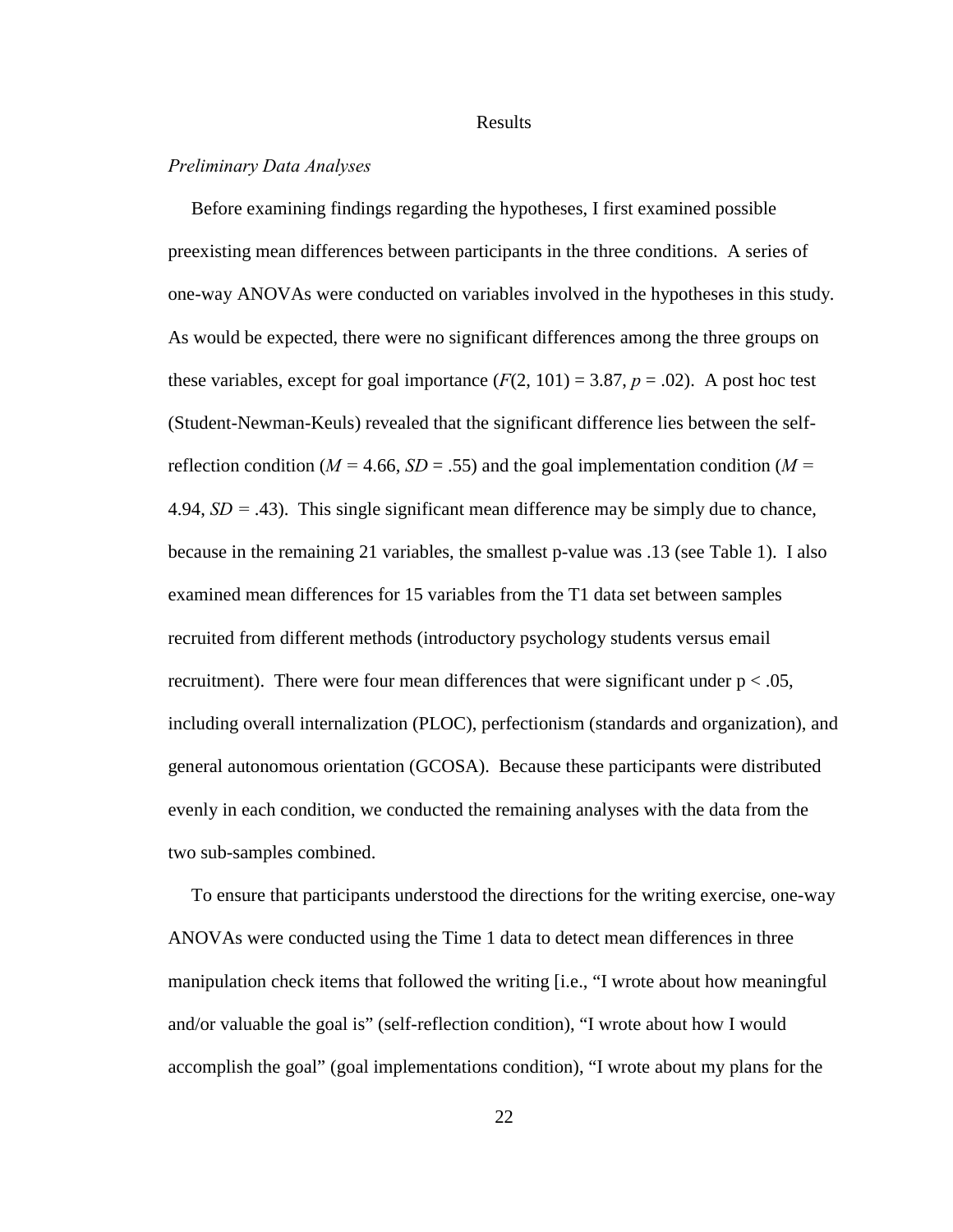following day" (control condition)]. The ANOVAs and the follow-up SNK tests show that participants did in fact follow directions and wrote about appropriate topics (see Table 2).

 In addition to examining initial differences with major variables among participants in the three conditions, I also examined correlations among selected variables. Because the hypotheses involve assumptions within SDT, these correlations were examined to verify that previous findings in SDT research regarding motivation types and goal outcomes (e.g., Sheldon & Elliot, 1999; Ryan, Sheldon, Kasser, & Deci, 1996; Vansteenkiste, Simons, Lens, Sheldon, & Deci, 2004) are also reflected in this data. Specifically, I examined whether participants' perceived locus of causality for completing schoolwork, as well as academic regulation, correlated with goal variables such as progress, expectancy, meaning, mood, and importance. As shown in Table 3, the correlations generally conform to past findings in SDT research. These expected patterns in the correlations show that the data are not just random and are appropriate to use in testing the study's hypotheses.

#### *Primary Data Analyses*

 *Hypothesis 1: Participants in the self-reflection condition will report greater increase in internalization of the academic goal.* To examine this hypothesis, an ANOVA was conducted. No significant difference was found among the three conditions in internalization ( $F(2, 100) = .67$ ,  $p = .52$ ), as measured by PLOC (Ryan & Connell, 1989). No significant main effect emerged for academic regulation as well  $(F(2, 102) = .14, p =$ .87). Refer to Table 4 for means and standard deviations.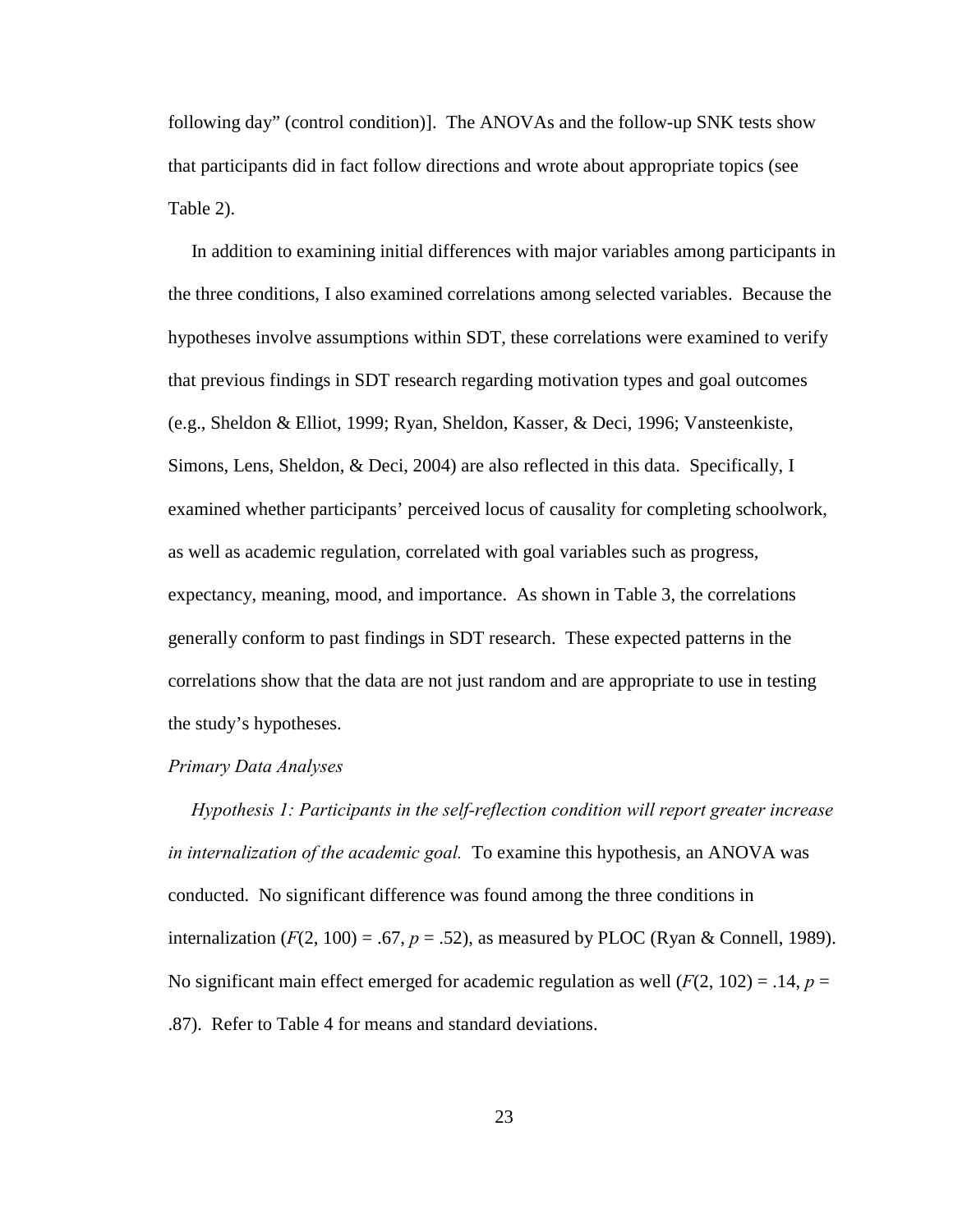*Hypothesis 2: Participants in the self-reflection condition will report more positive outcomes related to goal pursuit.* For this hypothesis, I examined five goal-related variables measured at T4: goal progress, goal expectancy (the likelihood of attaining the goal), goal meaning (how meaningful the goal is), goal mood (valence of mood associated with the goal), and goal importance. Similar to the first hypothesis, no significant difference was found among the three conditions for any of these variables (see Table 4).

 *Hypotheses regarding moderators and mediators.* Hierarchical regression analyses were conducted to examine whether certain factors, such as trait self-determination, perfectionism, and test anxiety, interacted with the writing condition to predict differences in internalization and other goal-related variables. All predictor variables were first centered before conducting the regression analyses. In all analyses, at the first step, condition, moderator, and gender variables (to control for gender differences) were entered. At the second step, the product of the moderator and condition was entered. Overall, the analyses suggest that the interactions were not statistically significant. Out of a total of 42 regressions involving trait self-determination, only 1 model reached significance at  $p < .05$  and 2 reached marginal significance. Similarly, out of 42 regressions examining perfectionism, 6 reached significance and 3 reached marginal significance. Because only a few interaction effects are significant, the moderators do not seem to predict the outcome variables in a meaningful pattern. Thus, the data does not support the hypothesis that these moderators interact with condition to predict differences in the dependent variables.

24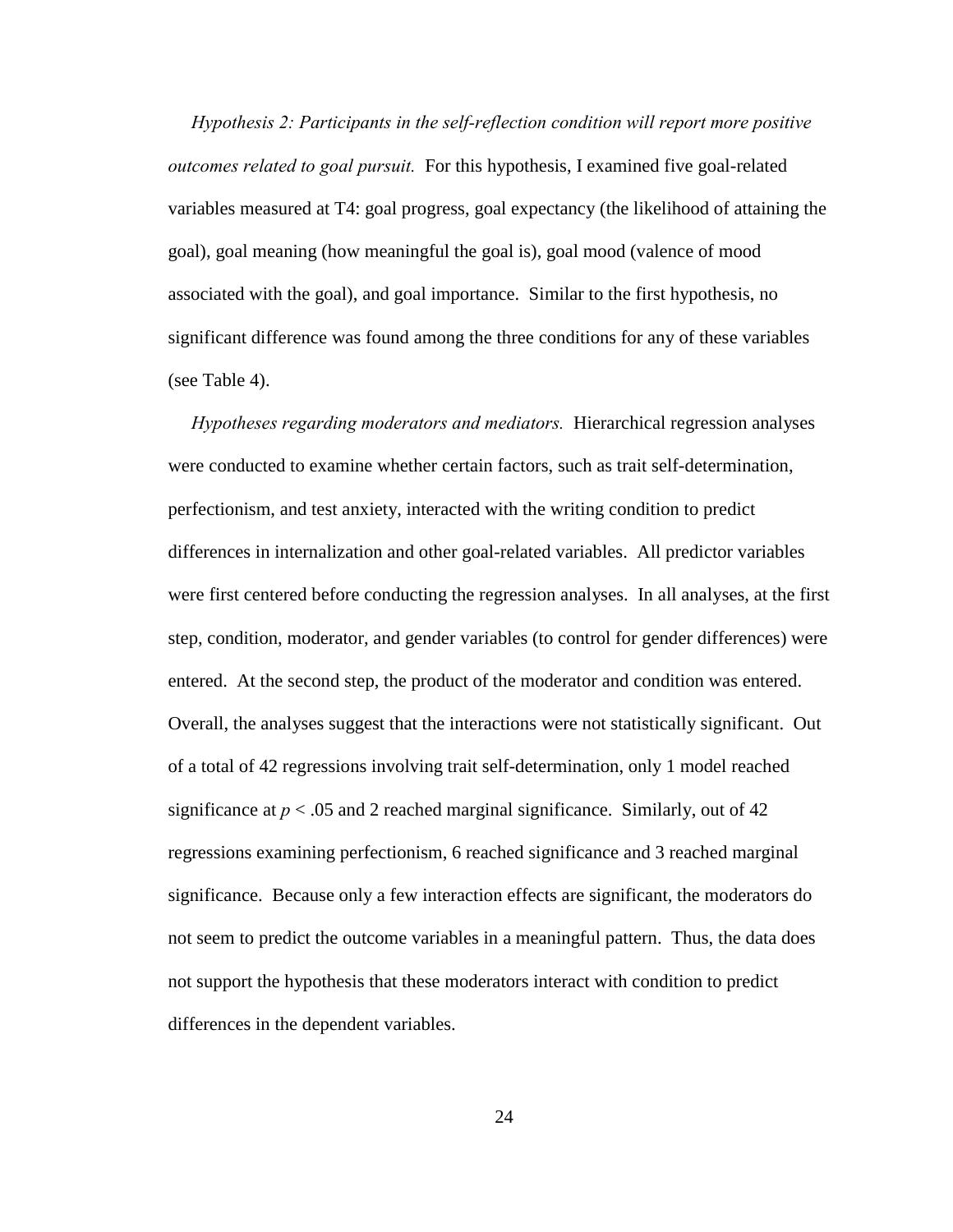Because no significant differences exist among the conditions on any of the dependent variables, requirements for a test of mediation are not satisfied (Baron & Kenny, 1986). Thus, these predicted mediators (i.e. meaningfulness and engagement) will not be further discussed.

 *Exploratory analyses of essay content.* Essay content was coded using the Linguistic Inquiry and Word Count (LIWC; Pennebaker & Francis, 1996), a computer program developed to analyze essay content. For each participant, a mean score for each type of word was calculated after all three essays were analyzed by LIWC (Pennebaker & Francis, 1996). ANOVA analyses and post-hoc mean comparison analyses (SNK) were conducted to examine mean differences in type of words used by participants in each condition. As can be seen in Table 5, participants in the self-reflection condition used more of both positive (e.g., "happy") and negative (e.g., "hate") words than participants in the other conditions. Participants in the self-reflection condition also used more words associated with cognitive processes (e.g., "cause," "know," "think"). These results suggest that participants in the self-reflection condition were more emotionally and cognitively expressive in general.

#### *The Unexpected Importance of Academic Aptitude*

 Very few significant findings emerged among the conditions that support the hypotheses, even when taking moderators and mediators into account. However, correlations among the variables in the data set show that some sensible patterns do exist within the data. Specifically, the correlations replicate past research on SDT as discussed above (see Table 3). Given that the data includes some meaningful associations among variables, I further explored the data for other possible moderators. From this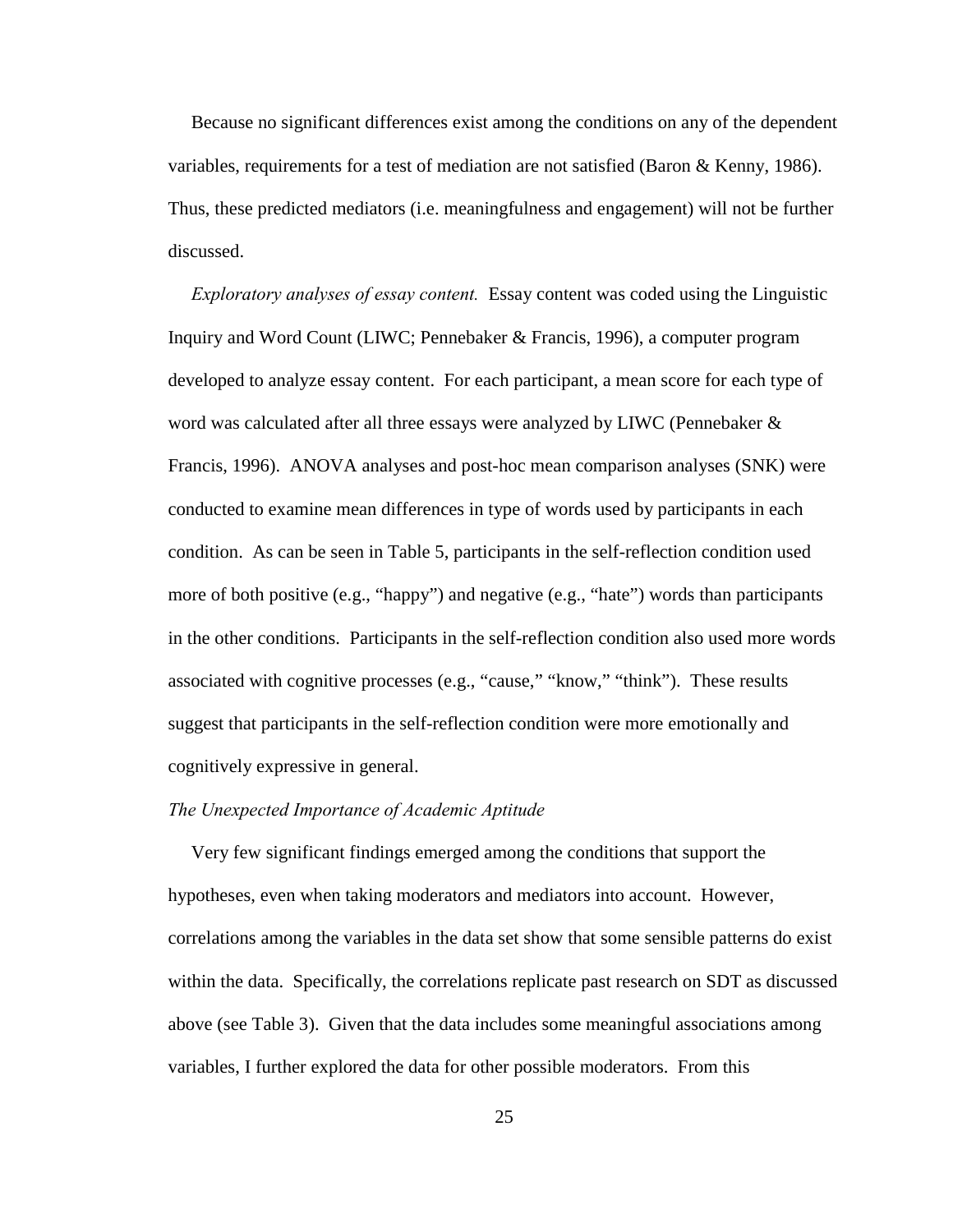exploration, I found one moderator that explained the data fairly consistently, particularly when comparing the self-reflection condition to the daily plan (control) condition. Table 6 shows that the direction and/or the magnitude of the correlations between ACT scores and the dependent variables are different across the two conditions. The correlations suggest that ACT scores are generally positively related to the dependent variables in the self-reflection condition. Although the correlations are not significant, notably, the direction of the correlations is mostly negative in the daily plan condition. The direction of the correlations of ACT scores and the dependent variables in the goal implementation condition seem rather mixed, in contrast to the self-reflection and daily plan conditions. ACT is negatively related to goal expectancy and goal importance, but the correlations between ACT and internalization, progress, and meaning are all in the positive direction.

 Further analyses examining the goal implementation condition's role in predicting internalization and goal outcomes revealed that ACT does not reliably and consistently predict the dependent variables within the goal implementation condition, when compared against self-reflection and daily plan. Because it did not fit with the emerging interpretation of the data regarding ACT as a moderator and the two other writing conditions, analyses involving the goal implementation will be dropped from the remainder of this section. Possible reasons as to why goal implementation condition does not fit with the exploratory analyses will be proposed in the discussion section.

 Below are analyses using participants' ACT score as a moderator when examining differences between the self-reflection and daily plan conditions. Potential explanations for why ACT scores predict the outcome variables can be found in the discussion section.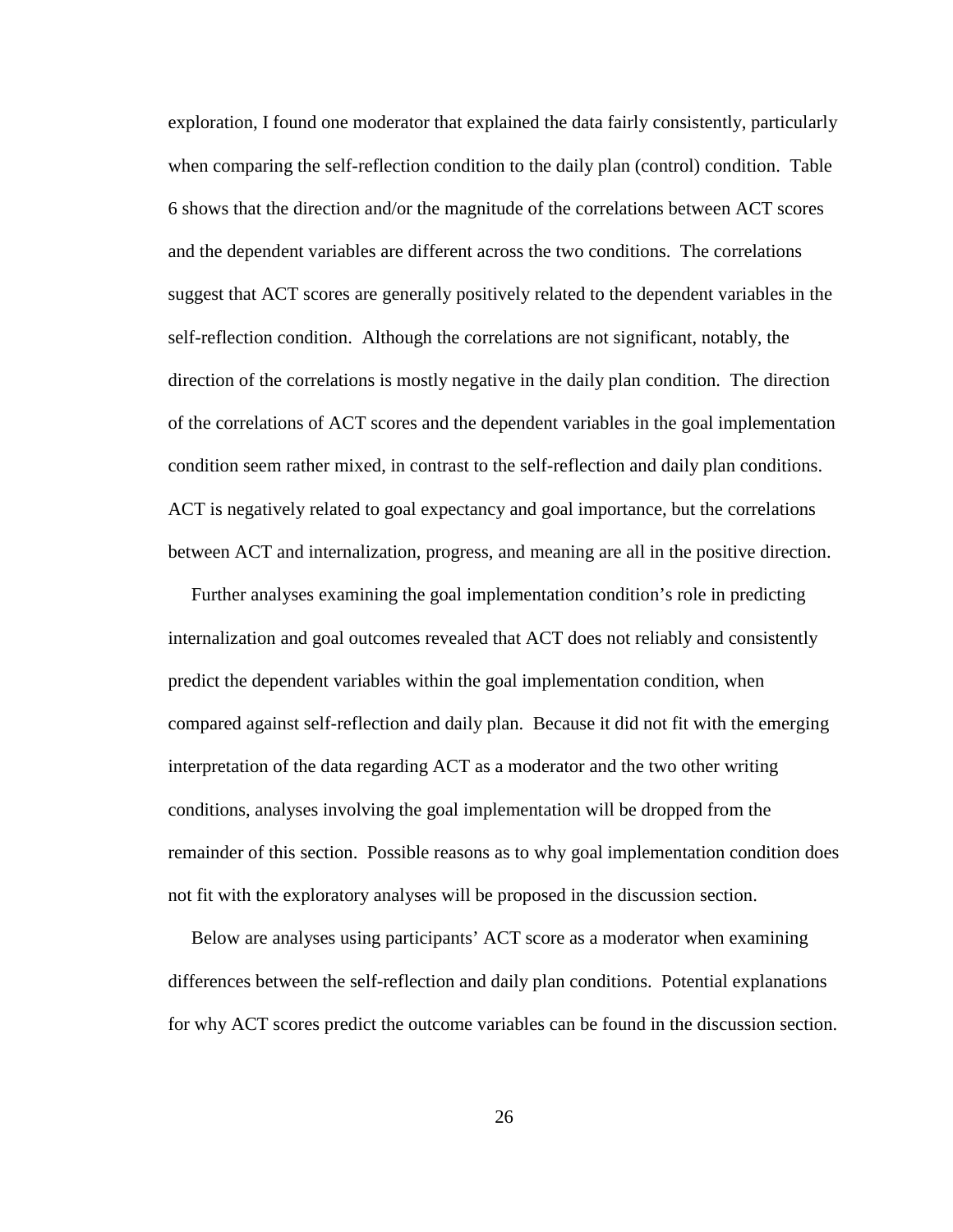### *ACT Score as a Moderator*

 Hierarchical regression analyses following guidelines by Aiken and West (1990) were conducted to test whether participants' ACT scores interact with condition in predicting change in internalization from T1 to T4 (PLOC and ASR), and goal outcome measures from T4, including goal progress, expectancy, meaning, mood, and importance. In each analysis, condition, ACT score, and gender were entered at the first step, as well as the T1 measure of the dependent variable. Gender and the T1 variables were thus controlled. In the second step, the interaction term was added (see Table 7). The interaction did not significantly predict goal progress or goal importance, and analyses with these variables are omitted from further discussion.

 *Change in internalization.* The interaction term of ACT and condition is marginally significant in predicting change in PLOC  $(B = .34, p = .03)$  but not change in academic self-regulation ( $B = .02$ ,  $p = .69$ ). Because ASRQ measures overall academic regulation and is broader in focus than PLOC, ASRQ is less likely change from an intervention. In contrast, change in PLOC, which measures the autonomous motivation towards the goal of "keeping up with class work" specifically, is predicted by an interaction between ACT score and condition (see Figure 1). Given that the writing exercises prompted students to focus specifically on their assigned goal of "keeping up with class work," it makes sense that changes in PLOC are more likely than changes in academic regulation.

 Simple slope tests of the PLOC interaction effect shows that ACT scores marginally predicted reduced PLOC for students in the daily plan condition  $(B = -0.22, p = 0.07)$  but not for students in the self-reflection condition ( $\beta$  = .12,  $p$  = .29). This suggests that students with low ACT scores in the daily plan condition may have benefited from their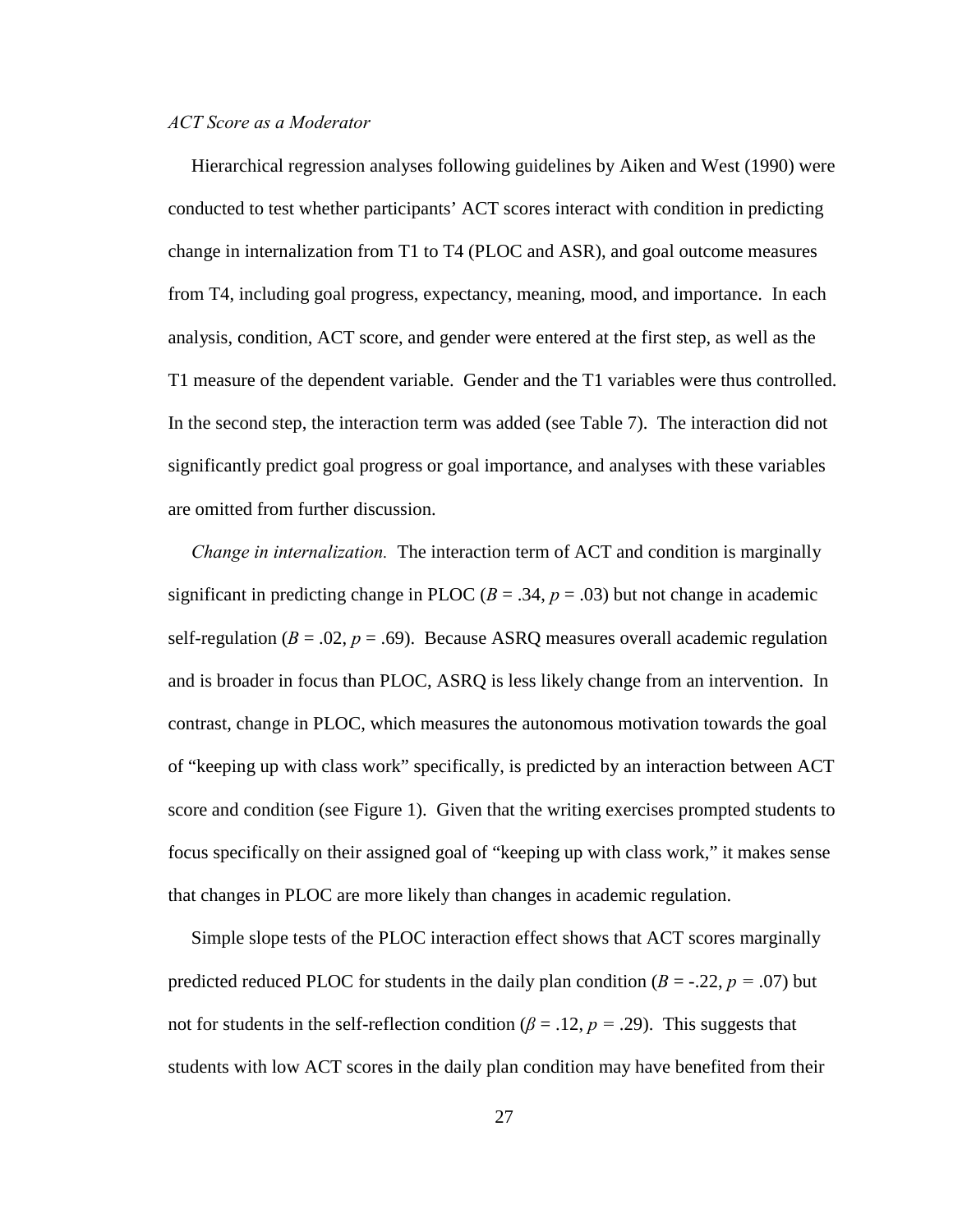writing exercises, whereas students with high ACT scores in this condition did not experience increase in internalization. Although the plot of the interaction suggests a main effect of condition in PLOC, this effect is not significant  $(t/67) = 1.24$ ,  $p = .22$ ).

 *Goal expectancy.* The interaction between ACT score and condition significantly predicted participants' expectation of how well they will do in their goals for the remainder of the semester  $(B = .14, p = .03)$ . Simple slope tests show that ACT scores significantly predicted goal expectancy among students in the self-reflection condition (*B*  $=$  .10,  $p = .02$ ) but not among students in the daily plan condition ( $\beta = -.04$ ,  $p = .37$ ). Thus, it seems that participants with low ACT scores in the self-reflection condition reported lower expectations of doing well, whereas students with high ACT scores in the self-reflection condition had high expectations of success in their academic goal (see Figure 2).

*Goal meaning.* Again, a significant interaction effect emerged  $(B = .23, p = .01)$ . Simple slope tests reveal that high ACT scores predicted participants' report that the academic goal is less meaningful in the daily plan condition  $(B = -12, p = .05)$  but more meaningful in the self-reflection condition  $(B = .11, p = .04)$ . Conversely, participants with lower ACT scores reported greater goal meaning in the daily plan condition, whereas participants with lower ACT scores found the goal to be less meaningful (see Figure 3).

*Goal mood.* A similar interaction is also significant for goal mood ( $B = .14$ ,  $p = .03$ ). ACT scores predicted more positive mood in the self-reflection condition ( $B = .09$ ,  $p =$ .03) but not in the daily plan condition ( $\beta$  = -.05,  $p = .34$ ) (see Figure 4). Participants with high ACT scores in the self-reflection condition reported more positive mood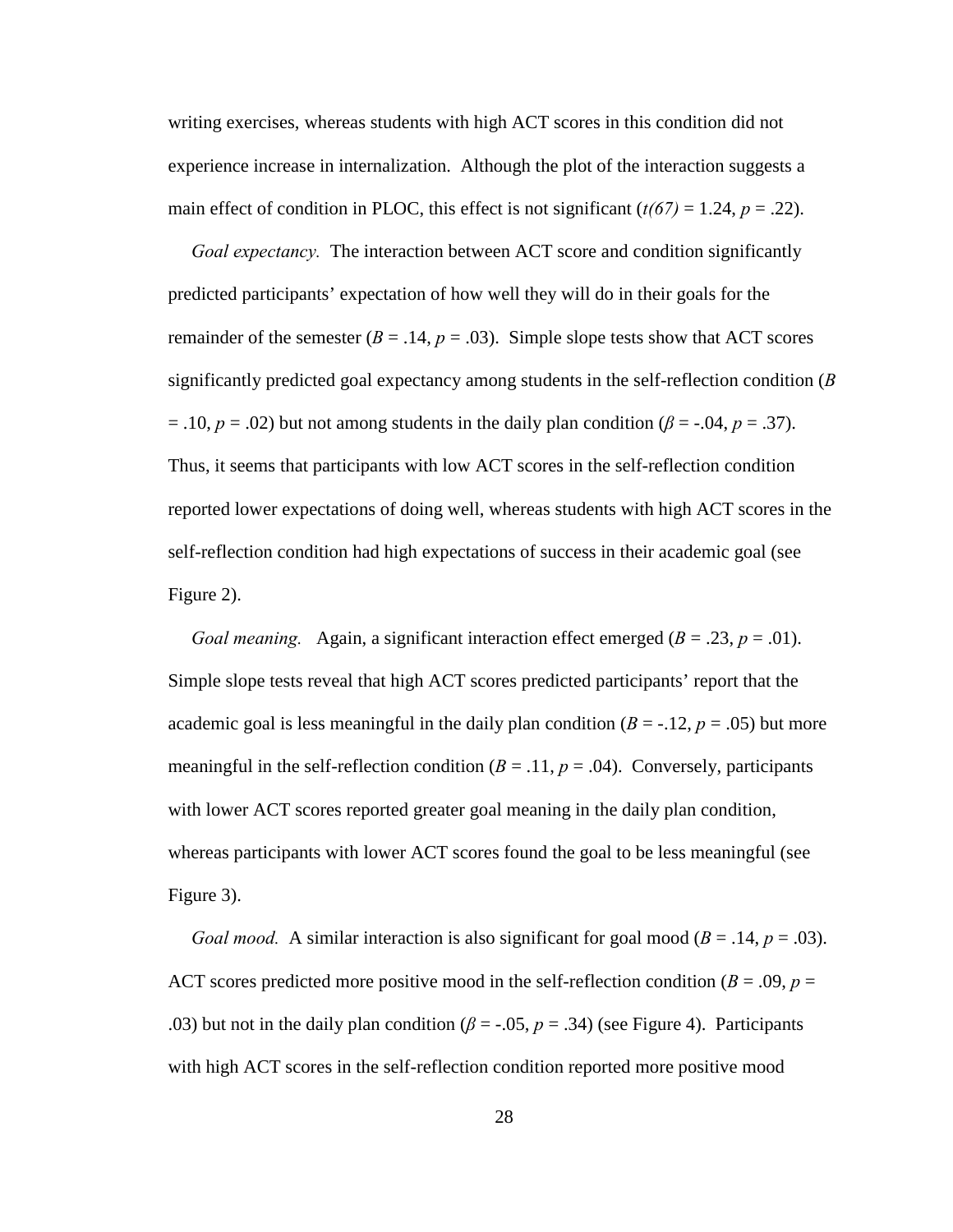towards their academic goal, but participants with low ACT scores in this condition associated their goal with more negative mood. The significant simple slope tests with goal mood, as well as with expectancy and meaning, suggest that the self-reflection manipulation did have a positive effect on participants, particularly those with high ACT scores.

#### **Discussion**

 This study investigated the effectiveness of self-reflective writing on difficult, selfpressured goals. Participants were assigned to write about one of three topics, once a week for three weeks. ANOVAs showed that there were no significant differences among participants in the self-reflection, daily plan, or goal implementation writing conditions. The data also did not support the moderators and mediators proposed to influence the relationship between writing condition and internalization or other goal outcome variables (i.e., progress, meaning, expectancy, importance, and mood). Thus, these findings do not support the main hypothesis that self-reflecting on the meaning, value, and personal importance of goals, particularly academic goals, helps individuals internalize their goals.

 Although the original hypotheses were not supported by the data, further examination of the data led to unexpected and interesting findings that provide some support for the hypotheses, after all. Participants' ACT scores were found to interact with writing condition to predict changes in internalization and differences in goal outcome variables. Specifically, a comparison of the self-reflection and the daily plan conditions showed that participants with lower ACT scores may have achieved greater internalization and greater expectancy in succeeding in the goal from the daily plan condition but not in the self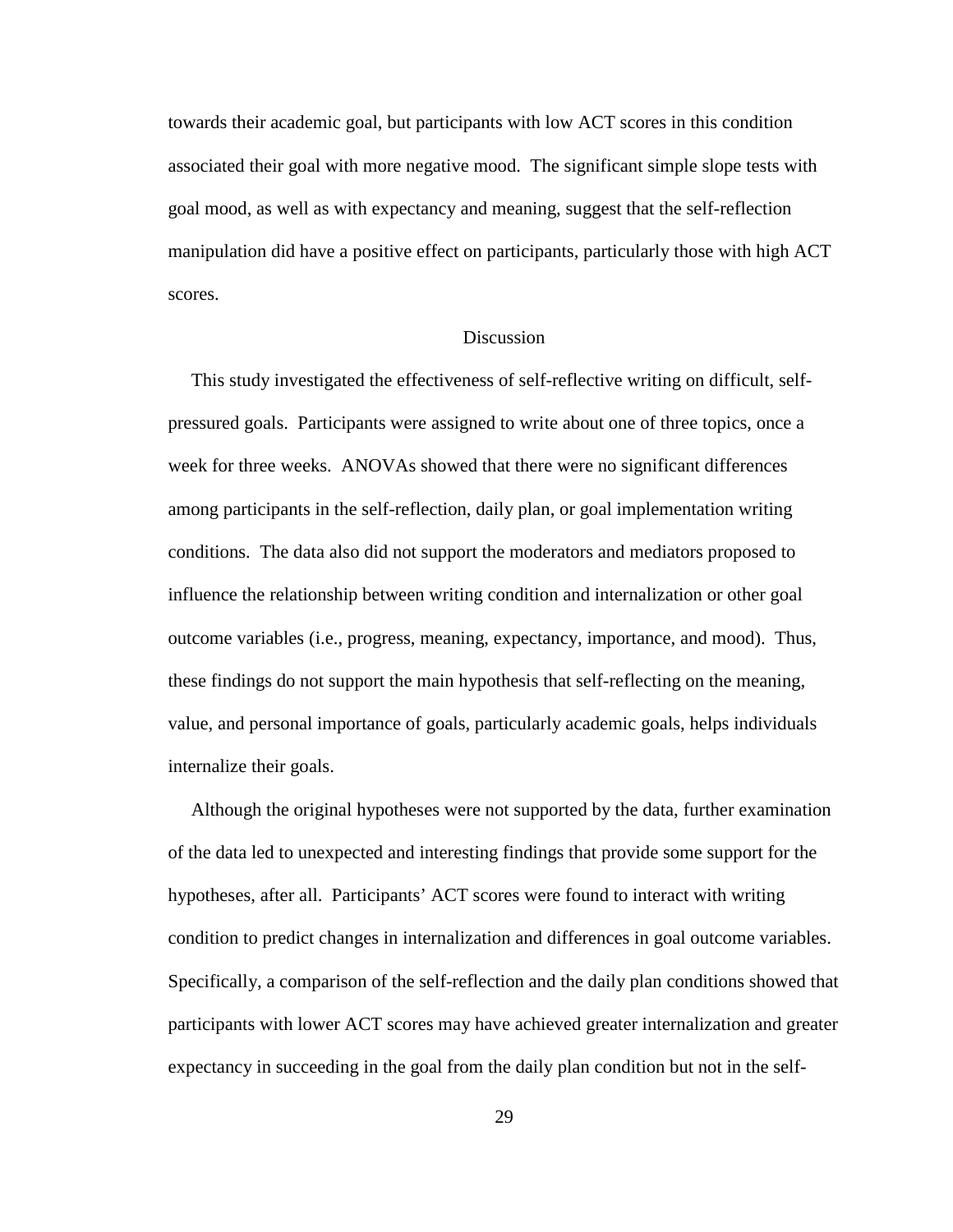reflection condition. Additionally, students with high ACT scores in the self-reflection condition reported higher goal expectancy, meaning, and mood, suggesting that the experimental manipulation did work, albeit with participants with greater academic aptitude.

 These findings suggest that ACT scores matter for interventions that attempt to improve how students view their academic goals. These findings also explain why the data showed no main effects predicted by condition. Because students with low ACT scores may have benefited from the daily plan condition but not from the self-reflection condition, and because students with high ACT scores may have benefited from the selfreflection condition but not from the daily plan condition, any effect of condition on the dependent variables was probably cancelled out.

 Why was writing about the academic goal's importance, value, and meaning not beneficial for students with lower ACT scores in the self-reflection condition? Furthermore, why did writing about daily plans help students with lower ACT scores internalize their academic goal? To understand the pattern of interactions involving ACT scores and writing topic, we must also understand how exactly the writing prompts differed from one another. Apart from the topic of writing (i.e., meaning and importance of academics vs. daily schedules), the two conditions also differed in the level of goal each represented. The self-reflection condition encouraged participants to focus on the importance and implications of their academic goal, whereas the daily plan condition encouraged participants to attend to their academic goal in a more technical and detailoriented way. This difference between the two conditions can be interpreted in terms of action identification theory (Vallacher & Wegner, 1987; 1989). According to action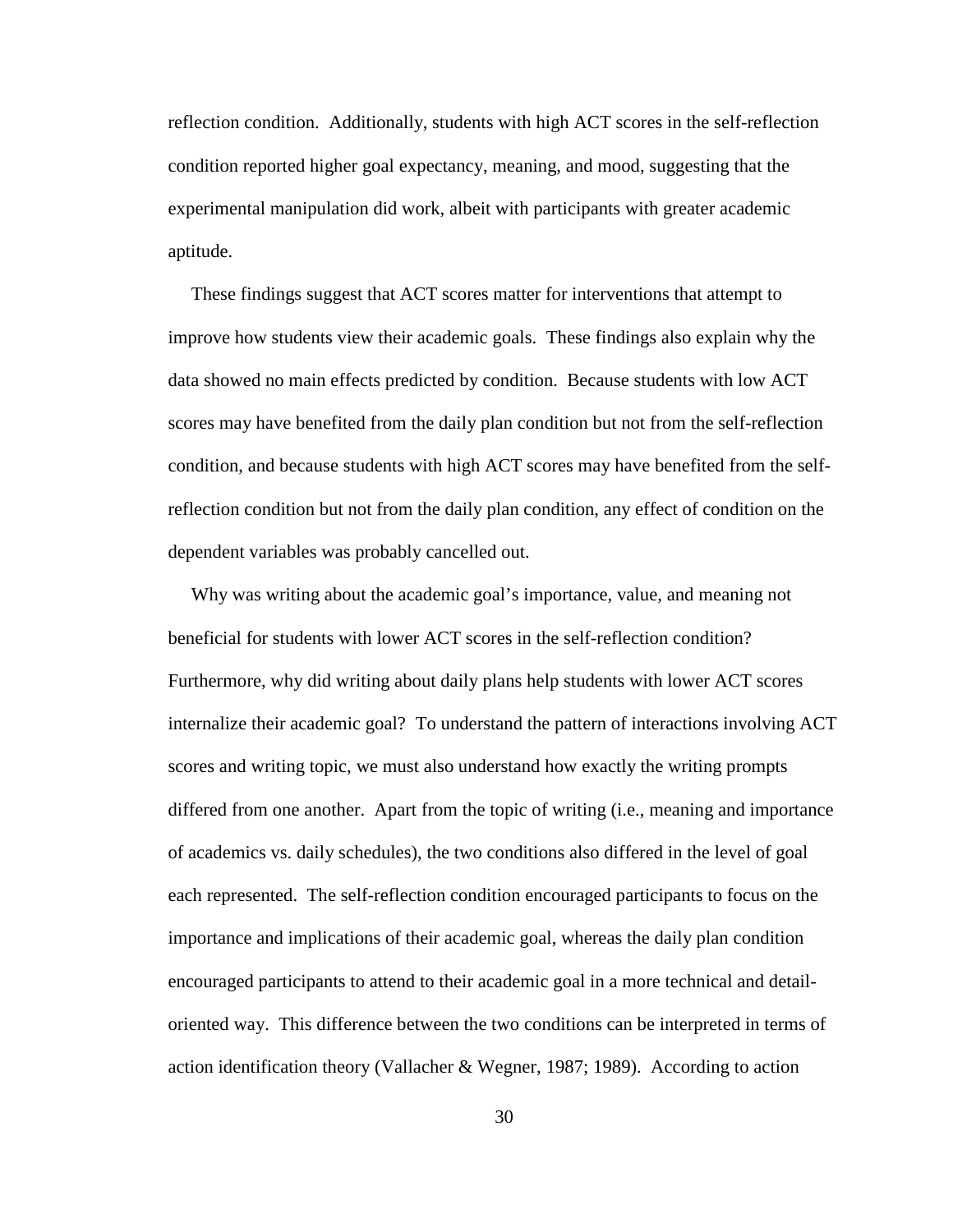identification theory, behavior can vary in its level of identification along a hierarchy. When behavior is represented at a low level of identification, individuals attend to the concreteness, details, mechanics, and the "how" of the behavior. In contrast, behavior at a high level of identification are thought of more abstractly and in terms of its meaning and implications. For example, going to class on a given day may be thought of as "sitting in class to get a good grade on the exams" (low level of identification) or as "becoming an educated and well-rounded person" (high level of identification). Although individuals generally attempt to identify their actions at a higher, more personally meaningful level, level of identification is also determined by the difficulty of the goal itself. If the behavior is difficult, or if individuals lack the skills to complete it successfully, individuals will step down to a more concrete and technical identification of the action (Wegner, Connally, Shearer, & Vallacher, 1983; Wegner, Vallacher, Kierstad, & Dizadji, 1986). Such attention to detail can be seen with individuals who have little experience in technology or in culinary arts, for example, when they carefully follow directions to set up a new computer program or follow recipes step-by-step. Action identification theory (Vallacher & Wegner, 1987; 1989) does not propose that either level of identification is necessarily better. Instead, what is important is that the level of identification is appropriate given the difficulty of the action for the individual. Although action identification theory focuses specifically on action or behavior, the theory applies to goals as well. Goals share an inherent relationship with action, in that goals guide our actions.

 Action identification theory's perspective may explain the interaction between ACT scores (which presumably determines goal difficulty) and goal level found in the results.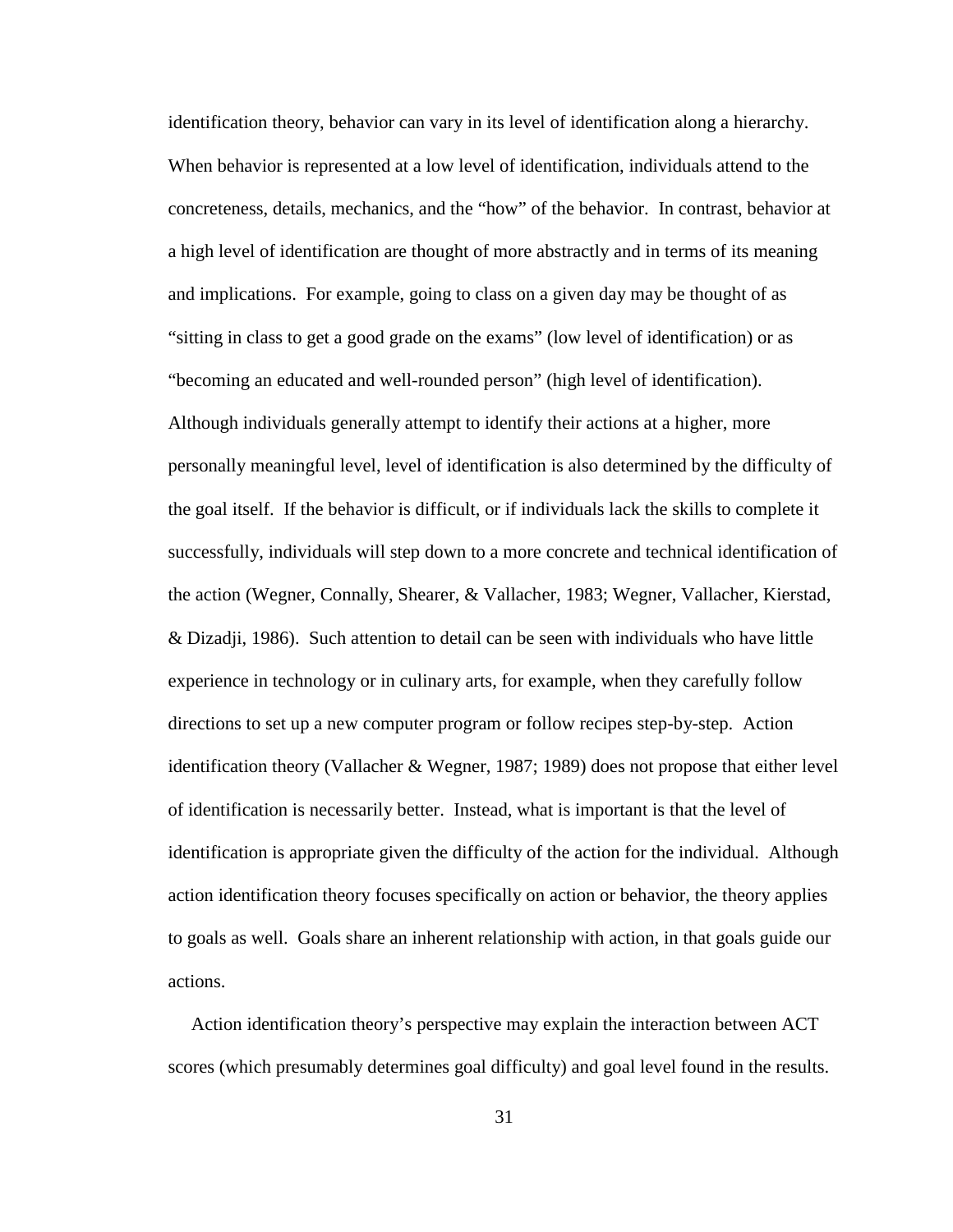Basically, the participants who did not benefit from the study are thought to have focused on an inappropriate level of identification with their academic goal given their academic aptitude. Participants in the self-reflection condition with higher ACT scores matched on goal level focus and skill level. In turn, the match led to greater goal expectancy, meaning, and mood. Participants in the self-reflection condition with lower ACT scores, however, were prevented from making a lower level identification of their academic goal. Because broad, long term goals are more difficult than short-term goals and are harder to evaluate for success or failure (Emmons, 1992), participants with lower ACT scores in the self-reflection condition experienced lower expectancy, mood, and meaning regarding their academic goal. These participants were, in a sense, forced to focus on their academic goals as a whole, rather than as a set of sub-goals they could accomplish every day. In contrast, individuals with lower ACT scores in the daily plan condition were able to attend to concrete forms of their academic goal (i.e., go to class, study for the exam, and do homework, etc.). Thus, both goal level focus and academic aptitude matter when examining changes in internalization and other goal outcomes.

 Furthermore, the idea that participants with lower ACT scores in the self-reflection condition experienced difficulties due to a mismatch with their level of goal focus can be detected in the writing by students from the self-reflection and daily plan conditions. Consider the difference in tone and mood of the essays written by a student in the selfreflection condition to the one written by a student in the daily plans condition. These two students both reported ACT scores below the mean among participants in this study (21 and 23, respectively).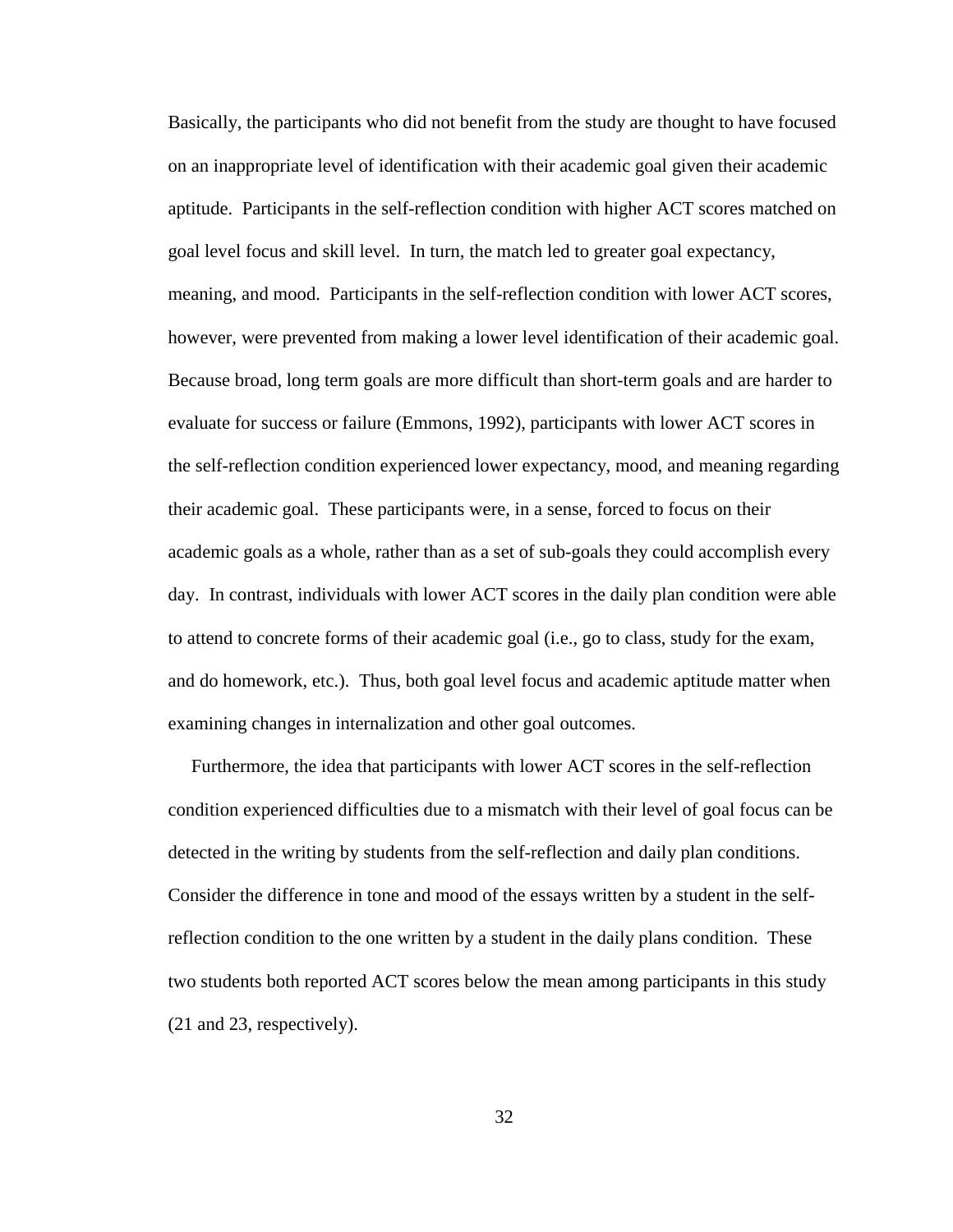#### Self-reflection condition:

All I can say is that for myself, it is fairly hard for me to get the focus to stay on task. I have a habit of procrastinating and then sooner or later all of my assignments and tests pile up to be due that same week before I even realize that I was behind. I'm in that boat right now and to add to my stress, that I caused my self, is that I also have started work the same week. I'm am going to try my best to complete all of my assignments in a timely manner or end up having to sacrifice some for others. I hate that I do this to myself. And I have a tendency to give in under stress. I hate to feel stressed out so I tend to give up and say that I try harder next time….

## *Daily plans condition:*

Tuesdays are my harder class days. I will wake up at 6:50am to get ready. I will leave my dorm room around 7:40am and head to spanish class which starts at 8:00am. Then I need to study some more before my Psychology class. Around 10:30am I will leave my room and head to history class which starts at 11:00am. Once history is over, I will then study a little more for Psychology which starts at 12:30pm. Tomorrow I have a fifty multiple choice exam. I really hope I do well, but it's my first test in that class so I have no idea how it is going to go. Then I have my last class for the day, chemistry which starts at 2:00pm. Once that class is over at 2:50pm I will head to the rec center. This is a great time to workout and also gets my mind clear and I'm not as stressed after classes…. I will come back and see what all homework I have to do for Wednesday. I will probably have to read for Philosophy class. At 6:30pm I have a pre-med club meeting which will last about an hour. I will come back and work some more on my homework….Then Wednesday morning my schedule starts again.

The student in the daily plans condition sets a structured, proactive schedule for the next day. In this condition, the student does not focus on her emotions towards her academics; rather, the writing is encouraging her to attend to activities she must accomplish the following day. The student in the self-reflection condition, on the other hand, complains that she is overwhelmed with stress and notes that the accumulating stress with her academic work is resulting in even greater failure to keep up with her work. Below is another essay, written by a student in the self-reflection condition with an ACT score of 31. As would be expected, this student mentions that experiencing success in his studies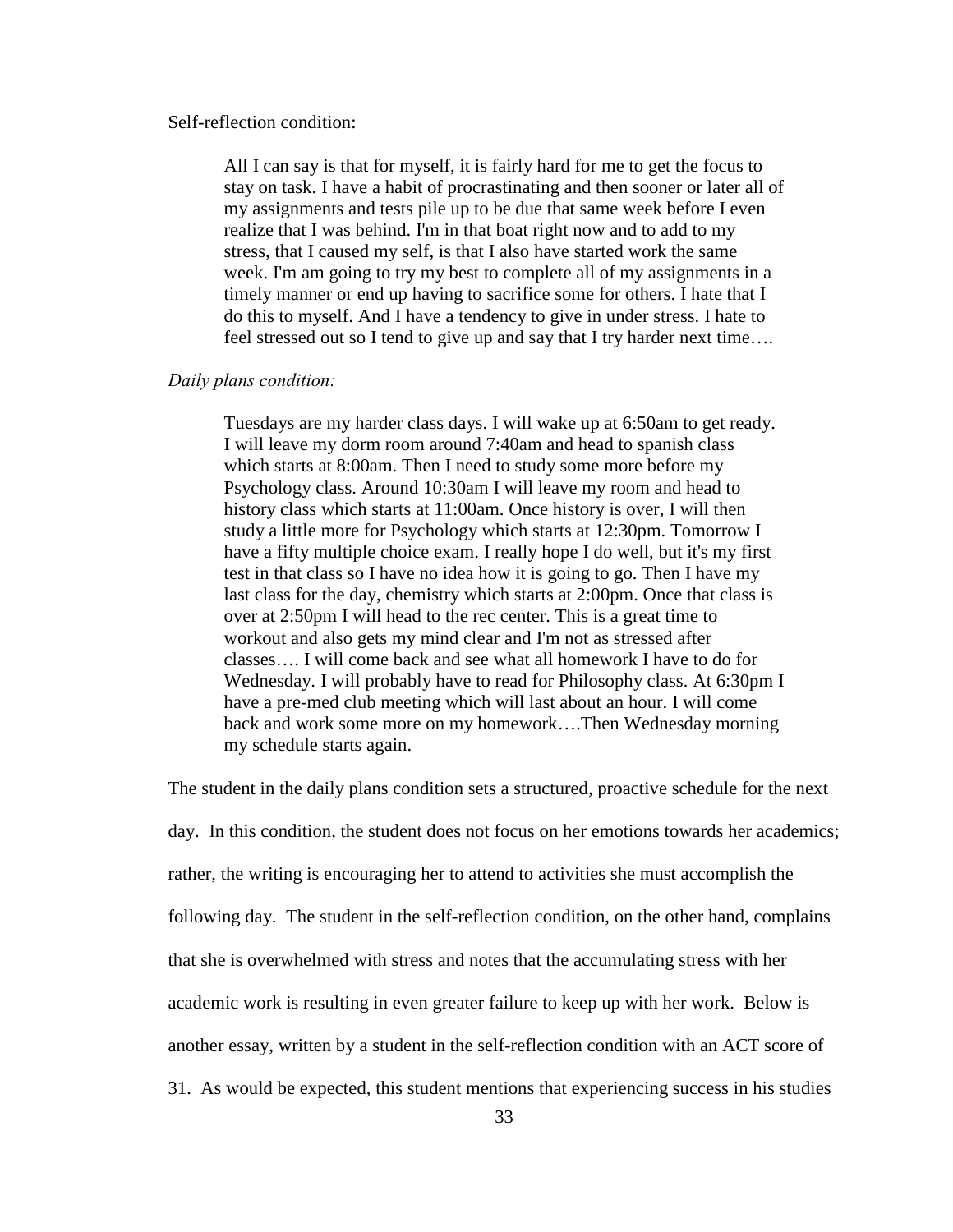so far allows him to build confidence in himself that he will be able to ultimately reach

his overarching goal of a "brighter future."

After completing my first six weeks of college, I am very please with how I have made the transition from high school to college. When I first arrived I thought I would be overwhelmed by my courses, but I have taken an approach that has made the workload manageable. I now find myself trying to complete homework assignments at least one day before they are due in order to make sure that the work does not pile up on me. So far, I have been extremely successful in sticking to this plan and I have seen good results in my school work. I feel that if I keep this strategy up, that my work will continue to be at the level I know it should be at. I just completed my first round of tests and papers and I feel confident that my grades will be what I expect them to be. This in turn will give me more confidence in myself and will make me feel better about myself and allow me to continue working at the high level I am currently at. Even if I do not do as well on one assignment as I might wish, I will not let it deter me from working hard and trying to earn the best possible grades that I can. If I have a tough mentality, I will succeed in completing my school work at the highest level possible and achieve my goal.

 If it is true that the self-reflective writing posed an additional and unwelcome challenge for students with low ACT scores, this should be also evident in participants' mood following the writing exercises. Indeed, regression analyses using the Time 2 data show that increases in frustration and worry are predicted by an interaction of ACT scores and condition ( $\beta$  = -.27,  $p$  = .04;  $\beta$  = -.23,  $p$  = .09; frustration and worry, respectively). Simple slope tests further reveal that ACT scores significantly predicted increase in frustration ( $\beta$  = -.50,  $p$  = .01) and worry ( $\beta$  = -.44,  $p$  = .03) only among participants in the self-reflection condition. Students in the self-reflection condition with low ACT scores reported a higher increase in these negative emotions compared to students with high ACT scores. Students in the daily plan condition did not report such a change in mood after their writing, regardless of their ACT scores, as shown by the simple slope tests with frustration ( $\beta$  = .03,  $p$  = .86) and worry ( $\beta$  = .02,  $p$  = .92).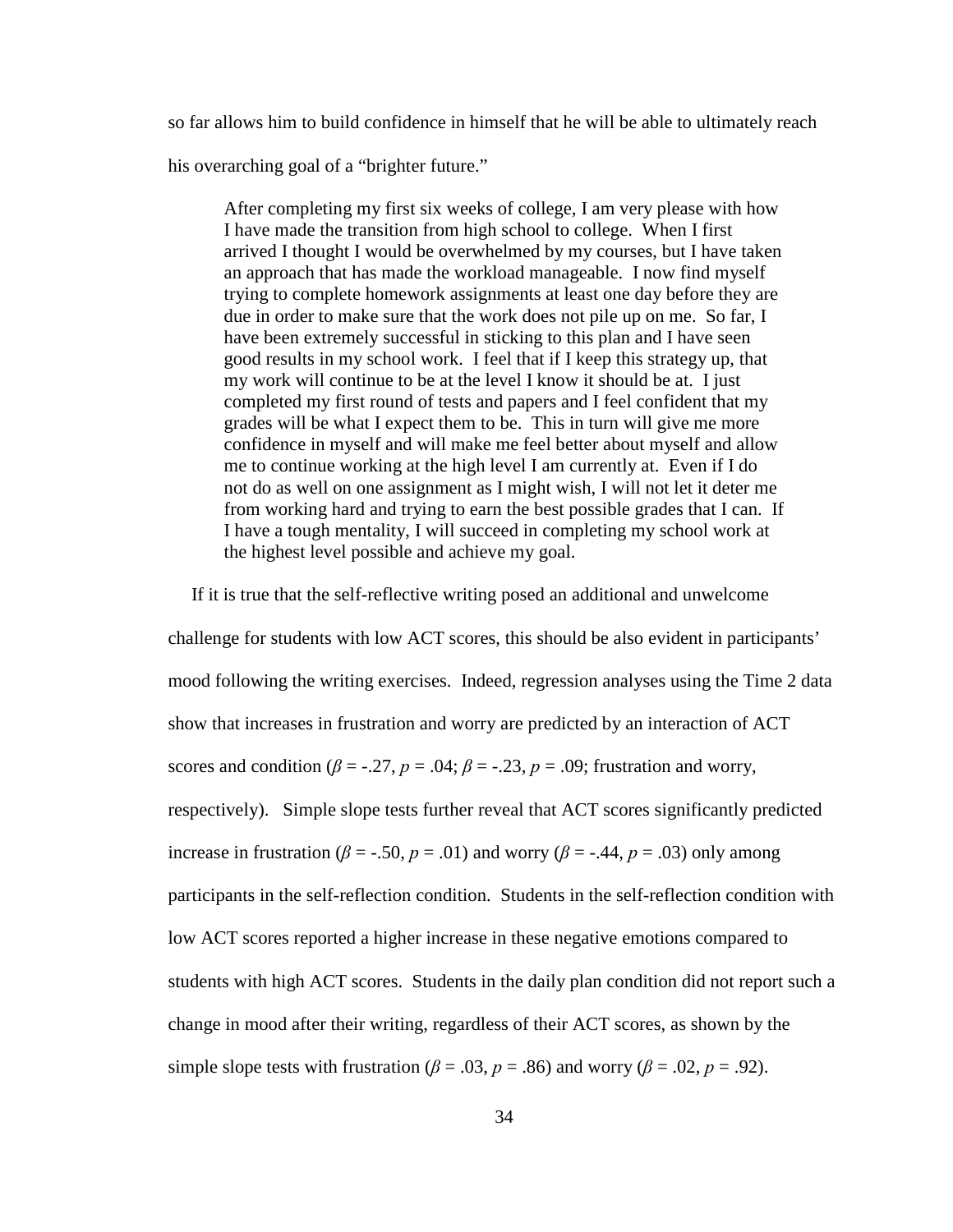*Other Research Findings that are Consistent with the Action Identification Perspective* 

 Some other experimental studies have also found support for the action identification perspective and are consistent with the results of this study. Bandura and Schunk (1981) studied elementary school children who lacked competence and interest in math. In a program intended to increase these children's intrinsic motivation and self-efficacy towards solving math problems, Bandura and Schunk (1981) placed children in conditions that varied in the level of goal focus. Children who were placed in the proximal subgoal setting, where the focus was on completing a few problems at a time, later reported greater self-efficacy as well as showed greater intrinsic motivation and mastery towards math problems. Children in the distal goal setting, on the other hand, were instructed to complete the entire 42-page math problem packet by the end of the program. These children did not demonstrate any increase in self-efficacy, mastery, or intrinsic motivation.

 Additionally, Zimmerman and Kitsantas (1997) found that it is important to begin with process, or concrete, goals, rather than with outcome, or abstract, goals, when learning a new skill. In their study, high school girls were taught to throw darts and were given instructions focusing on process goals (i.e. accomplish the basic techniques) and on outcome goals (i.e. try to get the most hits and the highest score). Their results show that the most beneficial outcomes occurred for participants who began with process goals and then shifted to outcome goals. Participants who focused on only the outcome goals displayed the lowest dart-throwing skill, self-efficacy, and intrinsic interest, except when compared to the control condition. These results highlight that focusing on outcome goals may be premature for individuals who lack skills in the domain of interest. Thus,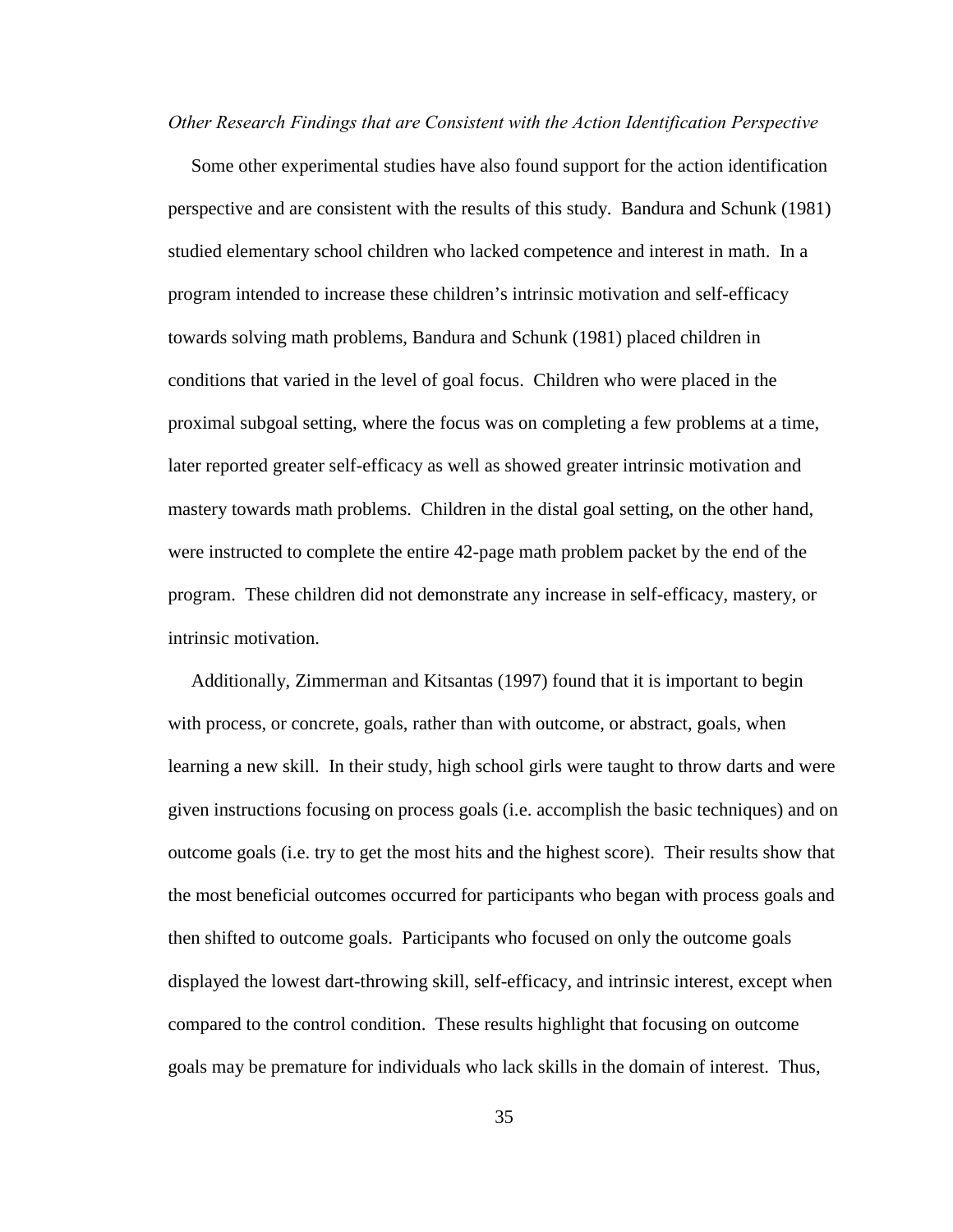writing about the importance, value, and meaning of goals may not be ideal or appropriate for increasing internalization towards goals, particularly when the goals are difficult or when the individuals lack the necessary skills to pursue the goals.

 Finally, the finding that participants with lower ACT scores experienced an increase in negative mood if they were in the self-reflection condition fits with findings from another experiment involving goal level focus (Houser-Marko, unpublished). In this experiment, participants completed several word puzzles, and these puzzle tasks were framed at a distal level (i.e. "get the best letter grade on these puzzles as a whole") or at a proximal level (i.e., "try your best on one task at a time"). Among participants who were given failure feedback on these puzzles, participants with the distal framing reported lower moods and lower expectations of doing well on the following task compared to participants with the proximal framing of these tasks.

#### *Why Does the Goal Implementation Condition Not Fit with the Current Findings?*

 According to Gollwitzer (1999), implementation intentions help individuals to accomplish their goals by automatically cuing previously formed goal intentions when the relevant situations arise. In this study, it was hypothesized that forming goal implementation intentions would encourage students to carry out their schoolwork intentions throughout the semester. At first glance, forming implementation intentions for goals seems to represent a concrete, detailed, and focused view of goals, similar to the daily plan condition. However, setting up implementation intentions in the current study differed from listing daily activities, because the former type of intervention required students to think of their academic goals in a long-term perspective. Students in the implementations intentions condition were asked to focus on how, when, and where they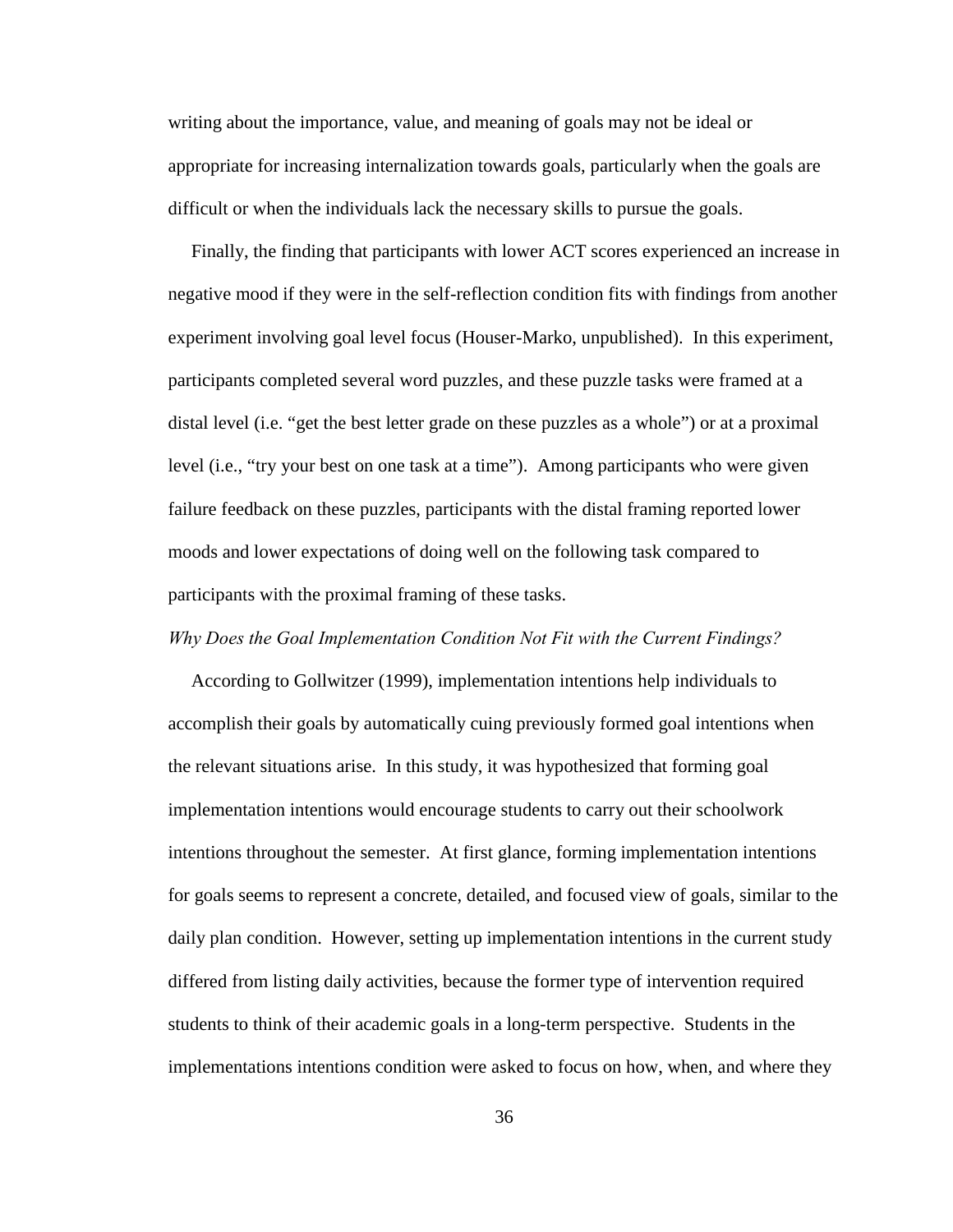would keep up with their schoolwork for the semester. This probably encouraged students to keep a distal mindset of their academic goal, rather than encouraging a dayby-day perspective as in the daily plan condition.

 It is also possible that this intervention did not appropriately test the effectiveness of implementation intentions. The implementations intentions manipulations in this study differed from the manipulations that other researchers have used (see Gollwitzer, 1999; Gollwitzer & Brandstaetter, 1997; Koestner, Lekes, Powers, & Chicoine, 2002) in two important aspects. First, in addition to listing when and where the goal will be pursued, previous experiments of implementation intentions have instructed individuals to think of possible distractions preventing the completion of given goal and strategies to avoid these distractions. Participants in this study were not asked to think of such distractions. Second, whereas implementation intention studies typically examine goals that are pursued within a relatively short period of time, such as the following weekend, the participants in this study were asked to apply their implementation intentions to weeks in the future. It is possible that by the time participants completed the T4 measures (4-5 weeks after the last writing exercise), the implementation intentions they previously formed were less remembered and less applied to managing schoolwork.

### Limitations and future directions

 Certain limitations associated with this study and the interpretation of this data should be noted. First, the finding that ACT scores interact with writing topic is unexpected and should undergo a more formal test. Replications of this finding are needed to provide more conclusive support for the interaction. Second, other measures of aptitude besides ACT scores can be included in further tests of this idea. By using other measures of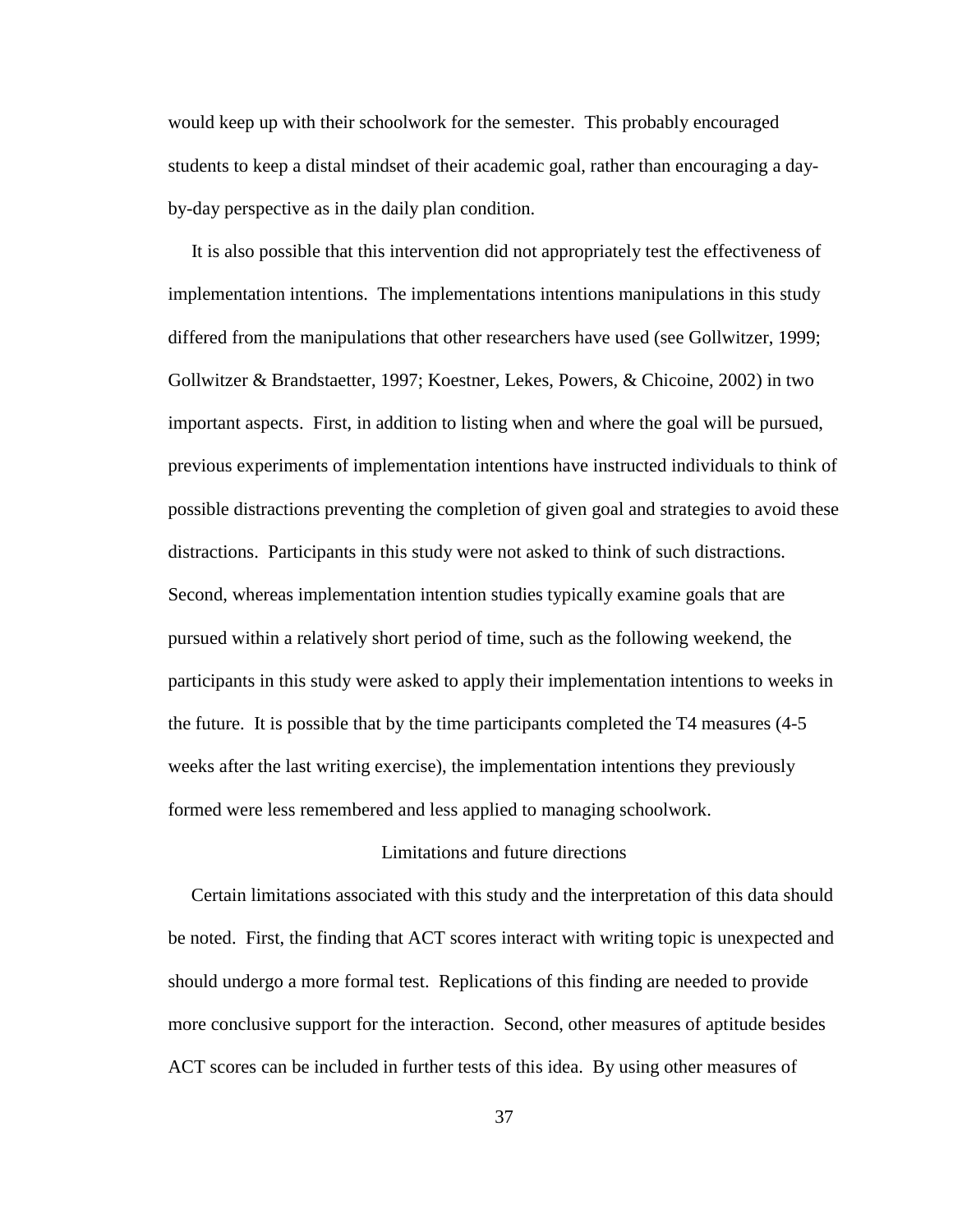aptitude, such as course grades and in-lab aptitude tests, we can evaluate whether the current study's findings can be generalized to these measures of aptitude, as well. In this study, participants were asked to list their current GPA, but this information was not used in the analyses. Many participants were in their first semester of college, and these students listed their high school GPA, whereas the older students listed their college GPA. Lastly, this study examined an academic goal as an example of personal goals. Further tests of other types of personal goals, such as relationship goals, self-growth goals, and improvement goals should be conducted to see if the interaction between skill level and goal focus is relevant in only certain domains or across all domains of personal goals.

#### **Conclusions**

 In sum, the current study supported the action identification perspective that the level of aptitude for a certain behavior should determine the level at which individuals identify the behavior. The results suggested that there is no "one-size-fits-all" intervention that all individuals can apply to their goals to reap motivational benefits. The road to successful goal pursuit includes an appropriate framing of the goal to match the level of skill one possesses regarding the goal. These findings are somewhat inconsistent with selfdetermination theory's perspective (Assor et al., 2002; Ryan, 1995; Ryan & Deci, 2002) that internalization occurs when individuals are encouraged to think about the goal's importance and meaning. Instead, individuals who lack the necessary skills to pursue the goal may be better off concentrating on the day-to-day activities associated with the goal, rather than focusing on the "big picture" of the goal. Once these individuals master the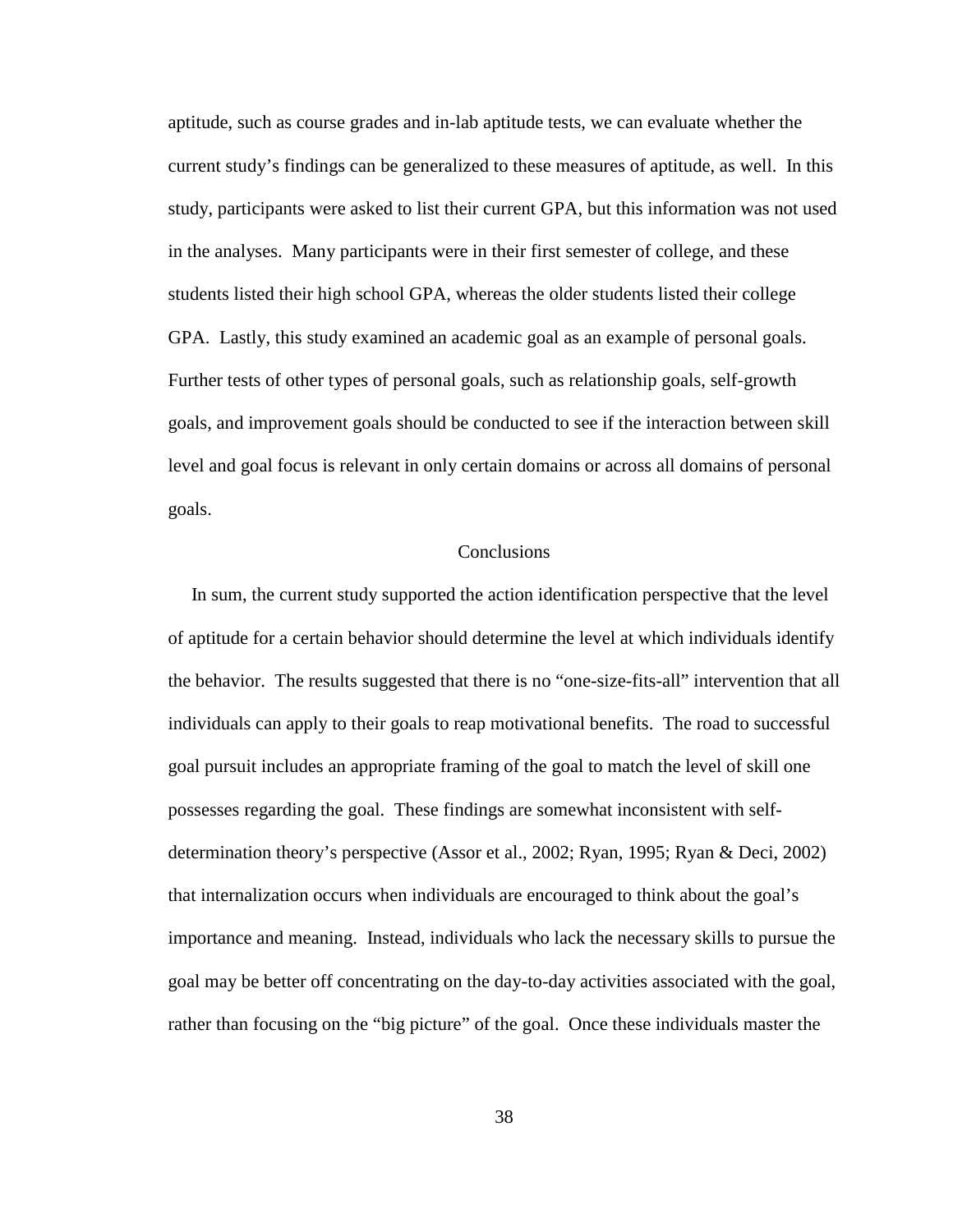smaller components of the goal, they may then be ready to identify with their goal by focusing on the more abstract meaning of the goal.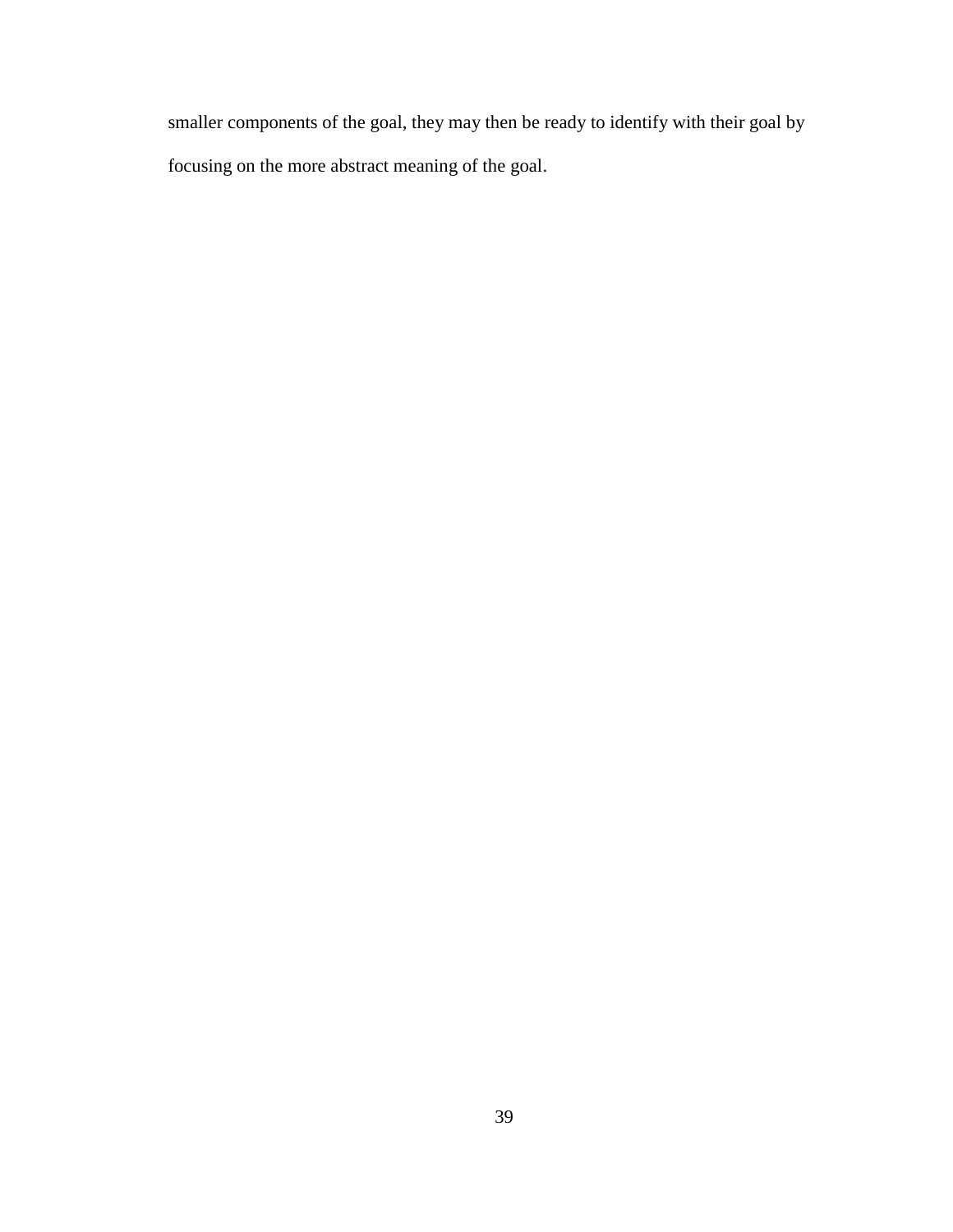*Mean difference tests for variables regarding the hypotheses using T1 data* 

| Variable       | Condition | n  | Mean (Min. - Max.)  | <b>SD</b> | df     | $\mathbf F$ | p    |
|----------------|-----------|----|---------------------|-----------|--------|-------------|------|
| <b>ACT</b>     | <b>SR</b> | 30 | $26.90(21-33)$      | 3.96      | 2, 94  | 0.58        | 0.56 |
|                | DP        | 34 | $26.65(18-32)$      | 3.68      |        |             |      |
|                | GI        | 33 | $25.94(20-32)$      | 3.44      |        |             |      |
|                |           |    |                     |           |        |             |      |
| Perfectionism  | <b>SR</b> | 32 | $3.84(2.20 - 5.00)$ | 0.77      | 2, 100 | 0.50        | 0.61 |
| (Standards)    | $DP$      | 38 | $3.94(2.60 - 5.00)$ | 0.72      |        |             |      |
|                | GI        | 33 | $4.02(2.80 - 5.00)$ | 0.61      |        |             |      |
|                |           |    |                     |           |        |             |      |
| Perfectionism  | <b>SR</b> | 32 | $3.97(1.50 - 5.00)$ | 0.84      | 2,100  | 0.64        | 0.53 |
| (Organization) | DP        | 38 | $3.74(1.75-5.00)$   | 0.84      |        |             |      |
|                | GI        | 33 | $3.89(1.75 - 5.00)$ | 0.87      |        |             |      |
|                |           |    |                     |           |        |             |      |
| Test anxiety   | SR        | 32 | $2.14(1.13 - 4.00)$ | 0.75      | 2, 101 | 1.17        | 0.31 |
|                | DP        | 38 | $2.37(1.00 - 4.00)$ | 0.76      |        |             |      |
|                | GI        | 34 | $2.40(1.13 - 4.00)$ | 0.74      |        |             |      |
|                |           |    |                     |           |        |             |      |
| <b>GCOS</b>    | <b>SR</b> | 32 | $4.25(3.25-5.00)$   | 0.46      | 2, 101 | 1.02        | 0.37 |
| (Autonomy      | DP        | 38 | $4.17(3.00 - 4.92)$ | 0.43      |        |             |      |
| orientation)   | GI        | 34 | $4.32(2.75 - 4.75)$ | 0.43      |        |             |      |
|                |           |    |                     |           |        |             |      |
| GCOS           | <b>SR</b> | 32 | $3.29(1.42 - 4.08)$ | 0.56      | 2, 101 | 2.12        | 0.12 |
| (Control       | DP        | 38 | $3.53(2.67 - 4.25)$ | 0.36      |        |             |      |
| orientation)   | GI        | 34 | $3.40(2.08 - 4.42)$ | 0.53      |        |             |      |
|                |           |    |                     |           |        |             |      |
| <b>GCOS</b>    | <b>SR</b> | 32 | $2.76(1.67 - 4.00)$ | 0.62      | 2, 101 | 0.61        | 0.54 |
| (Impersonal    | DP        | 38 | $2.92(1.33 - 4.33)$ | 0.72      |        |             |      |
| orientation)   | GI        | 34 | $2.92(1.42 - 4.42)$ | 0.68      |        |             |      |
|                |           |    |                     |           |        |             |      |
| Self-          | SR        | 32 | $3.82(2.50 - 4.80)$ | 0.59      | 2, 101 | 0.79        | 0.46 |
| determination  | DP        | 38 | $3.69(1.90 - 4.90)$ | 0.67      |        |             |      |
|                | GI        | 34 | $3.87(2.50 - 5.00)$ | 0.68      |        |             |      |
|                |           |    |                     |           |        |             |      |

Note:  $SR = self-reflection condition$ ,  $DP = daily plans condition$ ,  $GI = goal implementation$ .

(Table 1 continued on the next page.)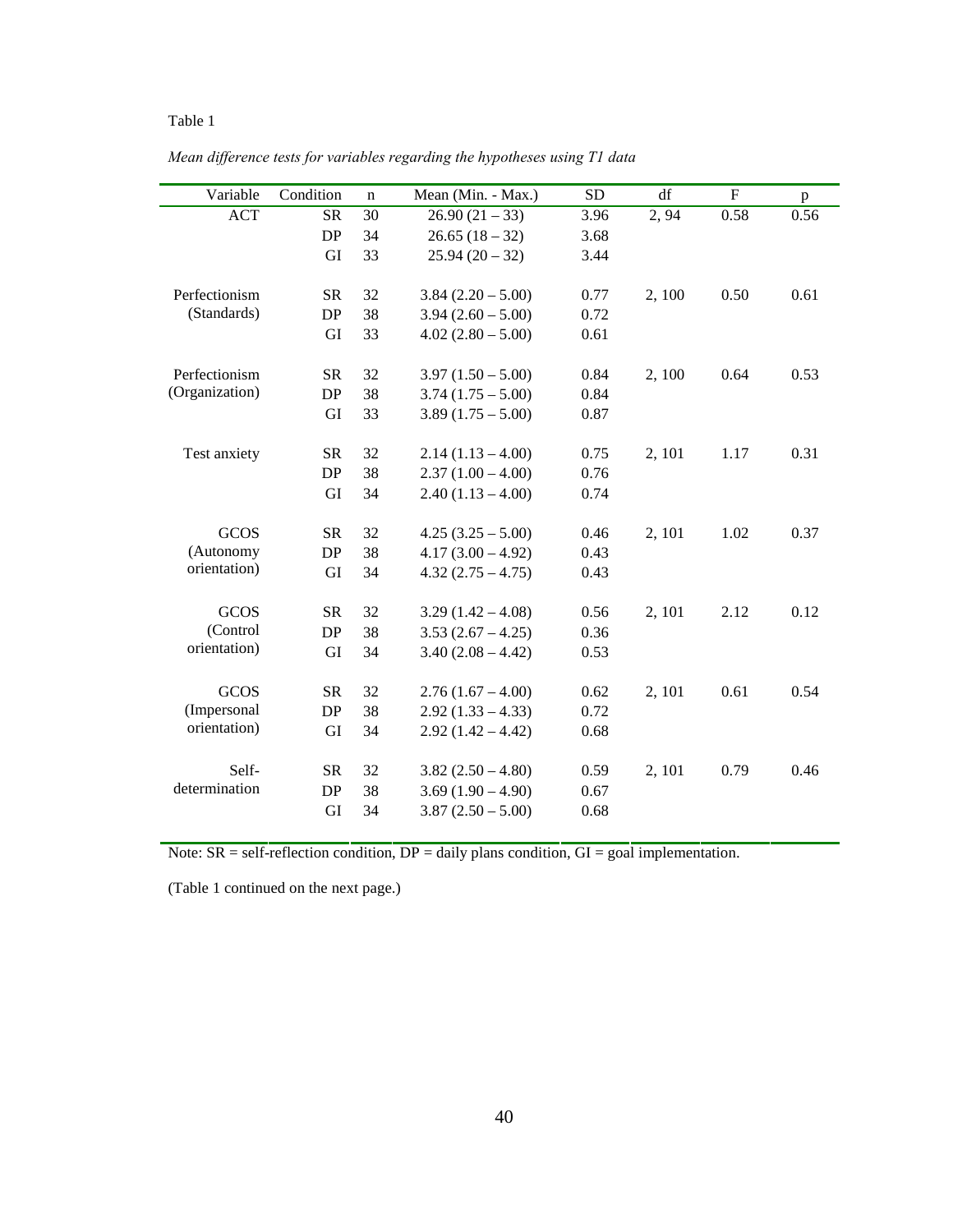#### Table 1 (continued)

*Mean difference tests for variables regarding the hypotheses using T1 data* 

| Variable               | Condition  | $\mathbf n$ | Mean (Min. - Max.)  | <b>SD</b> | df     | ${\bf F}$ | $\, {\bf p}$ |
|------------------------|------------|-------------|---------------------|-----------|--------|-----------|--------------|
| PLOC: External         | <b>SR</b>  | 31          | $3.16(1-5)$         | 1.27      | 2,100  | 0.10      | 0.90         |
| motivation             | DP         | 38          | $3.08(1-5)$         | 1.15      |        |           |              |
|                        | GI         | 34          | $3.03(1-5)$         | 1.17      |        |           |              |
|                        |            |             |                     |           |        |           |              |
| PLOC:                  | <b>SR</b>  | 31          | $2.90(1-5)$         | 1.40      | 2,100  | 0.85      | 0.43         |
| Introjected            | DP         | 38          | $3.29(1-5)$         | 1.18      |        |           |              |
| motivation             | GI         | 34          | $3.21(1-5)$         | 1.23      |        |           |              |
|                        |            |             |                     |           |        |           |              |
| PLOC:                  | <b>SR</b>  | 31          | $4.16(1-5)$         | 0.93      | 2, 100 | 0.64      | 0.53         |
| Identified             | ${\rm DP}$ | 38          | $4.03(1-5)$         | 0.97      |        |           |              |
| motivation             | GI         | 34          | $4.29(1-5)$         | 1.09      |        |           |              |
|                        |            |             |                     |           |        |           |              |
| PLOC: Intrinsic        | <b>SR</b>  | 31          | $3.55(1-5)$         | 1.23      | 2,100  | 1.71      | 0.19         |
| motivation             | DP         | 38          | $3.08(1-5)$         | 1.08      |        |           |              |
|                        | GI         | 34          | $3.12(1-5)$         | 1.12      |        |           |              |
|                        |            |             |                     |           |        |           |              |
| Mean PLOC              | <b>SR</b>  | 31          | $1.65(-3-5)$        | 2.67      | 2,100  | 1.11      | 0.33         |
|                        | DP         | 38          | $0.74(-8-6)$        | 2.72      |        |           |              |
|                        | GI         | 34          | $1.18(-3-6)$        | 2.14      |        |           |              |
|                        |            |             |                     |           |        |           |              |
| ASRQ:                  | <b>SR</b>  | 32          | $3.18(1.67 - 4.00)$ | 0.62      | 2, 101 | 0.62      | 0.54         |
| Extrinsic              | DP         | 38          | $3.12(1.22 - 4.00)$ | 0.58      |        |           |              |
| motivation             | GI         | 34          | $3.27(1.67 - 4.00)$ | 0.52      |        |           |              |
|                        |            |             |                     |           |        |           |              |
| ASRQ:                  | <b>SR</b>  | 32          | $3.07(1.56 - 4.00)$ | 0.76      | 2, 101 | 0.85      | 0.434        |
| Introjected            | DP         | 38          | $3.05(1.00 - 4.00)$ | 0.74      |        |           |              |
| motivation             | GI         | 34          | $3.25(1.00 - 4.00)$ | 0.61      |        |           |              |
|                        |            |             |                     |           |        |           |              |
| ASRQ:                  | <b>SR</b>  | 32          | $3.53(2.57 - 4.00)$ | 0.45      | 2, 101 | 0.18      | 0.84         |
| Identified             | DP         | 38          | $3.48(2.14 - 4.00)$ | 0.51      |        |           |              |
| motivation             | GI         | 34          | $3.54(2.57 - 4.00)$ | 0.40      |        |           |              |
|                        |            |             |                     |           |        |           |              |
| <b>ASRQ: Intrinsic</b> | <b>SR</b>  | 32          | $2.88(1.00 - 4.00)$ | 0.69      | 2, 101 | 0.37      | 0.70         |
| motivation             | DP         | 38          | $2.74(1.00 - 3.86)$ | 0.78      |        |           |              |
|                        | GI         | 34          | $2.83(1.57 - 3.86)$ | 0.61      |        |           |              |

Note:  $SR = self-reflection condition, DP = daily plans condition, GI = goal implementation.$ 

(Table 1 continued on the next page.)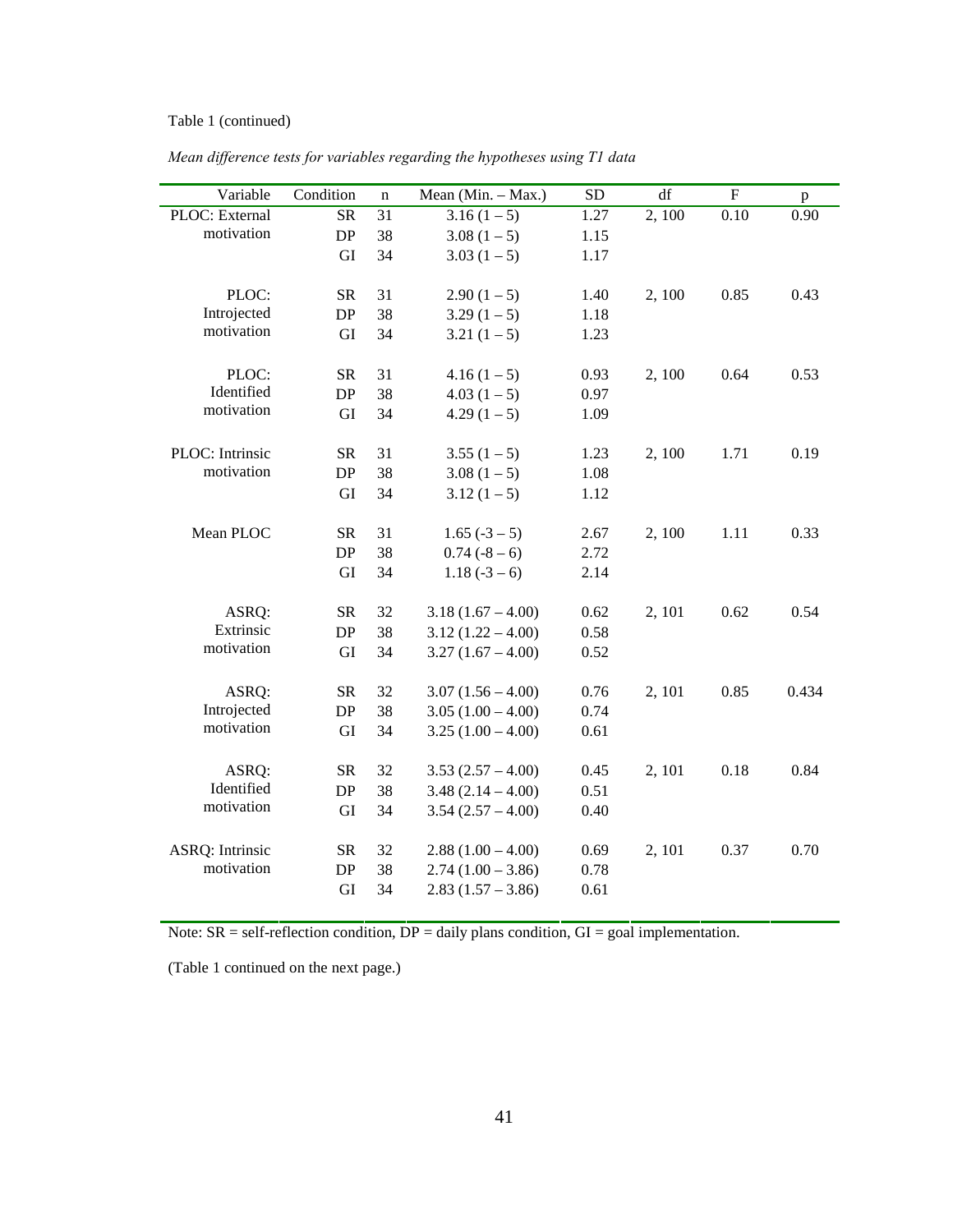#### Table 1 (continued)

| Variable      | Condition | $\mathbf n$ | Mean $(Min. –$<br>Max.) | <b>SD</b> | df     | $\mathbf{F}$ | p    |
|---------------|-----------|-------------|-------------------------|-----------|--------|--------------|------|
| Goal          | <b>SR</b> | 32          | $4.66(3-5)$             | 0.55      | 2, 101 | 3.87         | 0.02 |
| importance    | DP        | 38          | $4.76(4-5)$             | 0.43      |        |              |      |
|               | GI        | 34          | $4.94(4-5)$             | 0.24      |        |              |      |
|               |           |             |                         |           |        |              |      |
| Goal meaning  | <b>SR</b> | 32          | $4.38(3-5)$             | 0.75      | 2, 101 | 1.63         | 0.20 |
|               | DP        | 38          | $4.53(2-5)$             | 0.76      |        |              |      |
|               | GI        | 34          | $4.68(4-5)$             | 0.47      |        |              |      |
|               |           |             |                         |           |        |              |      |
| Goal progress | <b>SR</b> | 32          | $4.13(3-5)$             | 0.71      | 2, 101 | 0.40         | 0.67 |
|               | DP        | 38          | $3.97(1-5)$             | 0.97      |        |              |      |
|               | GI        | 34          | $4.12(3-5)$             | 0.69      |        |              |      |
|               |           |             |                         |           |        |              |      |
| Goal mood     | <b>SR</b> | 32          | $3.94(2-5)$             | 0.88      | 2, 101 | 0.09         | 0.91 |
|               | DP        | 38          | $3.97(2-5)$             | 0.94      |        |              |      |
|               | GI        | 34          | $3.88(2-5)$             | 0.88      |        |              |      |
|               |           |             |                         |           |        |              |      |
| Goal          | <b>SR</b> | 32          | $4.38(3-5)$             | 0.71      | 2, 101 | 0.11         | 0.89 |
| expectancy    | DP        | 38          | $4.45(3-5)$             | 0.69      |        |              |      |
|               | GI        | 34          | $4.38(2-5)$             | 0.74      |        |              |      |
|               |           |             |                         |           |        |              |      |

*Mean difference tests for variables regarding the hypotheses using T1 data* 

Note:  $SR = self-reflection condition, DP = daily plans condition, GI = goal implementation.$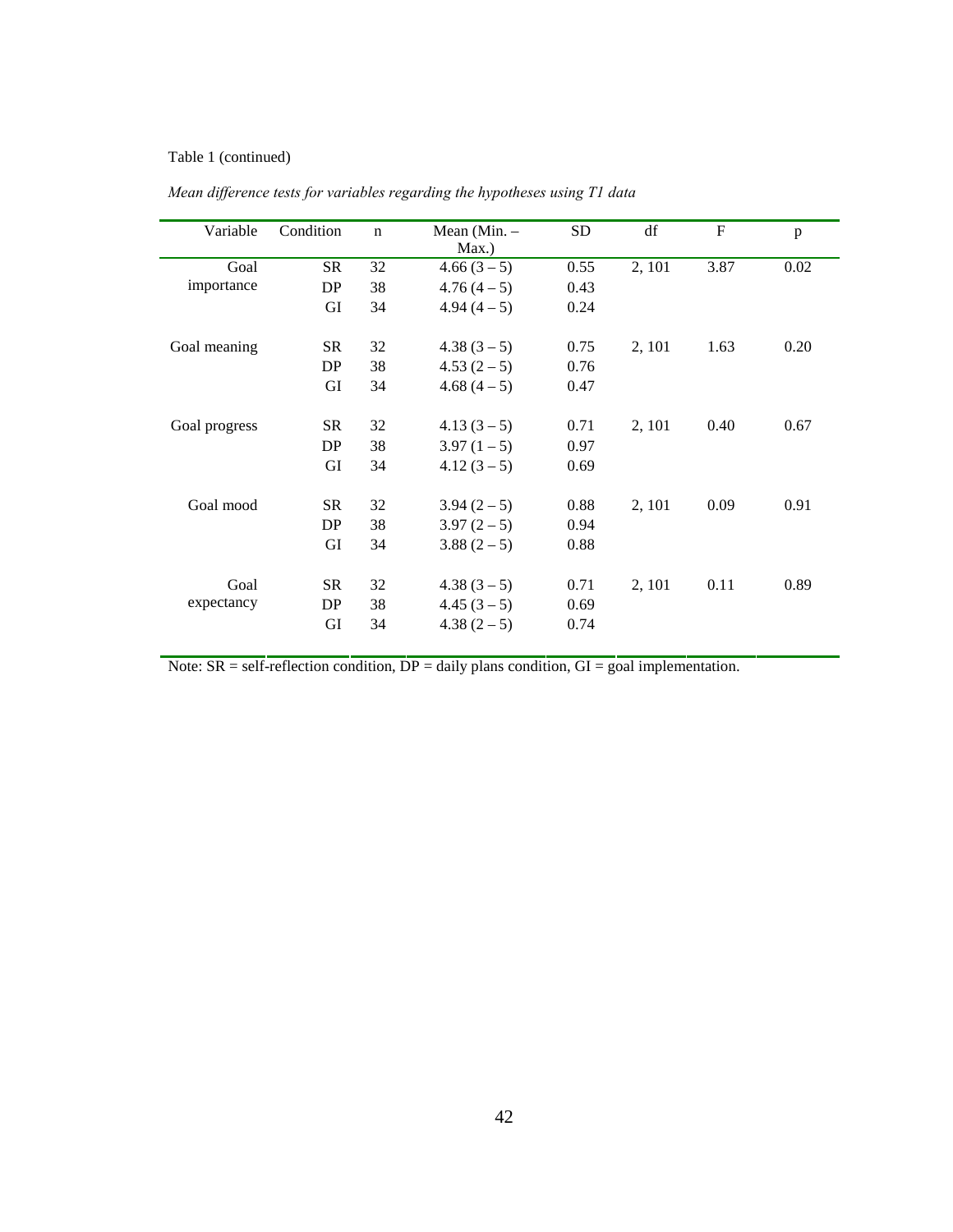|  | Mean differences among conditions for manipulation check variables |  |  |  |
|--|--------------------------------------------------------------------|--|--|--|
|  |                                                                    |  |  |  |

|                                                                                 | Self-reflection<br>$(n = 32)$          | Daily plan<br>(control:<br>$n = 38$ | Goal<br>implementation<br>$(n = 34)$ |
|---------------------------------------------------------------------------------|----------------------------------------|-------------------------------------|--------------------------------------|
| Wrote about the meaning and value                                               | $3.94^{\rm a}$                         | 2.00 <sup>b</sup>                   | 3.29 <sup>c</sup>                    |
| Wrote about the following day's plans<br>Wrote about how to accomplish the goal | 1.75 <sup>a</sup><br>2.88 <sup>a</sup> | $4.76^{b}$<br>2.89 <sup>a</sup>     | 2.68 <sup>c</sup><br>4.50 $^{\rm b}$ |

Note: Means that do not share the same superscript are significantly different.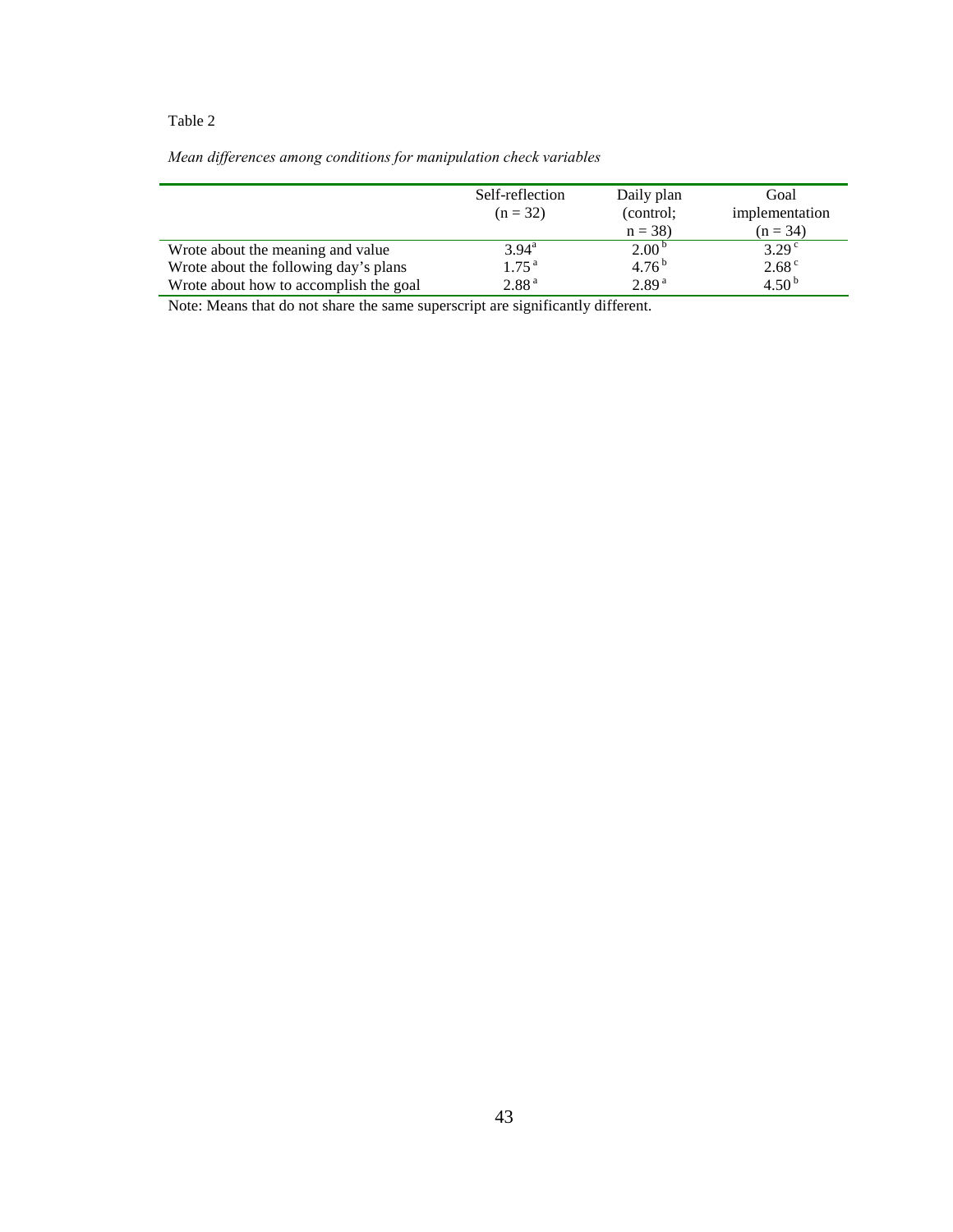|             | Goal progress    | Goal expectancy | Goal meaning | Goal mood | Goal<br>importance |
|-------------|------------------|-----------------|--------------|-----------|--------------------|
| PLOC (T1)   | $.22*$           | $.18+$          | $.30**$      | $.21*$    | $.25*$             |
| External    | $-.04$           | $-.04$          | .00          | $-.11$    | .10                |
| Introjected | .01              | .12             | $.41***$     | .07       | $.43***$           |
| Identified  | $.28**$          | $.30**$         | $.54***$     | $.27**$   | $.55***$           |
| Intrinsic   | $29**$           | $.31**$         | $.50***$     | $.31**$   | $.33**$            |
| ASRO(T1)    | .18 <sup>†</sup> | .07             | .06          | .13       | $-.02$             |
| External    | .11              | .10             | $.17+$       | .13       | $.19+$             |
| Introjected | .08              | $.19+$          | $.41***$     | $.19*$    | $.26***$           |
| Identified  | $.31***$         | .29**           | $.40***$     | $.27**$   | .29**              |
| Intrinsic   | $.24*$           | $.20*$          | .38***       | $.32**$   | $.20*$             |

*Selected correlations among major variables from T1 and T4 data (n = 104)* 

Notes:  $* p < .05, ** p < .01, *** p < .001$ . Goal outcome variables are from the T4 dataset.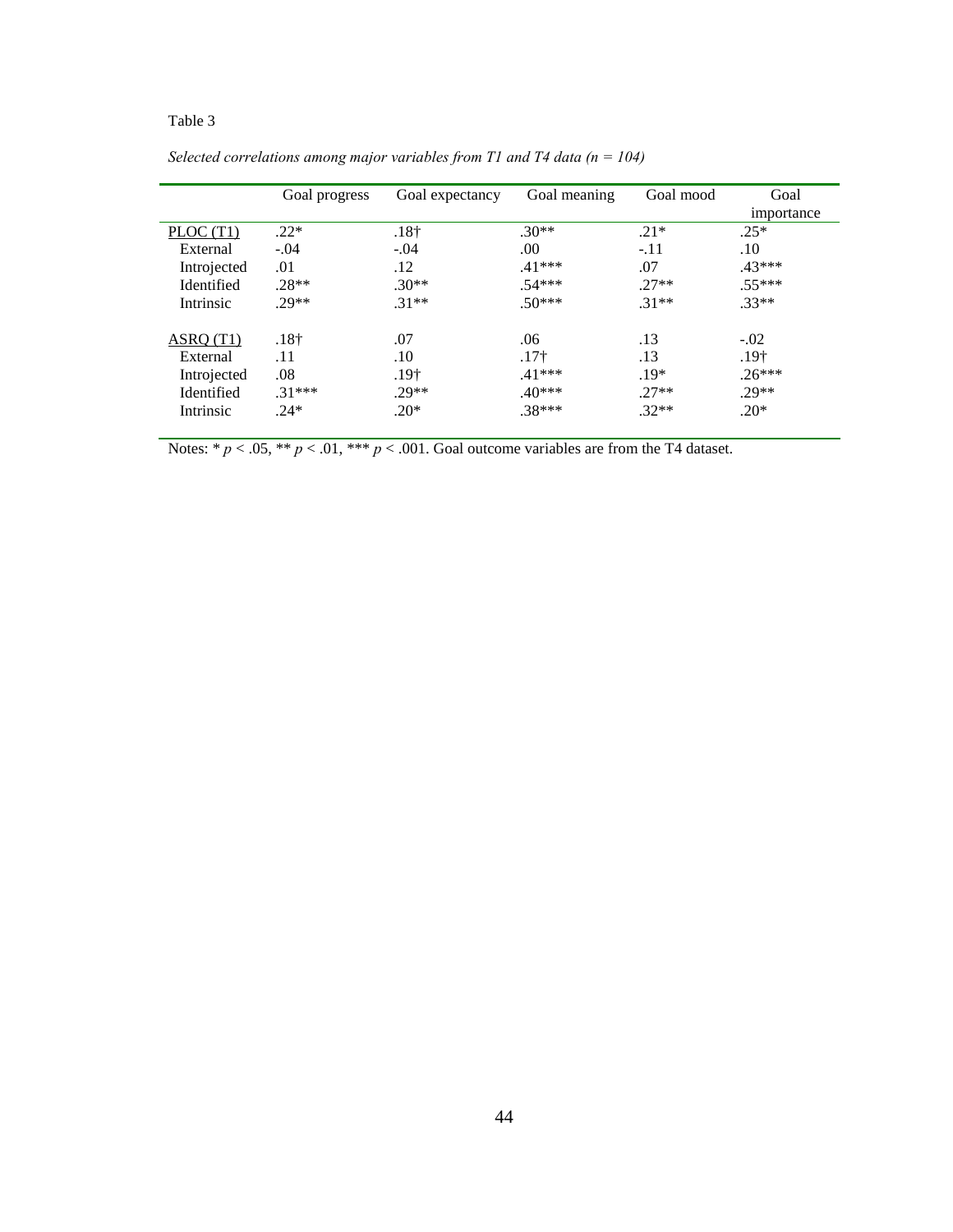*Statistics associated with testing group differences in dependent variables* 

| Dependent variable                                  | Mean (Min.-Max.)         | <b>SD</b> | df     | $\mathbf F$ | p    |
|-----------------------------------------------------|--------------------------|-----------|--------|-------------|------|
| Change in internalization (PLOC)                    |                          |           |        |             |      |
| Self-reflection                                     | $-0.13$ $(-6.00 - 5.00)$ | 2.19      | 2, 100 | 0.67        | 0.52 |
| Control                                             | $0.55 (-5.00 - 8.00)$    | 2.34      |        |             |      |
| Goal implementation                                 | $0.45 (-6.00 - 6.00)$    | 2.74      |        |             |      |
|                                                     |                          |           |        |             |      |
| Change in internalization (ASRQ)<br>Self-reflection | $-0.15$ $(-1.95 - 1.33)$ | 0.79      | 2, 102 | 0.14        | 0.87 |
| Control                                             | $-0.05$ $(-2.17 - 2.40)$ | 0.91      |        |             |      |
|                                                     |                          |           |        |             |      |
| Goal implementation                                 | $-0.09(-1.89 - 2.19)$    | 0.79      |        |             |      |
| Goal progress                                       |                          |           |        |             |      |
| Self-reflection                                     | $4.03(2.00 - 5.00)$      | 0.77      | 2, 104 | 0.79        | 0.46 |
| Control                                             | $3.76(2.00 - 5.00)$      | 0.94      |        |             |      |
| Goal implementation                                 | $3.89(1.00 - 5.00)$      | 0.95      |        |             |      |
| Goal expectancy                                     |                          |           |        |             |      |
| Self-reflection                                     | $4.12(2.00 - 5.00)$      | 0.89      |        | 0.45        | 0.64 |
|                                                     |                          |           | 2, 104 |             |      |
| Control                                             | $4.16(2.00 - 5.00)$      | 0.86      |        |             |      |
| Goal implementation                                 | $4.31(2.00 - 5.00)$      | 0.86      |        |             |      |
| Goal meaning                                        |                          |           |        |             |      |
| Self-reflection                                     | $3.88(1.00 - 5.00)$      | 1.17      | 2, 104 | 1.76        | 0.18 |
| Control                                             | $3.92(1.00 - 5.00)$      | 1.17      |        |             |      |
| Goal implementation                                 | $4.31(3.00 - 5.00)$      | 0.79      |        |             |      |
|                                                     |                          |           |        |             |      |
| Goal mood<br>Self-reflection                        |                          |           |        |             | 0.20 |
|                                                     | $3.79(2.00 - 5.00)$      | 0.89      | 2, 104 | 1.61        |      |
| Control                                             | $3.39(1.00 - 5.00)$      | 0.97      |        |             |      |
| Goal implementation                                 | $3.64(1.00 - 5.00)$      | 0.93      |        |             |      |
| Goal importance                                     |                          |           |        |             |      |
| Self-reflection                                     | $4.52(3.00 - 5.00)$      | 0.62      | 2, 104 | 1.47        | 0.24 |
| Control                                             | $4.24(1.00 - 5.00)$      | 0.91      |        |             |      |
| Goal implementation                                 | $4.47(3.00 - 5.00)$      | 0.65      |        |             |      |
|                                                     |                          |           |        |             |      |

Notes: n = 32 (self-reflection condition); 38 (control); 34 (goal implementation).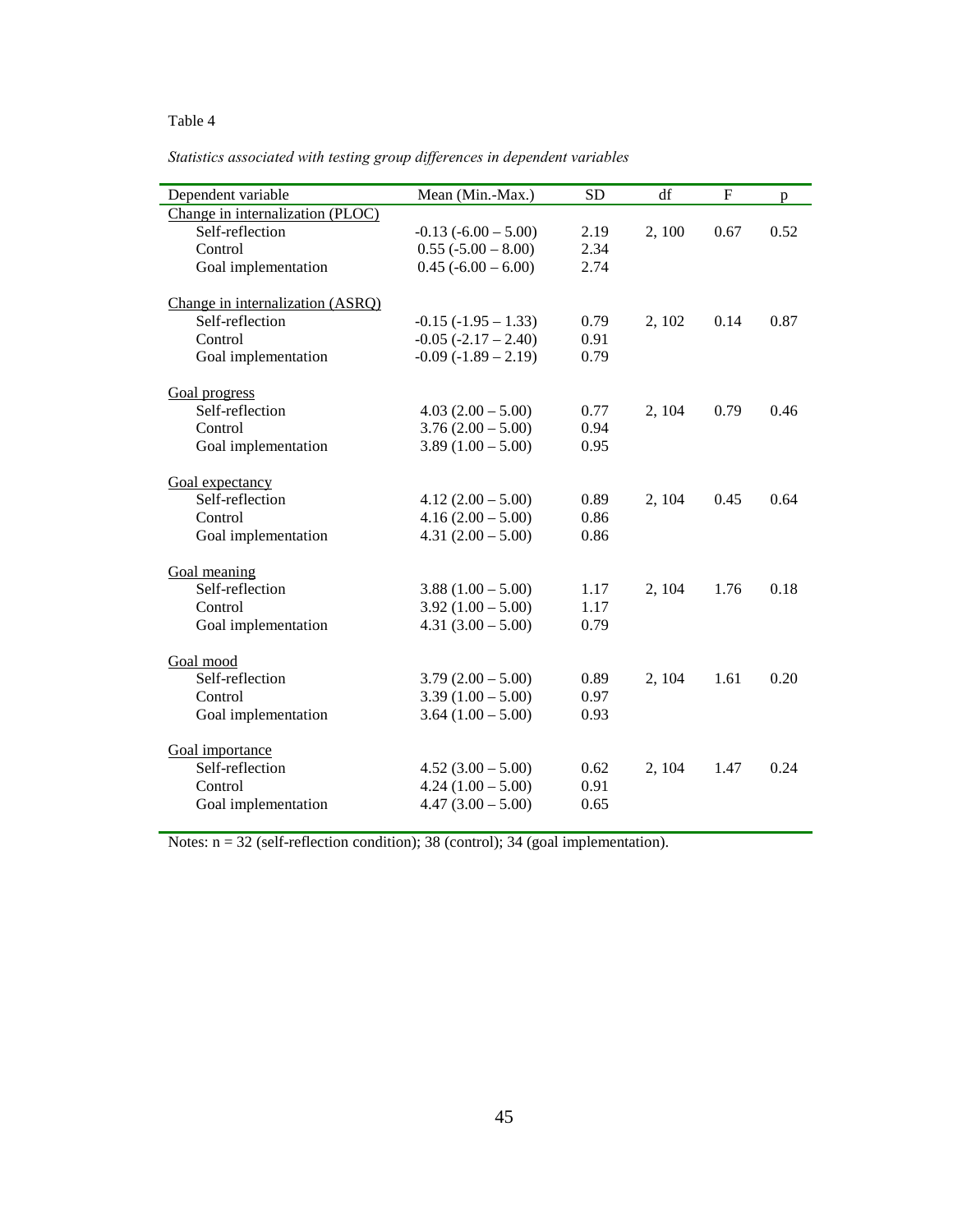*Mean differences among conditions for essay content words* 

| Self-reflection     | Daily plan     | Goal implementation                                                                                                                                                                                                  |
|---------------------|----------------|----------------------------------------------------------------------------------------------------------------------------------------------------------------------------------------------------------------------|
| $3.48^{a}$          |                | 2.05 <sup>c</sup>                                                                                                                                                                                                    |
| $2.33^{a}$          |                | $1.50^{b}$                                                                                                                                                                                                           |
| .32 <sup>a</sup>    |                | .12 <sup>b</sup>                                                                                                                                                                                                     |
| .73 <sup>a</sup>    |                | $.47^{b,c}$                                                                                                                                                                                                          |
| $1.12^{a}$          |                | $.53^{\circ}$                                                                                                                                                                                                        |
| .39 <sup>a</sup>    |                | $.15^{\rm b}$                                                                                                                                                                                                        |
| .16 <sup>a</sup>    |                | $.08^{\rm b,c}$                                                                                                                                                                                                      |
| .21 <sup>a</sup>    |                | $.12^{b,c}$                                                                                                                                                                                                          |
| $7.84^{\mathrm{a}}$ | $4.14^{b}$     | 7.00 <sup>a</sup>                                                                                                                                                                                                    |
| $1.09^{a,c}$        |                | $.89^{b,c}$                                                                                                                                                                                                          |
| 2.09 <sup>a</sup>   |                | $1.32^{a,b}$                                                                                                                                                                                                         |
| $2.43^{\circ}$      |                | 2.00 <sup>a</sup>                                                                                                                                                                                                    |
| .14 <sup>a</sup>    |                | .24 <sup>c</sup>                                                                                                                                                                                                     |
| 1.31 <sup>a</sup>   | $0.46^{\rm b}$ | $1.15^a$                                                                                                                                                                                                             |
|                     |                | $1.55^{b}$<br>$1.26^{b}$<br>.12 <sup>b</sup><br>$.57^{a,b}$<br>.30 <sup>b</sup><br>.09 <sup>b</sup><br>$.05^{\text{a},\text{b}}$<br>$.06^{a,b}$<br>.67 <sup>b</sup><br>.64 <sup>b</sup><br>$1.38^{b}$<br>$.10^{a,b}$ |

Note: Means that do not share the same superscript are significantly different.  $n = 32$  (self-reflection

condition); 38 (control); 34 (goal implementation).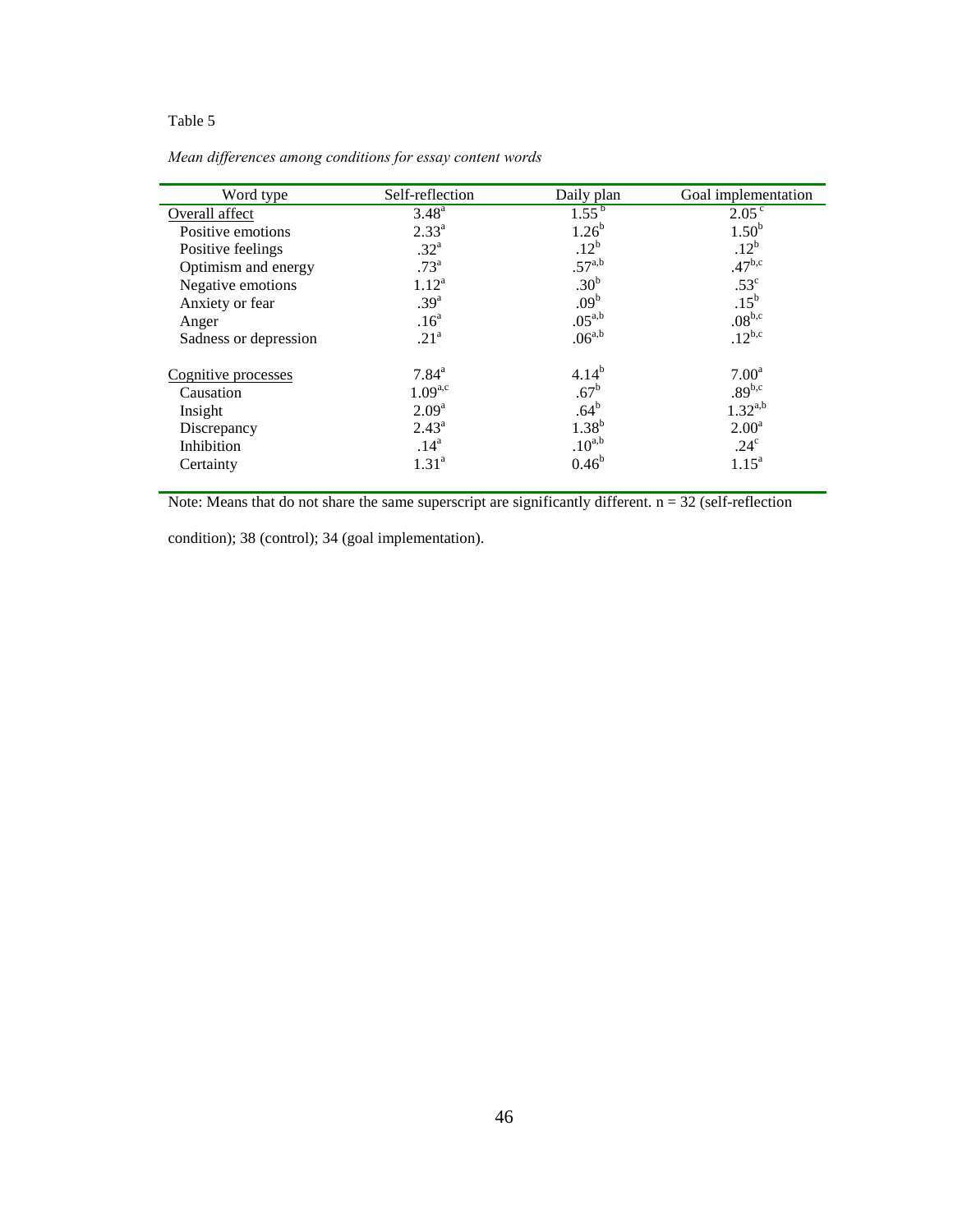| Condition               | <b>PLOC</b><br><i>ncrease</i> | <b>ASR</b><br>increase | Goal<br>progress | Goal<br>expectancy | Goal<br>meaning | Goal<br>mood     | Goal<br>importance |
|-------------------------|-------------------------------|------------------------|------------------|--------------------|-----------------|------------------|--------------------|
| Self-reflection         | .14                           | $-.01$                 | .31 <sup>†</sup> | $.48**$            | .29             | .33 <sup>†</sup> | .08                |
| Daily plan<br>(control) | $-.30†$                       | $-.30$                 | .13              | $-.10$             | $-.28$          | $-.13$           | $-.17$             |
| Goal<br>Implementation  | .18                           | .06                    | .14              | $-.03$             | .07             | .12              | $-.17$             |

*Correlations between ACT scores and dependent variables.* 

Note:  $\frac{1}{7} p < .10$ , \*\*  $p < .01$ , Goal outcome variables are from T4. n = 32 (self-reflection condition); 38

(control); 34 (goal implementation).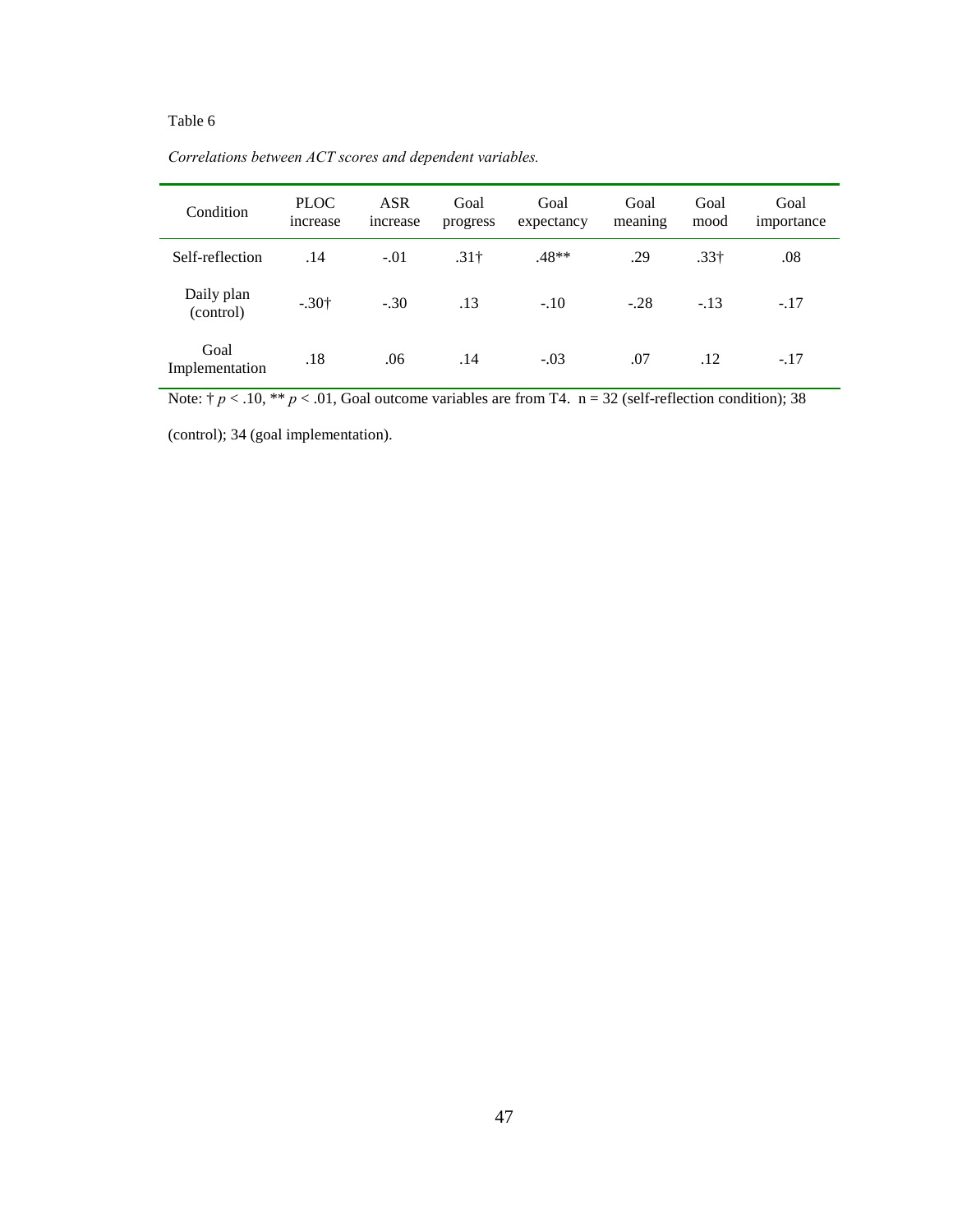# *Regression analyses*

|                                                                        | $\bf{B}$                             | p                         | df   | $R^2$ | Adjusted $R^2$ | model $F(p)$ |
|------------------------------------------------------------------------|--------------------------------------|---------------------------|------|-------|----------------|--------------|
| Change in internalization<br>(PLOC)                                    |                                      |                           |      |       |                |              |
| Step 1:<br>gender<br>condition<br><b>ACT</b>                           | $-.71$<br>$-1.04$<br>$-.06$          | .31<br>.08<br>.42         | 3,59 | .08   | .03            | 1.61(.20)    |
| Step 2:<br>gender<br>condition<br><b>ACT</b><br><b>ACT</b> x condition | $-1.14$<br>$-10.05$<br>$-.23$<br>.34 | .11<br>.02<br>.04<br>.03  | 4,58 | .14   | .09            | 2.47(.06)    |
| Change in internalization<br>(ASRQ)                                    |                                      |                           |      |       |                |              |
| Step 1:<br>gender<br>condition<br><b>ACT</b>                           | .75<br>$-.12$<br>$-.04$              | .001<br>.54<br>.18        | 3,60 | .19   | .15            | 4.73(0.01)   |
| Step 2:<br>gender<br>condition<br><b>ACT</b><br><b>ACT</b> x condition | .78<br>$-.74$<br>$-.05$<br>.02       | .003<br>.63<br>.23<br>.69 | 4,59 | .19   | .14            | 3.54(0.01)   |
| Goal expectancy $(T4)$                                                 |                                      |                           |      |       |                |              |
| Step 1:<br>gender<br>condition<br><b>ACT</b>                           | .11<br>$-.06$<br>.05                 | .68<br>.80<br>.14         | 3,60 | .04   | $-.01$         | .80(.50)     |
| Step 2:<br>gender<br>condition<br><b>ACT</b><br><b>ACT</b> x condition | $-.08$<br>$-3.77$<br>$-.03$<br>.14   | .78<br>.03<br>.55<br>.03  | 4,59 | .12   | .06            | 1.93(0.12)   |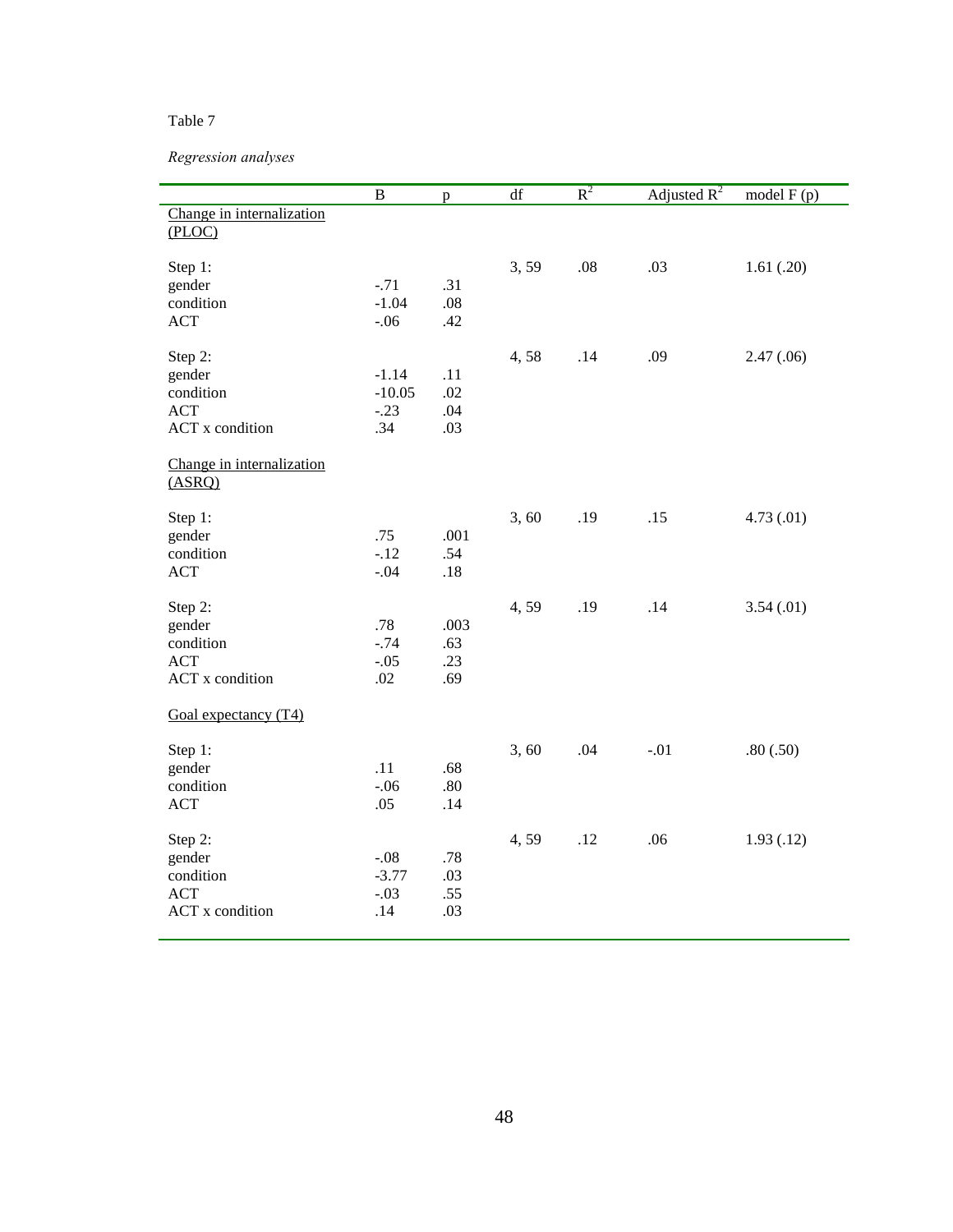## Table 7, continued.

*Regression analyses* 

|                        | $\bf{B}$ | p       | $\mathrm{d}\mathbf{f}$ | $R^2$ | Adjusted $R^2$ | model $F(p)$ |
|------------------------|----------|---------|------------------------|-------|----------------|--------------|
| Goal meaning (T4)      |          |         |                        |       |                |              |
|                        |          |         |                        |       |                |              |
| Step 1:                |          |         | 3,60                   | .03   | $-.02$         | .60(.62)     |
| gender                 | $-.47$   | .19     |                        |       |                |              |
| condition              | .02      | .95     |                        |       |                |              |
| <b>ACT</b>             | $-.00$   | .93     |                        |       |                |              |
|                        |          |         | 4,59                   | .15   | .10            | 2.68(.04)    |
| Step 2:<br>gender      | $-.78$   | .03     |                        |       |                |              |
| condition              | $-.6.12$ | .01     |                        |       |                |              |
| <b>ACT</b>             | $-.12$   | .03     |                        |       |                |              |
| <b>ACT</b> x condition | .23      | .01     |                        |       |                |              |
|                        |          |         |                        |       |                |              |
| Goal mood (T4)         |          |         |                        |       |                |              |
| Step 1:                |          |         | 3,60                   | .06   | .01            | 1.18(.33)    |
| gender                 | $-.29$   | .29     |                        |       |                |              |
| condition              | .32      | $.18\,$ |                        |       |                |              |
| ACT                    | .02      | .54     |                        |       |                |              |
|                        |          |         |                        |       |                |              |
| Step 2:                |          |         | 4,59                   | .13   | .07            | 2.21(.08)    |
| gender                 | $-.48$   | .09     |                        |       |                |              |
| condition              | $-3.43$  | .05     |                        |       |                |              |
| <b>ACT</b>             | $-.05$   | .23     |                        |       |                |              |
| <b>ACT</b> x condition | .14      | .03     |                        |       |                |              |
|                        |          |         |                        |       |                |              |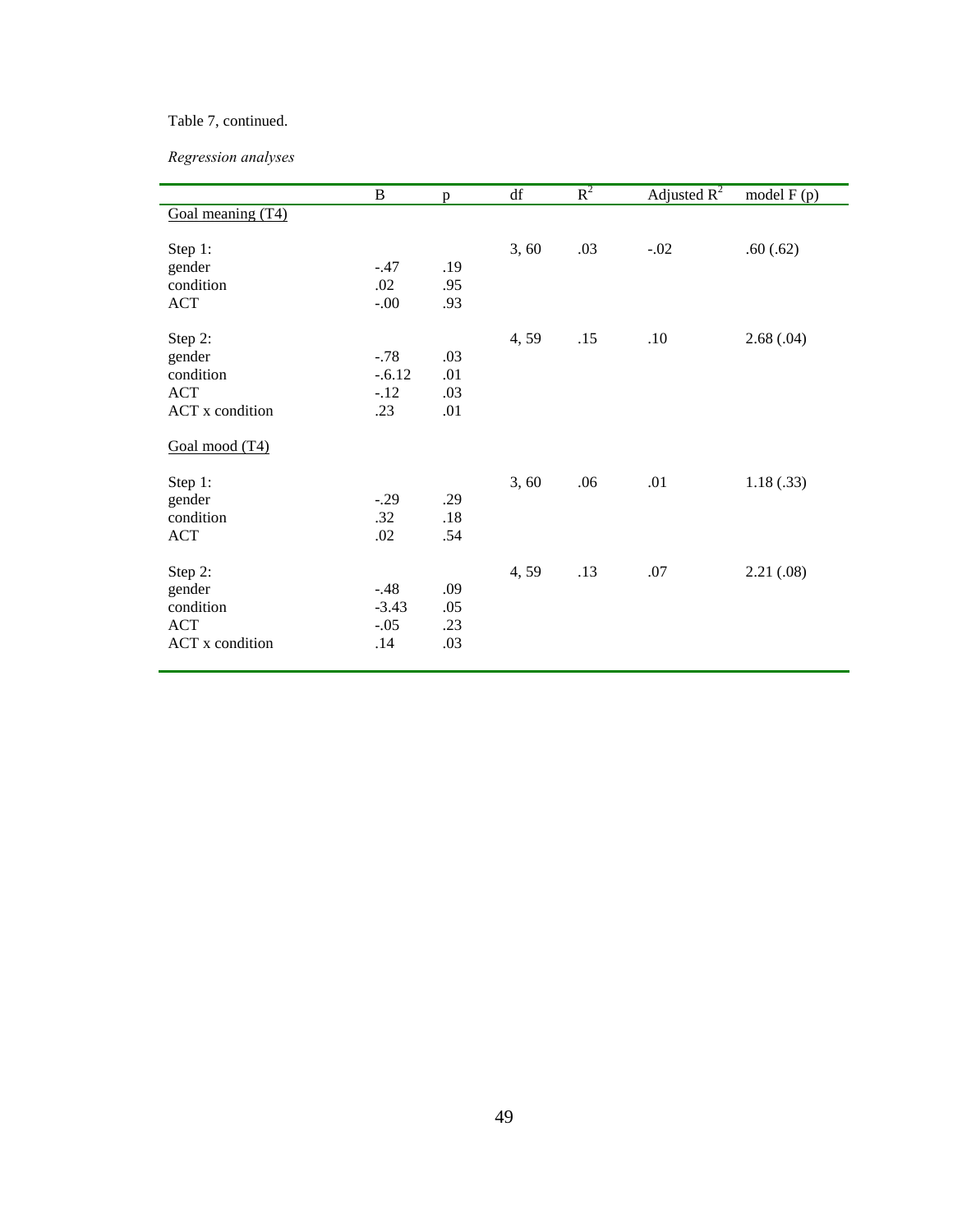

*Figure 1*. A graphical plot of the interaction between ACT and condition for PLOC.

 $n = 32$  (self-reflection condition); 38 (control).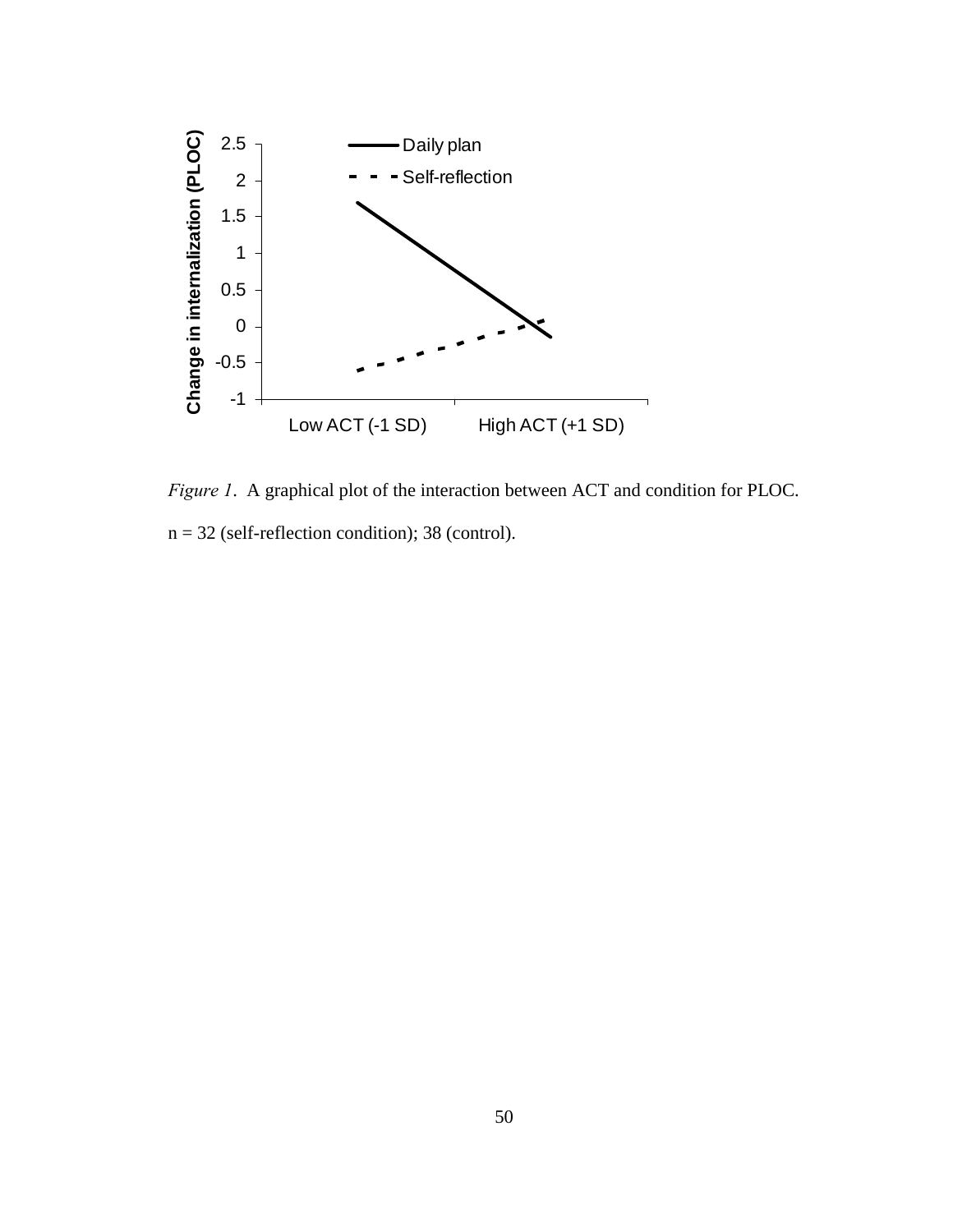

*Figure 2*. A graphical plot of the interaction between ACT and condition for goal expectancy.

 $n = 32$  (self-reflection condition); 38 (control).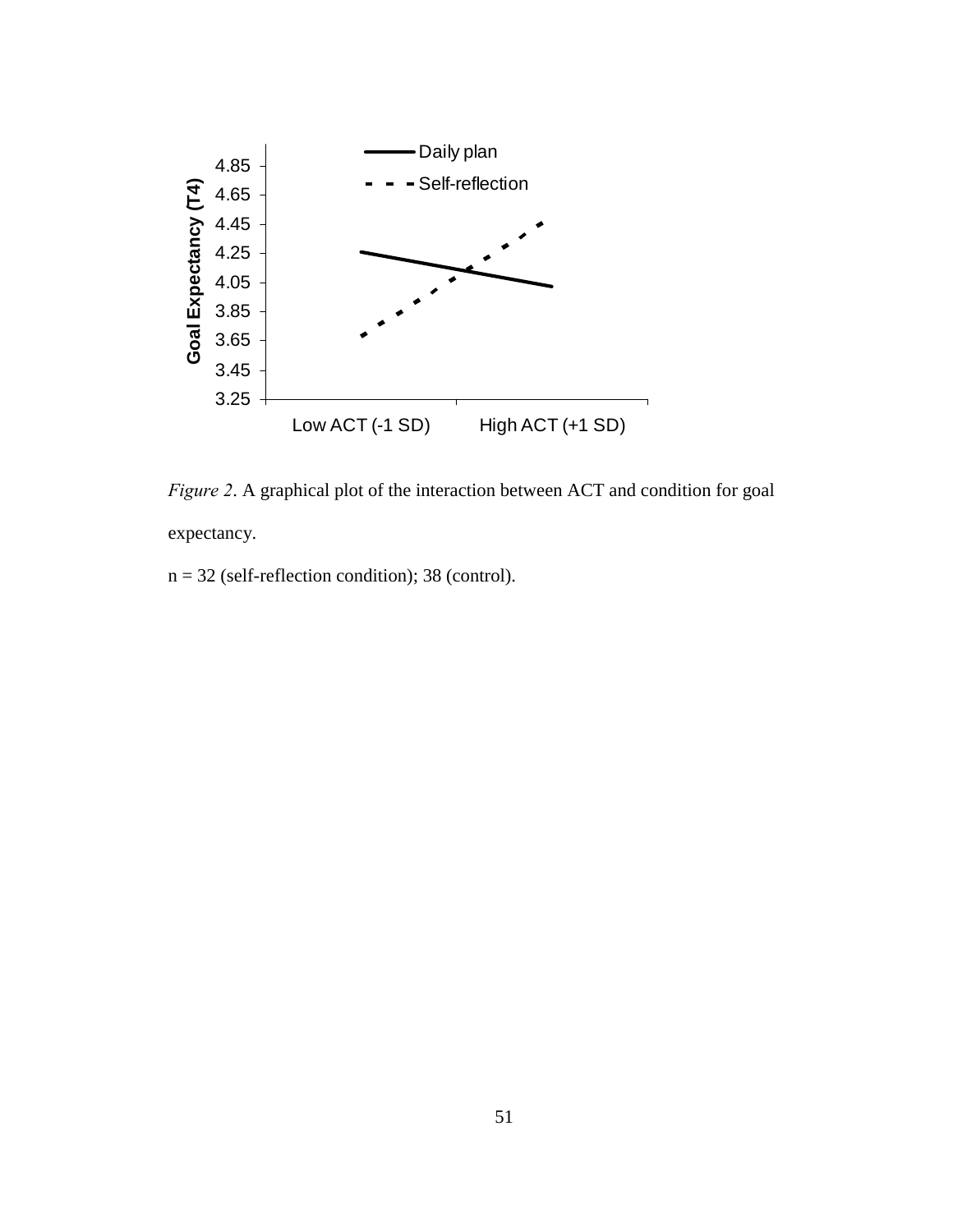

*Figure 3.* A graphical plot of the interaction between ACT and condition for goal meaning.

 $n = 32$  (self-reflection condition); 38 (control).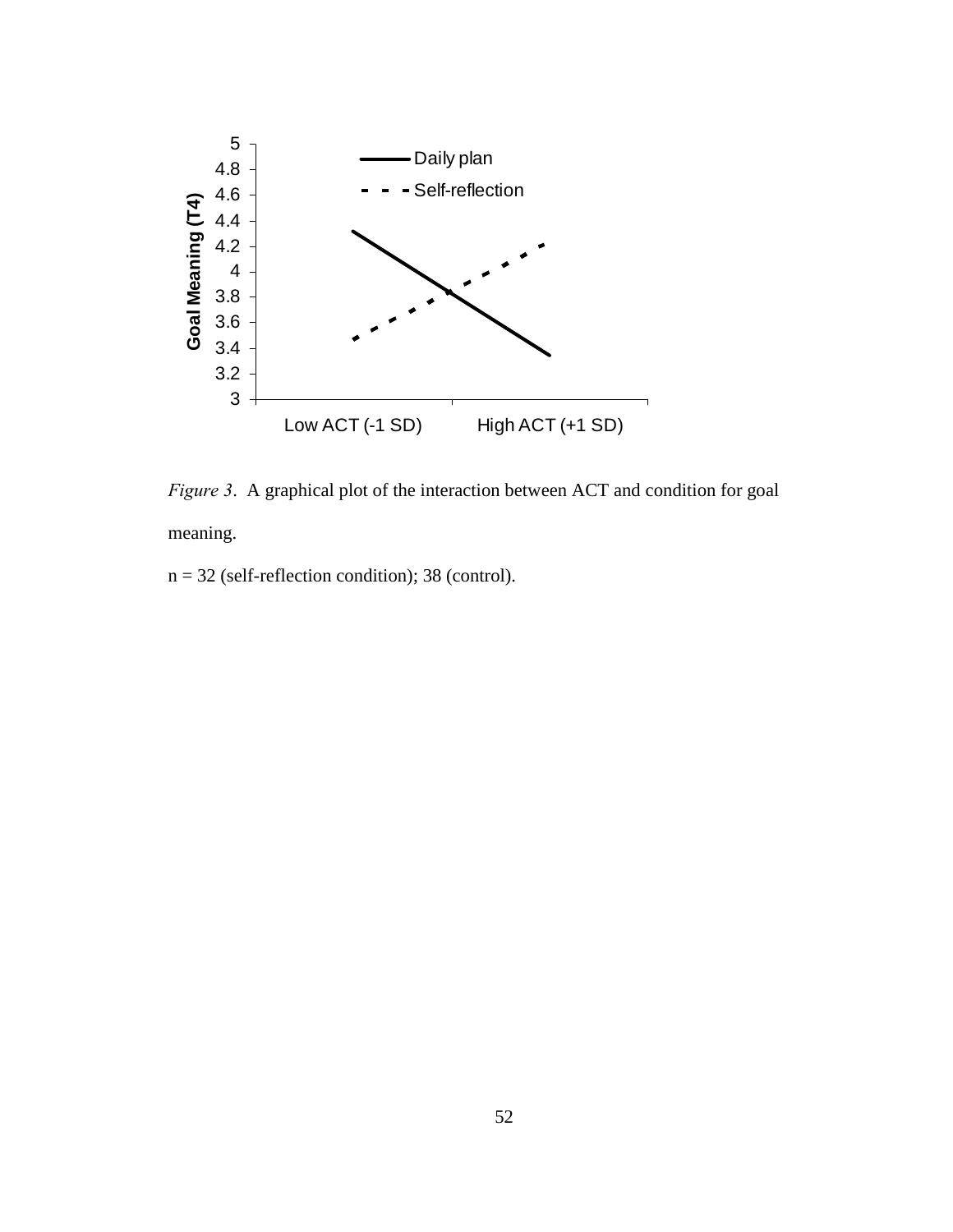

*Figure 4*. A graphical plot of the interaction between ACT and condition for goal mood.  $n = 32$  (self-reflection condition); 38 (control).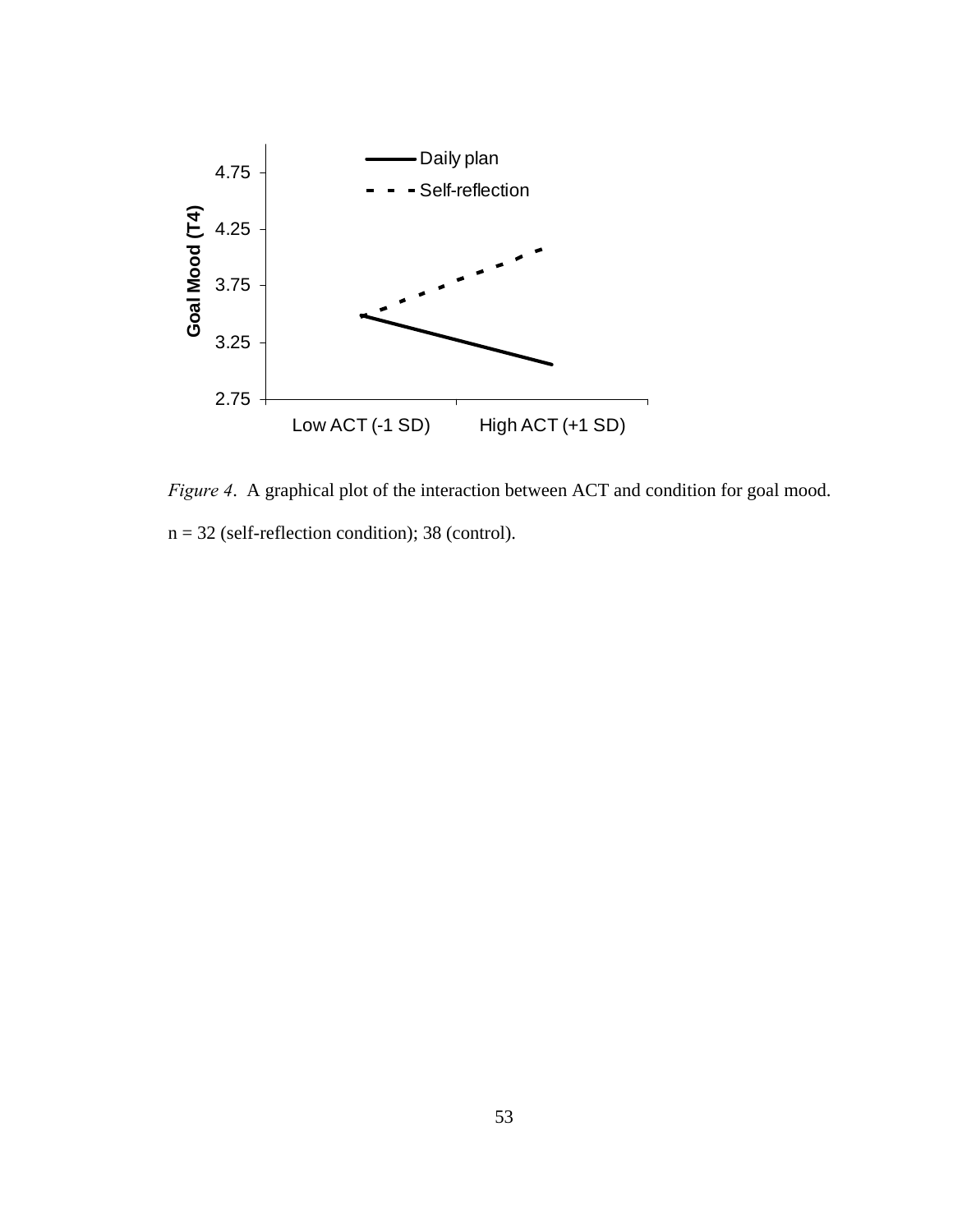#### References

- Aiken, L. S., & West, S. G. (1991). *Multiple Regression: Testing and interpreting interactions*. Thousand Oaks: Sage.
- Assor, A., Kaplan, H., Roth, G. (2002). Choice is good, but relevance is excellent: Autonomy-enhancing and suppressing teacher behaviours predicting students' engagement in schoolwork. *British Journal of Educational Psychology, 72(2),* 261-278.
- Bandura, A. & Schunk, D. (1981). Cultivating competence, self-efficacy, and intrinsic interest through proximal self-motivation. *Journal of Personality & Social Psychology, 41*, 586-598.
- Baron, R. M. & Kenny, D. A. (1986). The moderator-mediator variable distinction in social psychological research: Conceptual, strategic, and statistical considerations. *Journal of Personality and Social Psychology, 51,* 1172-1182.
- Berg, M.B., Janoff-Bulman, R., Cotter, J. (2001). Perceiving value in obligations and goals: Wanting to do what should be done. *Personality and Social Psychology Bulletin, 27,* 982-995.
- Burton, C.M. & King, L.A. (2004). The health benefits of writing about intensely positive experiences. *Journal of Research in Personality, 38,* 150-163.
- Carver, C.S. (2003). Self-Awareness. In M.R Leary & J.P Tangney (Eds.), *Handbook of Self and Identity* (pp. 179-196). New York: Guilford.
- Carver, C.S, & Scheier, M. (1990). Principles of self-regulation: Action and emotion. E. T. Higgins & R.M. Sorrentino, (Eds). *Handbook of motivation and cognition: Foundations of social behavior, Vol. 2*. (pp. 3-52). New York: Guilford Press.
- Cox, B. J., Enns, M. W., & Clara, I. P. (2002). The multidimensional structure of perfectionism in clinically distressed and college student samples. *Psychological Assessment, 14,* 365- 373.
- d'Ailly, H. (2003). Children's autonomy and perceived control in learning: A model of motivation and achievement in Taiwan. *Journal of Educational Psychology, 88,*  715-730.
- Deci, E. L., Connell, J. P., & Ryan, R. M. (1989). Self-determination in a work organization. *Journal of Applied Psychology*, *74*, 580-590.
- Deci, E. L., Driver, R. E., Hotchkiss, L., Robbins, R. J., & Wilson, I. M. (1993). The relation of mothers' controlling vocalizations to children's intrinsic motivation. *Journal of Experimental Child Psychology*, *55*, 151-162.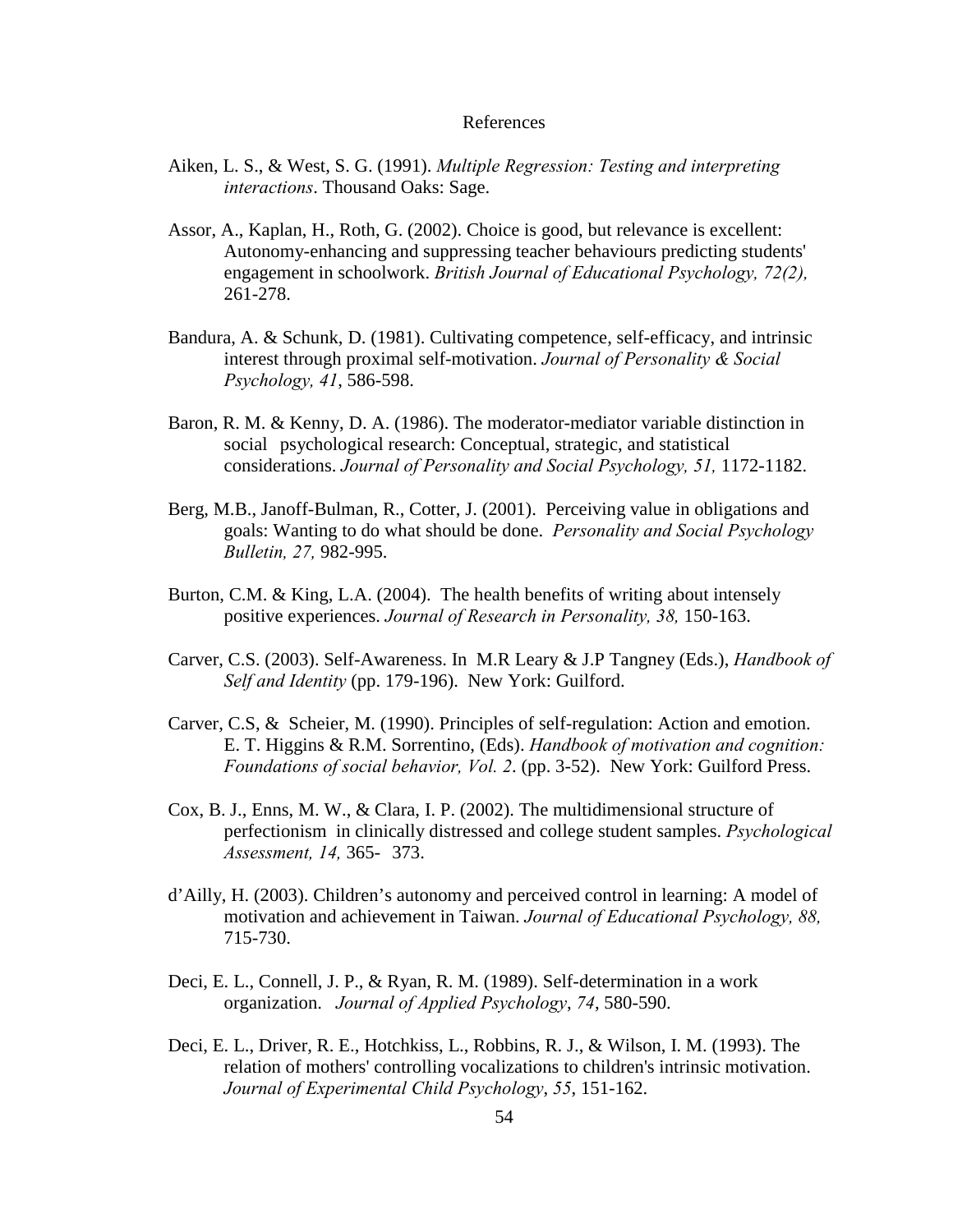- Deci, E. L., Eghrari, H., Patrick, B. C., & Leone, D. (1994). Facilitating internalization: The self-determination theory perspective. *Journal of Personality*, *62*, 119-142.
- Deci, E. L. & Ryan, R. M. (1985). The general causality orientations scale: Self determination in personality. *Journal of Research in Personality, 19,* 109-134.
- Diener, E., Emmons, R. A., Larsen, R. J., Griffin, S. (1985). The Satisfaction With Life Scale. *Journal of Personality Assessment, 49(1),* 71-75.
- Emmons, R. A. (1986). Personal strivings: An approach to personality and subjective well-being. *Journal of Personality and Social Psychology, 51, 1058-1068.*
- Emmons, R.A. (1992). Abstract versus concrete goals: Personal striving level, physical illness, and psychological well-being. *Journal of Personality & Social Psychology*, 62, 292-300.
- Emmons, R. A & King, L. A. (1988). Conflict among personal strivings: Immediate and long-term implications for psychological and physical well-being. *Journal of Personality and Social Psychology, 54,* 1040-1048.
- Ferguson, Y. (2005). [Examining personal goals among college student.] Unpublished raw data.
- Frost, R. O., Marten, R., Lahart, C., & Rosenblate, R. (1990). The dimensions of perfectionism. *Cognitive Therapy and Research, 14,* 449-468.
- Gollwitzer, P. M. (1999). Implementation intentions. *American Psychologist, 54,* 493- 503.
- Gollwitzer, P. M. & Brandstatter, V. (1997). Implementation intentions and effective goal pursuit. *Journal of Personality and Social Psychology, 73(1),* 186-199.
- Grolnick, W. S., & Ryan, R. M. (1987). Autonomy in children's learning: An experimental and individual difference investigation. *Journal of Personality and Social Psychology, 52,* 890-898.
- Grolnick, W. S., & Ryan, R. M. (1989). Parent styles associated with children's self regulation and competence in school. *Journal of Educational Psychology, 81,*  143-154.
- Hewitt, P. L. & Flett, G. L. (1991). Perfectionism in the self and social contexts: Conceptualization, assessment, and association with Psychopathology. *Journal of Personality and Social Psychology, 60,* 456-470.
- Hong, E. & Karstensson, L. (2002). Antecedents of state test anxiety. *Contemporary Educational Psychology, 27(2),* 348-367.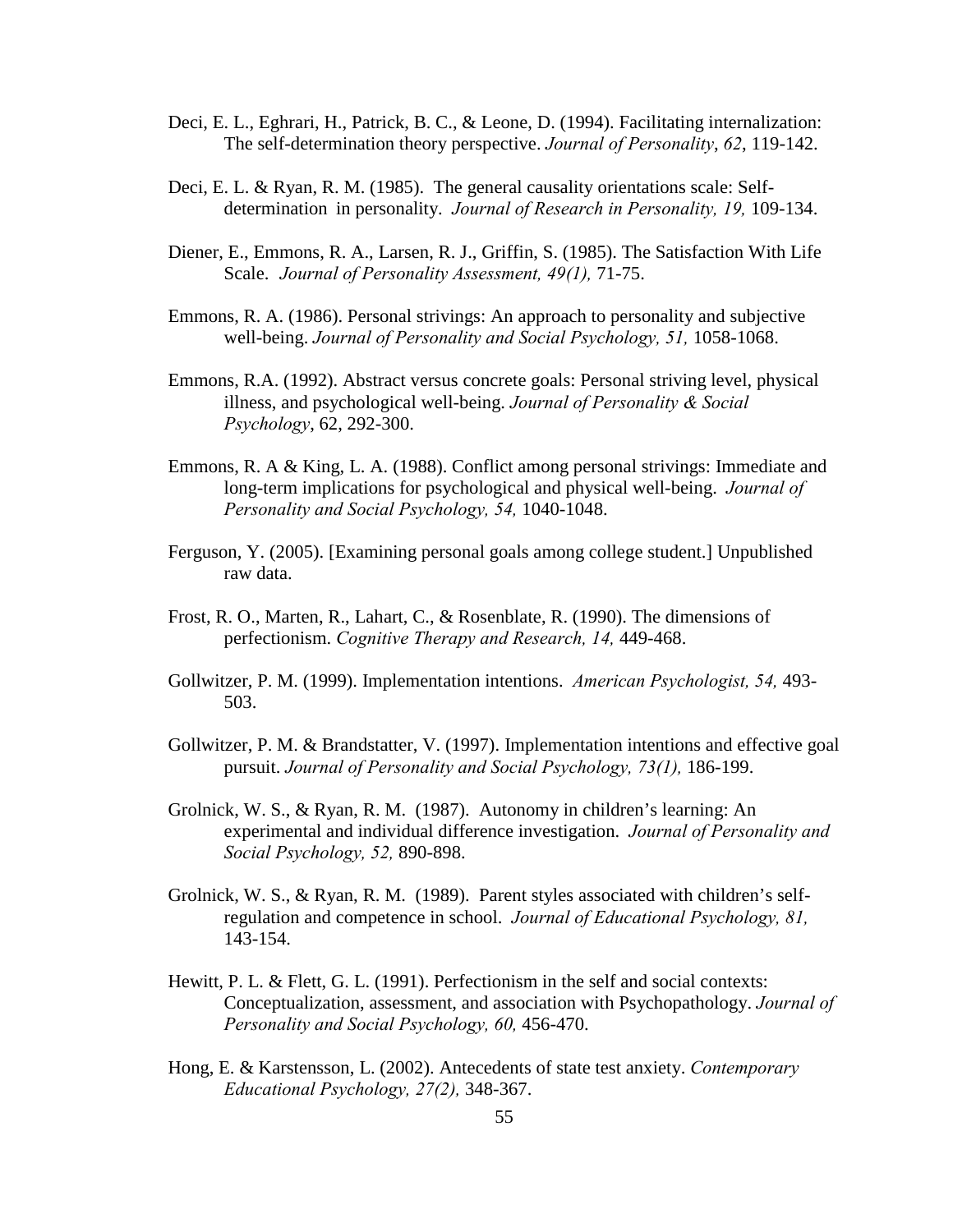- Houser-Marko, L. (2007). [Keeping your eyes on the prize versus your nose to the grindstone: The effects of level of evaluation on mood and motivation.] Unpublished raw data.
- King, L.A. (1998). Personal goals and personal agency: Linking everyday goals to future images of the self. In M. Kofta, G. Weary, & G. Sedek (Eds). *Personal control in action: Cognitive and motivational mechanisms.* (pp. 109-128). New York: Plenum Press.
- King, L.A. (2001). The health benefits of writing about life goals. *Personality and Social Psychology Bulletin, 27,* 798-807.
- King, L. A. & Miner, K N. (2000). Writing about the perceived benefits of traumatic events: Implications for physical health. *Personality and Social Psychology Bulletin, 26,* 220-230.
- King, L. A, Richards, J.H, & Stemmerich, E. (1998). Daily goals, life goals, and worst fears: Means, ends, and subjective well-being. *Journal of Personality, 66*, 713- 744.
- Koestner, R., Lekes, N., Powers, T. A., & Chicoine, E. (2002). Attaining personal goals: Self-concordance plus implementation intentions equals success. *Journal of Personality & Social Psychology, 83,* 231-244.
- Koestner, R., Ryan, R. M., Bernieri, F., & Holt, K. (1984). Setting limits on children's behavior: The differential effects of controlling versus informational styles on children's intrinsic motivation and creativity. *Journal of Personality*, *54*, 233-248.
- Locke, E. & Latham, G. (1990). *A theory of goal setting & task performance.* Englewood Cliffs, NJ: Prentice Hall.
- Locke, E. A, Shaw, K N., Saari, L. M, & Latham, G. P. (1981). Goal setting and task performance: 1969-1980. *Psychological Bulletin, 90,* 125-152.
- Lumley, M. A, & Provenzano, K. M. (2003). Stress management through written emotional disclosure improves academic performance among college students with physical symptoms. *Journal of Educational Psychology, 95*, 641-649.
- Lyubomirsky, S., & Lepper, H. (1999). A measure of subjective happiness: Preliminary reliability and construct validation. *Social Indicators Research, 46,* 137-155.
- McIlroy, D., Bunting, B., & Adamson, G. (2000). An evaluation of the factor structure and predictive utility of a test anxiety scale with reference to students' past performance and personality indices. *British Journal of Educational Psychology, 70,* 17-32.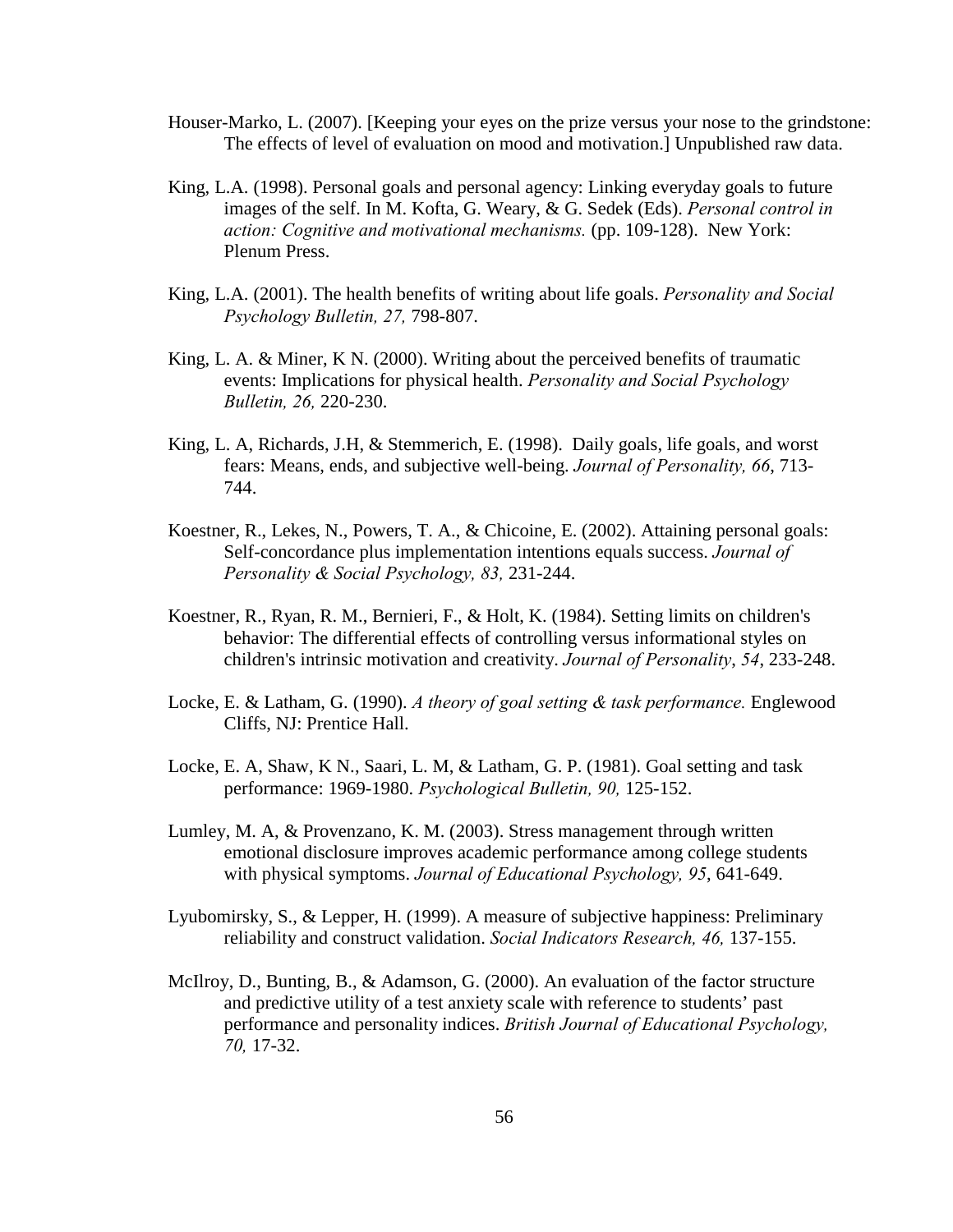- Pennebaker, J. W. (1989). Confession, inhibition, and disease. In L. Berkowitz (Ed.), *Advances in experimental social psychology, Vol. 22* (pp. 211-244). San Diego, CA: Academic Press.
- Pennebaker, J.W. (1997). Writing about emotional experiences as a therapeutic process. *Psychological Science, 8,* 162-166.
- Pennebaker, J. W., Mayne, T. J., & Francis, M. E. (1997) Linguistic predictors of adaptive bereavement. *Journal of Personality and Social Psychology, 72(4),* 863- 871.
- Pennebaker, J. W., & Francis, M. E. (1996). Cognitive, emotional and language processes in disclosure. *Cognition and Emotion, 10,* 528-537.
- Reeve, J., Jang, H., Harde, P., & Omura, M. (2002). Providing a rationale in an autonomy-supportive way as a strategy to motivate others during an uninteresting activity. *Motivation and Emotion, 26*, 183-207.
- Ryan, R. M. (1995). Psychological needs and the facilitation of integrative processes. *Journal of Personality, 63,* 397-427.
- Ryan, R. M., & Connell, J.P. (1989). Perceived locus of causality and internalization: Examining reasons for acting in two domains. *Journal of Personality and Social Psychology*, *57*, 749-761.
- Ryan, R. M., & Deci, E. L. (2000). Self-determination theory and the facilitation of intrinsic motivation, social development, and well-being. *American Psychologist, 55,* 68-78.
- Ryan, R.M., & Deci, E.L. (2002). An overview of self-determination theory: An organismic-dialectical perspective. In E.L. Deci & R.M. Ryan (Eds.), *Handbook of Self- Determination Research* (pp.3-36). Rochester, New York: The University of Rochester Press.
- Ryan, R.M., Sheldon, K.M., Kasser, T., Deci, E.L. (1996). All goals are not created equal: An organismic perspective on the nature of goals and their regulation. In P.M. Gollwitzer & J.A. Bargh (Eds.), *The psychology of action: Linking cognition and motivation to behavior* (pp. 7-26). New York: Guilford.
- Sheldon, K. M. (2002). The self-concordance model of healthy goal striving: When personal goals correctly represent the person. In E.L. Deci & R.M. Ryan (Eds.), *Handbook of Self-Determination Research* (pp. 65-86). Rochester, NY, US: University of Rochester Press.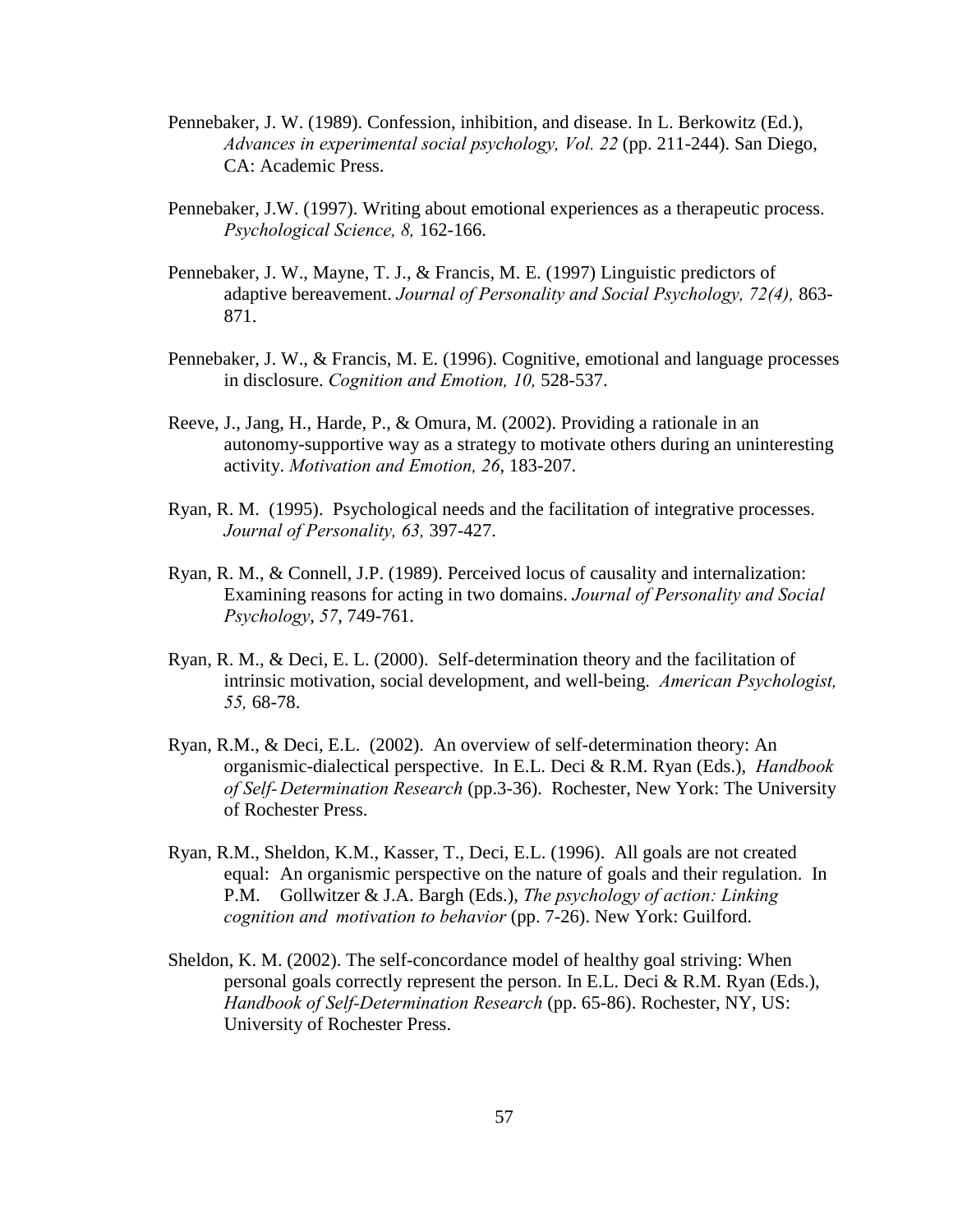- Sheldon, K. M., & Elliot, A. J. (1998). Not all personal goals are "personal": Comparing autonomous and controlling goals on effort and attainment. *Personality and Social Psychology Bulletin, 24,* 546-557.
- Sheldon, K. M; Elliot, A. J. (1999). Goal striving, need satisfaction, and longitudinal well-being: The self-concordance model. *Journal of Personality and Social Psychology, 76,* 482-497.
- Sheldon, K.M. & Kasser, T. (1995). Coherence and congruence: Two aspects of personality integration. *Journal of Personality and Social Psychology, 68,* 531- 543.
- Sheldon, K. M., Kasser, T., Smith, K., Share, T. (2002). Personal goals and psychological growth: Testing an intervention to enhance goal attainment and personality integration. *Journal of Personality, 70,* 5-31.
- Sheldon, K. M., Ryan, R. M., & Reis, H. (1996). What makes for a good day? Competence and autonomy in the day and in the person. *Personality and Social Psychology Bulletin, 22,* 1270-1279.
- Skinner, E. A. & Belmont, M. J. (1993). Motivation in the classroom: Reciprocal effects of teacher behavior and student engagement across the school year. *Journal of Educational Psychology, 85,* 571-581.
- Smyth, J. M. (1998). Written emotional expression: Effect sizes, outcome types, and moderating variables. *Journal of Consulting and Clinical Psychology*, *66*, 174- 184.
- Smyth, J. M., True, N., Souto, J. (2001). Effects of writing about traumatic experiences: The necessity for narrative structuring. *Journal of Social & Clinical Psychology, 20,* 161-172.
- Stone, A. A., Smyth, J. M., Kaell, A., Hurewitz, A. (2000) Structured writing about stressful events: Exploring potential psychological mediators of positive health effects. *Health Psychology, 19,* 619-624.
- Vallacher, R. & Wegner, D. (1987). What do people think they are doing? Action identification and human behavior. *Psychological Review, 94,* 3-15.
- Vallacher, R & Wegner, D. M. (1989). Levels of personal agency: Individual variation in action identification. *Journal of Personality and Social Psychology*, 57, 660-671.
- Vallerand, R. J., Fortier, M. S., & Guay, F. (1997). Self-determination and persistence in a real-life setting: Toward a motivational model of high school dropout. *Journal of Personality and Social Psychology, 72,* 1161-1176.